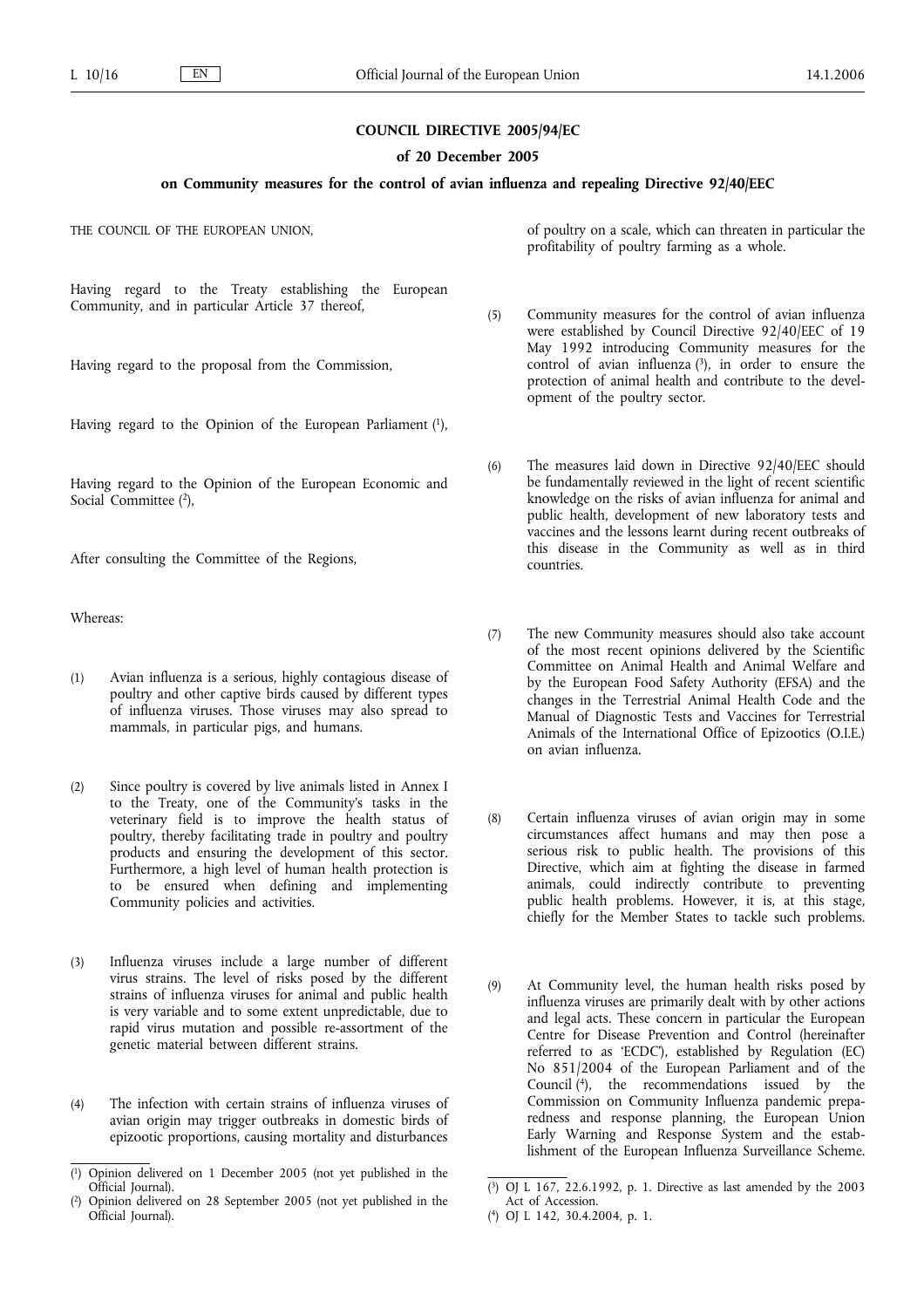- (10) It is appropriate, however, for the Commission to assess together with ECDC whether further public health or workers' health and safety measures, complementing the animal health provisions of this Directive are needed at Community level to address the risks posed by certain influenza viruses of avian origin to humans and in particular for workers in contact with infected animals and to present any necessary legislative proposals.
- (11) Current knowledge indicates that the health risks posed by the so-called low pathogenic avian influenza viruses are inferior to the risks posed by highly pathogenic avian influenza viruses, which originate from a mutation of certain low pathogenic viruses.
- (12) Community legislation for the control of avian influenza should enable Member States to adopt disease control measures in a proportionate and flexible manner, taking into account the various levels of risk posed by different virus strains, the likely social and economic impact of the measures in question on the agriculture sector and other sectors involved while at the same time ensuring that the measures taken for each specific disease scenario are the most appropriate.
- (13) In view of the potential of low pathogenic avian influenza viruses to mutate into highly pathogenic avian influenza viruses, provision should be made for the early detection of infection in poultry aimed at a quick reaction and the adoption of appropriate and proportionate control and eradication measures which should include a system of active surveillance to be carried out by Member States. Such surveillance should follow general guidelines to be adapted in the light of further knowledge and developments in this field.
- (14) Any suspicion of avian influenza infection which may arise from clinical or laboratory investigations or any other reason that leads to the suspicion of the presence of infection should set in motion immediate official investigations so that prompt and effective action can be taken, as appropriate. Such action should be reinforced as soon as the presence of infection is confirmed to include depopulation of the holdings infected and of those which are at risk of infection.
- (15) In the case of detection of infection with low pathogenic avian influenza virus, control measures may differ from those which should apply in the case of detection of highly pathogenic avian influenza virus, taking into account the different levels of risk posed by these two conditions.
- (16) Disease control measures and in particular the establishment of restriction zones should also be modulated taking into account the density of the poultry population as well as other risk factors in the area in which the infection has been detected.
- (17) If an outbreak occurs, it is also necessary to prevent any further spread of infection by carefully monitoring and restricting movements of poultry and the use of products liable to be contaminated, by tightening biosecurity measures at all levels of poultry production, by cleansing and disinfecting the infected holding, by establishing protection and surveillance zones around the outbreak and, if necessary, by vaccination.
- (18) Community measures for the control of highly pathogenic avian influenza should be based first on the depopulation of the infected flocks, in accordance with Community legislation on animal welfare.
- (19) Council Directive 93/119/EC of 22 December 1993 on the protection of animals at the time of slaughter or killing (5) sets out the minimum standards for the protection of animals at the time of slaughter or killing including for the purpose of disease control. Such rules apply fully to slaughter or killing pursuant to this Directive
- (20) Vaccination against avian influenza can be an effective tool to supplement disease control measures and to avoid massive killing and destruction of poultry or other captive birds. Current knowledge suggests that vaccination may be useful not only as a short-term measure in emergencies but also as a long-term measure to prevent disease in situations of higher risk of introduction of avian influenza viruses from wild life or other sources. Provisions should therefore be established for both emergency and preventive vaccination.
- (21) Vaccinated poultry, although protected against the clinical signs of disease, may become infected and thus contribute to the further spread of the infection. Vaccination must therefore be accompanied by appropriate surveillance and restriction measures established at Community level. Therefore, the vaccination strategy should allow differentiation between infected and vaccinated animals. Products of vaccinated poultry, such as meat and table eggs, should be then placed on the market in accordance with the relevant Community legislation, including this Directive.

<sup>(</sup> 5) OJ L 340, 31.12.1993, p. 21. Directive as last amended by Council Regulation (EC) No 1/2005 (OJ L 3, 5.1.2005, p. 1).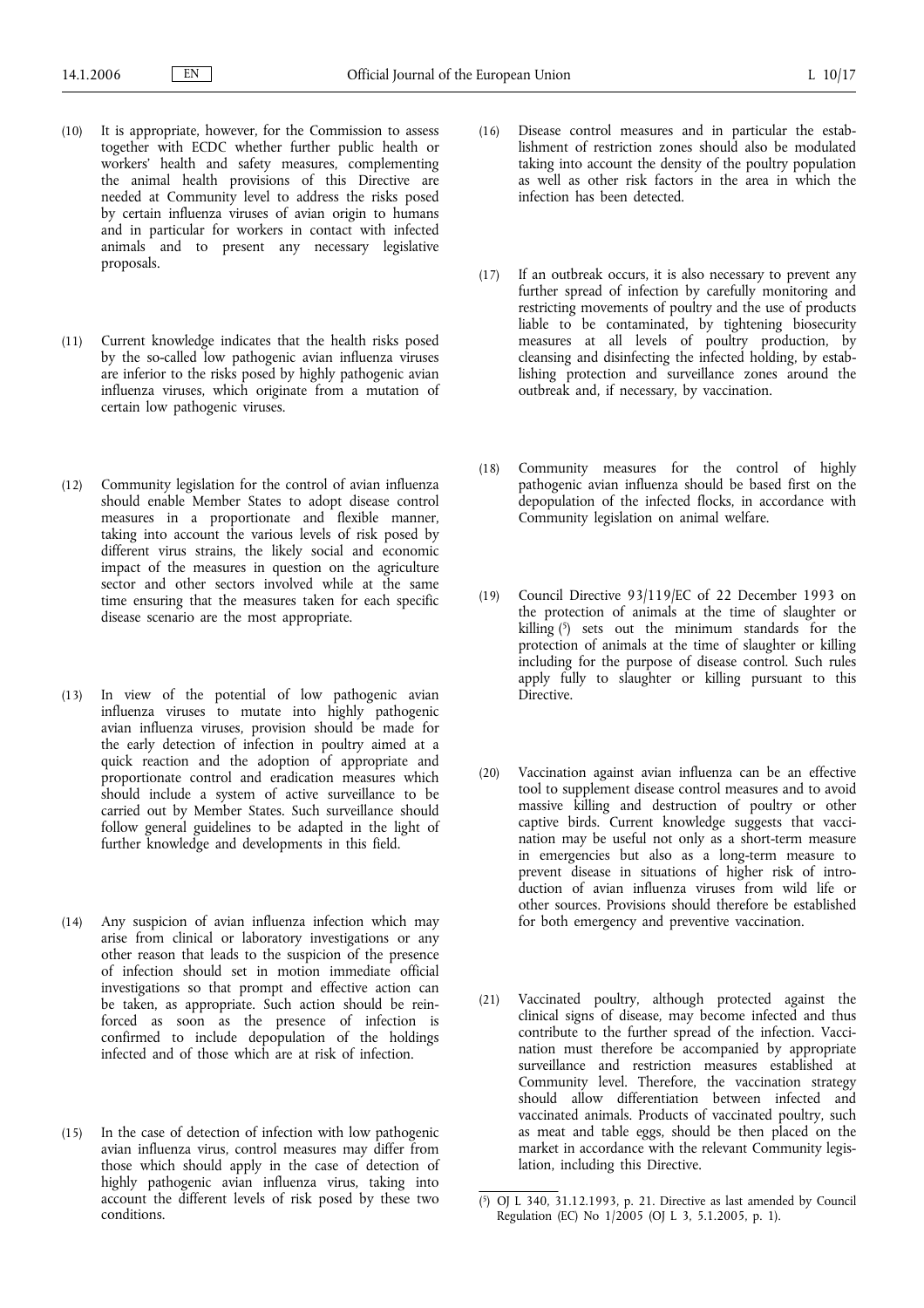- (22) It should also be made possible for the Community and the Member States to establish reserves of vaccine against avian influenza to be used in poultry or other captive birds in the case of an emergency.
- (23) Provisions should be adopted to ensure that harmonised procedures and methods are used for the diagnosis of avian influenza, including the functioning of a Community reference laboratory as well as reference laboratories in Member States.
- (24) Provisions should be adopted to ensure the necessary level of preparation by Member States effectively to tackle emergency situations caused by one or more outbreaks of avian influenza, in particular by drawing up contingency plans and setting up control centres.
- (25) If avian influenza is detected during importation in a quarantine facility or centre, as provided for in Commission Decision 2000/666/EC of 16 October 2000 laying down the animal health requirements and the veterinary certification for the import of birds, other than poultry and the conditions for quarantine  $(6)$ , this should be reported to the Commission. However, reporting as provided for by Council Directive 82/894/EEC of 21 December 1982 on the notification of animal diseases within the Community  $(7)$ , in cases of outbreaks in Member States would not be appropriate.
- (26) Cleansing and disinfection should be an integral part of the Community control policy for avian influenza. Disinfectants should be used in compliance with Directive 98/8/EC of the European Parliament and of the Council of 16 February 1998 concerning the placing of biocidal products on the market (8).
- (27) Regulation (EC) No 1774/2002 of the European Parliament and of the Council of 3 October 2002 laying down health rules concerning animal byproducts not intended for human consumption (9) lays down the rules on the collection, transport, storage, handling, processing and use or disposal of animal byproducts including animals killed to eradicate epizootic diseases, to prevent them from presenting a risk to animal and public health. That Regulation and its implementing measures provide for a general framework for the disposal of dead animals. Provision should be made for the adoption, by the committee procedure, of specific,

additional or different measures where necessary to enhance further avian influenza control measures.

- (28) Regulation (EC) No 853/2004 of the European Parliament and of the Council of 29 April 2004 laying down specific hygiene rules for food of animal origin (10) and Regulation (EC) No 852/2004 of the European Parliament and of the Council of 29 April 2004 on the hygiene of foodstuffs  $(11)$  may be applied under certain conditions to eggs originating from holdings where poultry suspected of being infected with avian influenza is kept.
- (29) Member States should lay down rules on penalties applicable to infringements of the provisions of this Directive and ensure that they are implemented. Those penalties should be effective, proportionate and dissuasive.
- (30) Provision should be made for the possibility for amendments to be made to the Annexes to this Directive when necessary without delay in order to take account of developments in scientific and technical knowledge.
- (31) Taking into account the unpredictability of influenza viruses, it is appropriate to ensure that a swift procedure is also in place for a rapid adoption at Community level of additional or more specific measures to control any infection of poultry and other animal species whenever such measures are necessary.
- (32) This Directive should set out the minimum control measures to be applied in the event of an outbreak of avian influenza in poultry or other captive birds. However, Member States are free to take more stringent administrative and sanitary action in the field covered by this Directive. In addition, this Directive should provide for Member States' authorities to apply measures proportionate to the health risk posed by different disease situations.
- (33) In accordance with the principle of proportionality, it is necessary and appropriate for the achievement of the basic objectives of ensuring the development of the poultry sector and contributing to the protection of animal health, to lay down rules on specific measures and minimum measures aimed at the prevention and control of avian influenza. This Directive does not go beyond what is necessary in order to achieve the objectives pursued, in accordance with the third paragraph of Article 5 of the Treaty.

<sup>(</sup> 6) OJ L 278, 31.10.2000, p. 26. Decision as last amended by Decision 2002/279/EC (OJ L 99, 16.4.2002, p. 17).

<sup>(</sup> 7) OJ L 378, 31.12.1982, p. 58. Directive as last amended by Commission Decision 2004/216/EC (OJ L 67, 5.3.2004, p. 27).

<sup>(</sup> 8) OJ L 123, 24.4.1998, p. 1. Directive as last amended by Regulation (EC) No 1882/2003 (OJ L 284, 31.10.2003, p. 1).

<sup>(</sup> 9) OJ L 273, 10.10.2002, p. 1. Regulation as last amended by Commission Regulation (EC) No 416/2005 (OJ L 66, 12.3.2005, p. 10).

<sup>(</sup> 10) OJ L 139, 30.4.2004, p. 55. Corrected version in OJ L 226, 25.6.2004, p. 22.

<sup>(</sup> 11) OJ L 139, 30.4.2004, p. 1. Corrected version in OJ L 226, 25.6.2004, p. 3.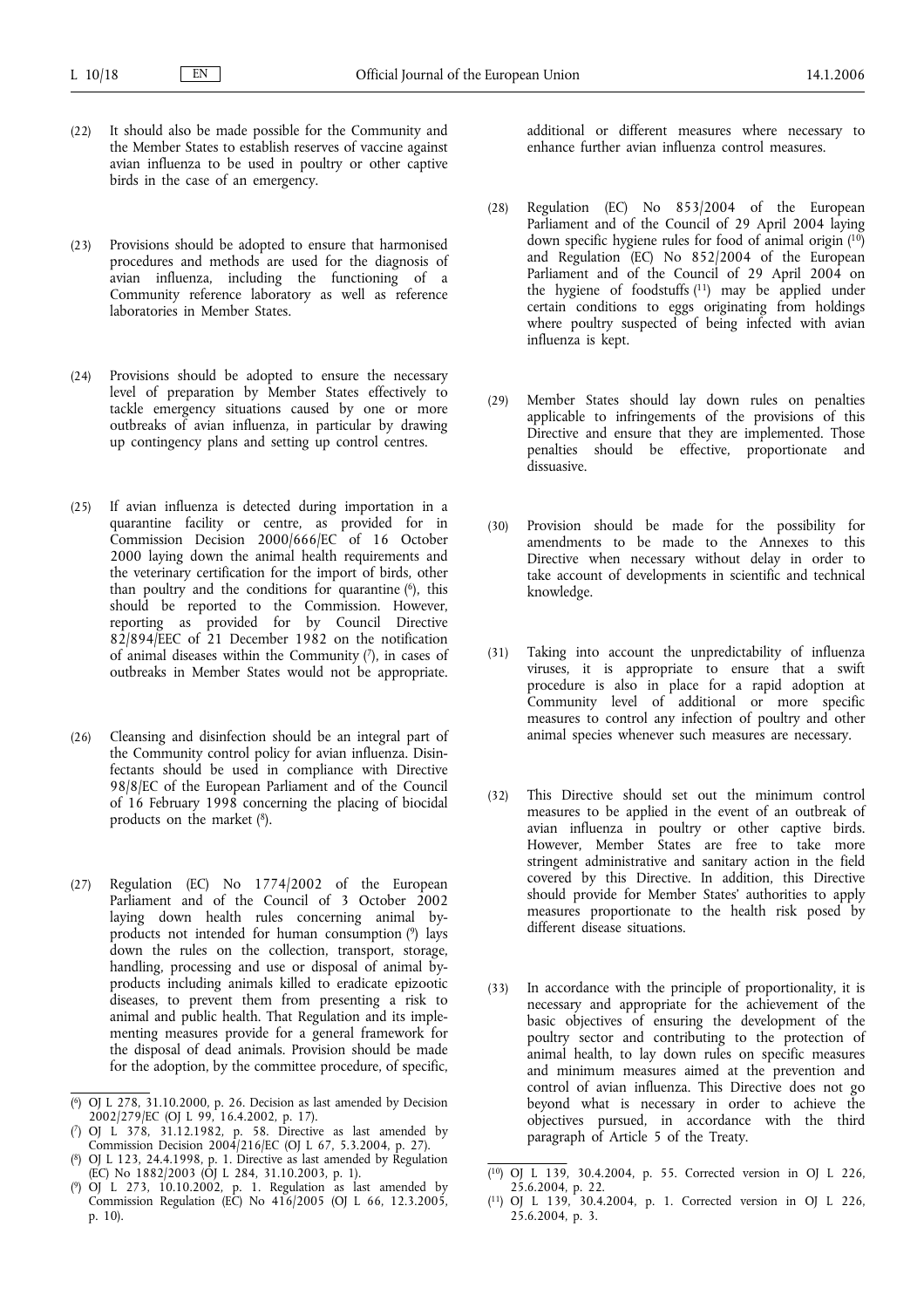- (34) The measures necessary for the implementation of this Directive should be adopted in accordance with Council Decision 1999/468/EC of 28 June 1999 laying down the procedures for the exercise of implementing powers conferred on the Commission  $(12)$ .
- (35) In the interests of clarity and rationality of Community legislation, Directive 92/40/EEC should be repealed and replaced by this Directive.
- (36) The Council, in accordance with point 34 of the Inter-Institutional Agreement on better law making  $(13)$ , encourages Member States to draw up, for themselves and in the interest of the Community, their own tables illustrating, as far as possible, the correlation between this Directive and the transposition measures and to make them public,

HAS ADOPTED THIS DIRECTIVE:

## CHAPTER I

## **SUBJECT MATTER, SCOPE AND DEFINITIONS**

## *Article 1*

### **Subject matter and scope**

- 1. This Directive sets out:
- (a) certain preventive measures relating to the surveillance and the early detection of avian influenza and increasing the level of the competent authorities' and the farming community's awareness of, and preparation for, the risks of that disease;
- (b) the minimum control measures to be applied in the event of an outbreak of avian influenza in poultry or other captive birds and the early detection of possible spread of avian influenza viruses to mammals;
- (c) other subsidiary measures to avoid the spread of influenza viruses of avian origin to other species.
- 2. Member States shall remain free to take more stringent measures in the field covered by this Directive.

#### *Article 2*

# **Definitions**

For the purposes of this Directive, the following definitions shall apply:

- 1. 'avian influenza' means any of the influenza infections so described in Annex I(1);
- 2. 'highly pathogenic avian influenza (HPAI)' means any of the avian influenza infections so described in Annex I(2);
- 3. 'low pathogenic avian influenza (LPAI)' means any of the avian influenza infections so described in Annex I(3);
- 4. 'poultry' means all birds that are reared or kept in captivity for the production of meat or eggs for consumption, the production of other products, for restocking supplies of game birds or for the purposes of any breeding programme for the production of these categories of birds;
- 5. 'wild bird' means a free-living bird which is not kept on any holding as defined in point 8;
- 6. 'other captive bird' means any bird other than poultry that is kept in captivity for any reason other than those referred to in point  $\hat{4}$  including those that are kept for shows, races, exhibitions, competitions, breeding or selling;
- 7. 'officially registered rare breeds of poultry or other captive birds' means any poultry or other captive birds that the competent authority has officially recognised as a rare breed within their contingency plan provided for in Article 62;
- 8. 'holding' means any agricultural or other premises, including hatcheries, circuses, zoos, pet bird shops, bird markets, and aviaries, where poultry or other captive birds are being bred or kept . However, this definition does not include slaughterhouses, means of transport, quarantine facilities and centres, border inspection posts and laboratories authorised by the competent authority to hold avian influenza virus;
- 9. 'commercial poultry holding' means a holding where poultry are kept for commercial purposes;

<sup>(</sup> 12) OJ L 184, 17.7.1999, p. 23.

<sup>(</sup> 13) OJ C 321, 31.12.2003, p. 1.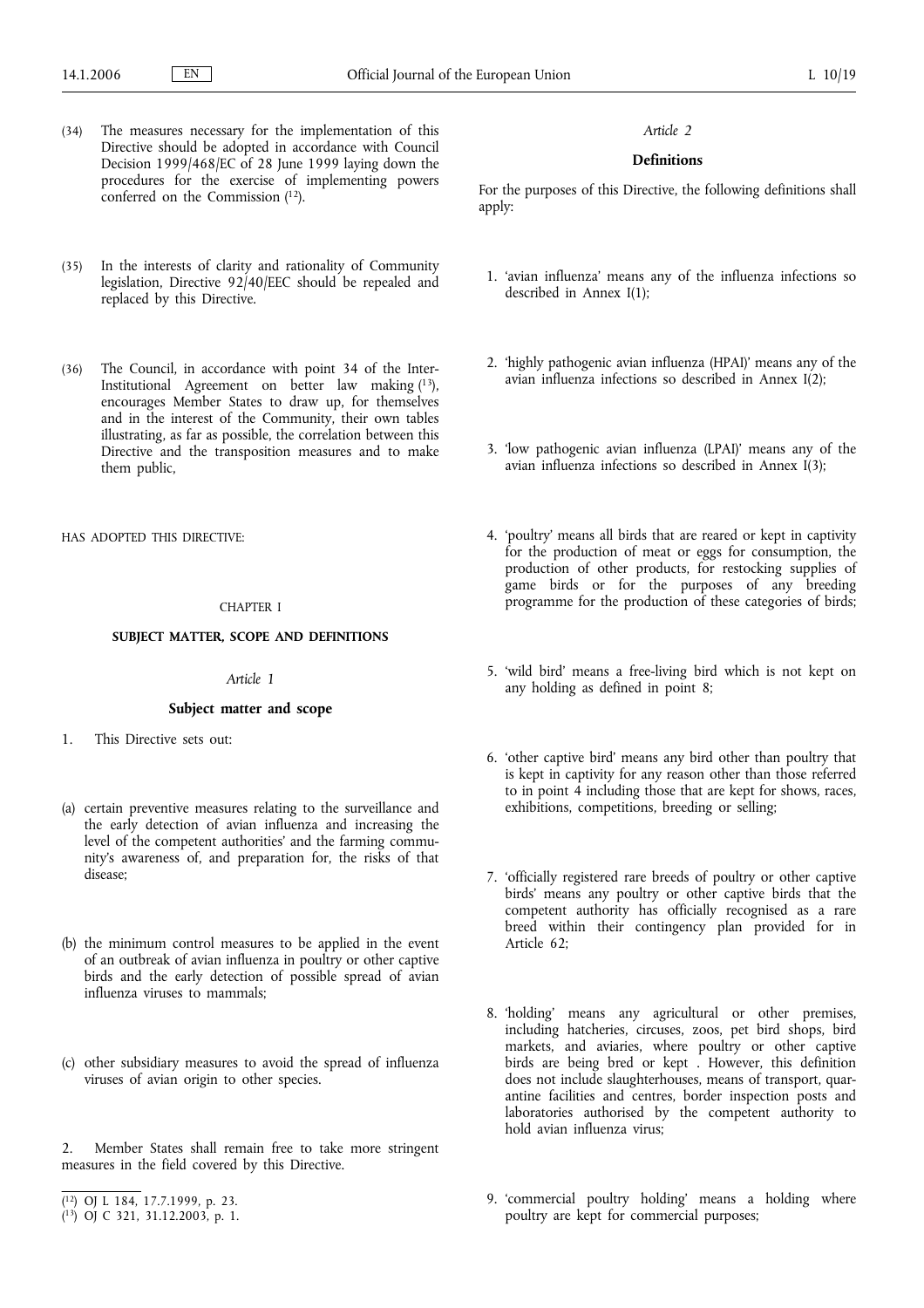- 10. 'non-commercial holding' means a holding where poultry or other captive birds are kept by their owners:
	- (a) for their own consumption or use; or
	- (b) as pets;
- 11. 'poultry compartment' or 'other captive birds compartment' means a holding or holdings under a common biosecurity management system containing a poultry or other captive birds sub-population with a distinct health status with respect to avian influenza subjected to appropriate surveillance, control and biosecurity measures;
- 12. 'flock' means all poultry or other captive birds within a single production unit;
- 13. 'production unit' means a unit on a holding which the official veterinarian is satisfied is completely independent of any other unit in the same holding in terms of its location and day-to-day management of the poultry or other captive birds kept there;
- 14. 'day-old chicks' means all poultry less than 72 hours old, not yet fed, and muscovy ducks (*Cairina moschata*) or their crosses, less than 72 hours old, whether or not fed;
- 15. 'diagnostic manual' means the diagnostic manual provided for in Article 50(1);
- 16. 'poultry or other captive birds suspected of being infected' means any poultry or other captive birds exhibiting clinical signs or showing post-mortem lesions or reactions to laboratory tests which are such that the presence of avian influenza cannot be excluded;
- 17. 'owner' means any person or persons, either natural or legal having ownership of poultry or other captive birds, or charged with keeping such, whether or not for commercial purposes;
- 18. 'competent authority' means the authority of a Member State competent to carry out physical checks or administrative formalities in accordance with this Directive or any authority to which such competencies are delegated;
- 19. 'official veterinarian' means the veterinarian designated by the competent authority;
- 20. 'official surveillance' means the action of careful monitoring by the competent authority of the health status of poultry or other captive birds or mammals on a holding in relation to avian influenza;
- 21. 'official supervision' means the actions taken by the competent authority to verify that the requirements of this Directive and of any instructions from that authority as to how those requirements should be met are being, or have been, complied with;
- 22. 'killing' means any process other than slaughter causing the death of a mammal, poultry or other captive birds;
- 23. 'slaughter' means any process causing the death of a mammal or poultry by bleeding, for the purpose of human consumption;
- 24. 'disposing of' means the act of collecting, transporting, storing, handling, processing and using or disposing of animal by-products in accordance with:
	- (a) Regulation (EC) No 1774/2002; or
	- (b) rules to be adopted under the procedure referred to in Article 64(2);
- 25. 'Community vaccine bank' means appropriate premises designated in accordance with Article 58(1) for the storage of Community reserves of avian influenza vaccines;
- 26. 'contact holding' means a holding where avian influenza could have come from or have been introduced to as a result of its location, the movement of persons, poultry or other captive birds, vehicles or in any other way;
- 27. 'suspected outbreak' means a holding where the competent authority suspects the presence of avian influenza;
- 28. 'outbreak' means a holding where avian influenza has been confirmed by the competent authority;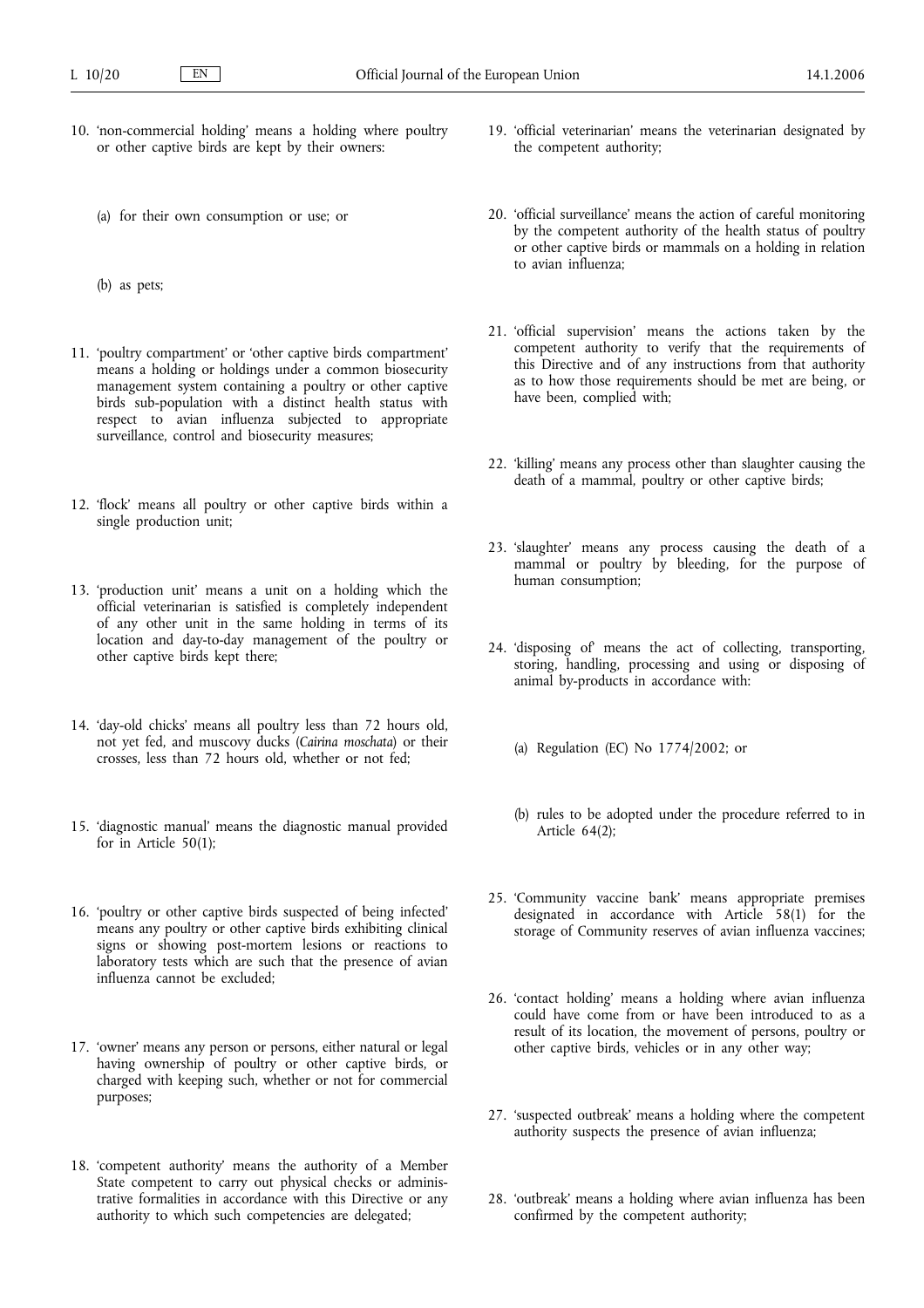- 29. 'primary outbreak' means an outbreak not epidemiologically linked with a previous outbreak in the same region of a Member State as defined in Article  $2(2)$ , point (p), of Council Directive 64/432/EEC of 26 June 1964 on animal health problems affecting intra-Community trade in bovine animals and swine  $(14)$  or the first outbreak in a different region of the same Member State;
- 30. 'Differentiating Infected from Vaccinated Animal (DIVA) strategy' means a vaccination strategy which enables a differentiation to be made between vaccinated/infected and vaccinated/non-infected animals through the application of a diagnostic test designed to detect antibodies against the field virus and the use of non-vaccinated sentinel birds;
- 31. 'mammal' means an animal of the class Mammalia, except humans;
- 32. 'carcase' means poultry or other captive birds which have died or have been killed and are unfit for human consumption, or parts thereof.

### CHAPTER II

## **PREVENTIVE BIOSECURITY, SURVEILLANCE, NOTIFICATIONS AND EPIDEMIOLOGICAL INQUIRIES**

#### *Article 3*

#### **Preventive biosecurity measures**

Specific provisions concerning preventive biosecurity measures may be established in accordance with the procedure referred to in Article 64(2).

### *Article 4*

# **Surveillance programmes**

1. Member States shall carry out surveillance programmes in order to:

- (a) detect the prevalence of infections with avian influenza virus subtypes  $\overrightarrow{H}$  and H7 in different species of poultry;
- (b) contribute, on the basis of a regularly updated risk assessment, to the knowledge on the threats posed by wild birds in relation to any influenza virus of avian origin in birds.

2. The surveillance programmes referred to in paragraph 1(a) shall comply with guidelines to be drawn up by the Commission in accordance with the procedure referred to in Article 64(2).

### *Article 5*

## **Notification**

1. Member States shall ensure that the suspected presence and presence of avian influenza are compulsorily and immediately notified to the competent authority.

2. In addition to the requirements provided for in Community legislation on notification of outbreaks of animal diseases, Member States shall notify the Commission in accordance with Annex II of any avian influenza confirmed by the competent authority in slaughterhouses, means of transport, border inspection posts and other places at Community borders and quarantine facilities or centres operating in accordance with Community legislation on imports of poultry or other captive birds.

3. Member States shall notify the results of any surveillance for avian influenza virus carried out in mammals.

### *Article 6*

#### **Epidemiological inquiry**

1. Member States shall ensure that epidemiological inquiries are started on the basis of questionnaires, established within the framework of the contingency plans provided for in Article 62.

2. The epidemiological inquiry shall include the following at least:

- (a) the length of time during which avian influenza may have been present on the holding or other premises or means of transport;
- (b) the possible origin of avian influenza;
- (c) the identification of any contact holding;
- (d) the movements of poultry, other captive birds, persons, mammals, vehicles or any material or other means by which the avian influenza virus could have spread.

<sup>(</sup> 14) OJ 121, 29.7.1964, p. 1977. Directive as last amended by Regulation (EC) No 1/2005 (OJ L 3, 5.1.2005, p. 1).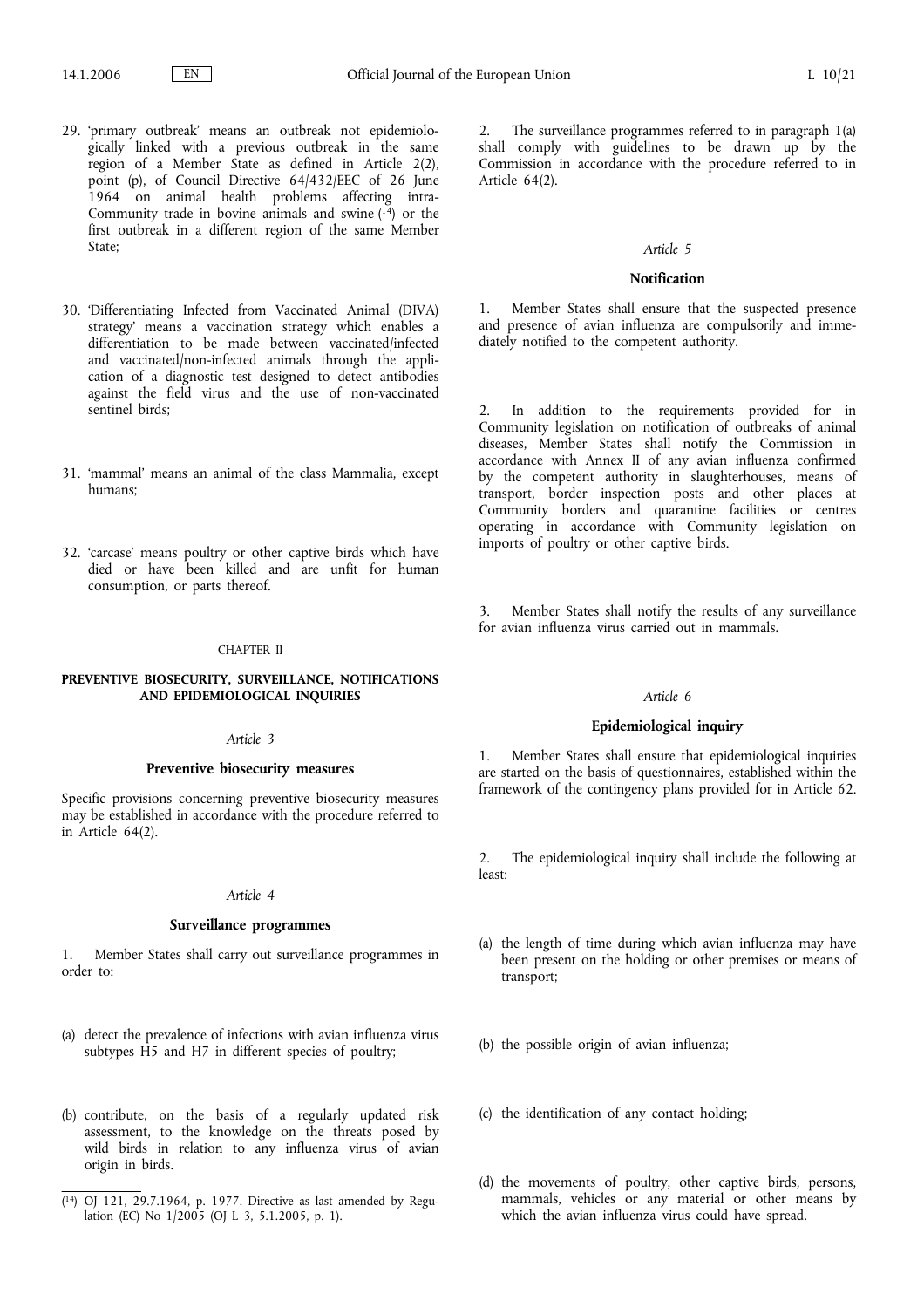The competent authority shall take account of the epidemiological inquiry when:

- (a) deciding whether additional disease control measures, as provided for in this Directive need to be applied; and
- (b) granting derogations as provided for in this Directive.

4. If the epidemiological inquiry suggests that avian influenza may have spread from or to other Member States, the Commission and the other Member States concerned shall be immediately informed of the results of all findings of the inquiry.

## CHAPTER III

### **SUSPECTED OUTBREAKS**

## *Article 7*

## **Measures to be applied on holdings where outbreaks are suspected**

1. In the case of a suspected outbreak, the competent authority shall immediately set in motion an investigation to confirm or exclude the presence of avian influenza in accordance with the diagnostic manual and place the holding under official surveillance. The competent authority shall also ensure that the measures provided for in paragraphs 2 and 3 are complied with.

2. The competent authority shall ensure that the following measures are applied on the holding:

- (a) poultry, other captive birds and all mammals of domestic species are counted or, if appropriate, their numbers estimated by the type of poultry or species of other captive bird;
- (b) a list is compiled of the approximate number of poultry, other captive birds and all mammals of domestic species already sick, dead or likely to be infected in each category on the holding; that list shall be updated daily to take account of hatchings, births and deaths throughout the period of the suspected outbreak and shall be produced on request to the competent authority;
- (c) all poultry and other captive birds are brought inside a building on their holding and kept there. Where this is impractical or if their welfare is compromised they are

confined in some other place on the same holding such that they do not have contact with other poultry or other captive birds on other holdings. All reasonable steps are taken to minimise their contact with wild birds;

- (d) no poultry or other captive birds may enter or leave the holding;
- (e) no carcases of poultry or other captive birds, meat of poultry including offal ('poultry meat'), poultry feed ('feed'), utensils, materials, waste, droppings, poultry or other captive birds manure ('manure'), slurry, used litter or anything likely to transmit avian influenza may leave the holding without an authorisation from the competent authority, observing appropriate biosecurity measures such as to minimise any risk of the spread of avian influenza;
- (f) no eggs may leave the holding;
- (g) the movement of persons, mammals of domestic species, vehicles and equipment to or from the holding is subject to the conditions and authorisation of the competent authority;
- (h) appropriate means of disinfection are used at the entrances and exits of buildings housing poultry or other captive birds and of the holding itself in accordance with the instructions of the competent authority.

The competent authority shall ensure that an epidemiological inquiry is carried out in accordance with Article 6 ('the epidemiological inquiry').

4. Notwithstanding paragraph 1, the competent authority may provide for the submission of samples in other cases. In such circumstances the competent authority may proceed without adopting some or all of the measures referred in paragraph 2.

#### *Article 8*

## **Derogations from certain measures to be applied on holdings where outbreaks are suspected**

The competent authority may grant derogations from the measures provided for in Article  $7(2)$  points (c) to (e) on the basis of a risk assessment and taking into account the precautions taken and the destination of the birds and products to be moved.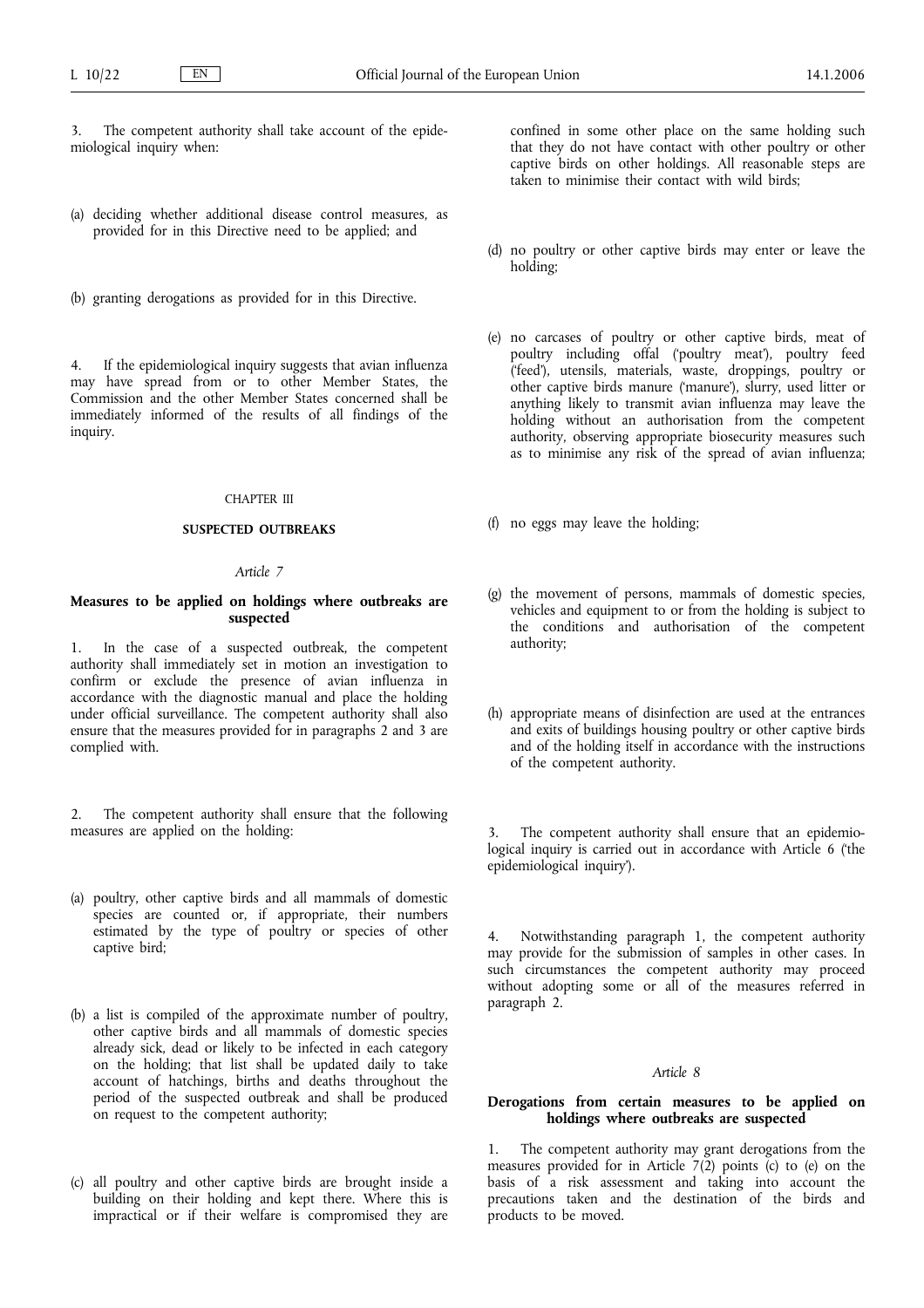The competent authority may also grant derogations from the measures provided for in Article  $7(2)$ , point (h) in the case of other captive birds kept on non-commercial holdings.

3. With reference to Article 7(2) point (f), the competent authority may authorise the sending of eggs:

(a) directly to an establishment for the manufacture of egg products, as set out in Chapter II of Section X of Annex III to Regulation (EC) No 853/2004, to be handled and treated in accordance with Chapter XI of Annex II to Regulation (EC) No 852/2004; where the competent authority issues such an authorisation, the latter shall be subject to the conditions set out in Annex III to this Directive; or

(b) for disposal.

#### *Article 9*

## **Duration of the measures to be applied on holdings where outbreaks are suspected**

The measures to be applied on holdings in cases of suspected outbreaks, as provided for in Article 7, shall continue to be applied until the competent authority is satisfied that the suspicion of avian influenza on the holding has been ruled out.

# *Article 10*

## **Additional measures based on an epidemiological inquiry**

1. Based on the preliminary results of an epidemiological inquiry, the competent authority may apply the measures provided for in paragraphs 2, 3 and 4 in particular if the holding is located in an area with a high density of poultry.

2. Temporary restrictions may be introduced on the movements of poultry, other captive birds and eggs and the movement of vehicles used by the poultry sector in a defined area or in the whole of the Member State.

Such restrictions may be extended to movements of mammals of domestic species, but in that case shall not exceed 72 hours, unless justified.

3. The measures provided for in Article 11 may be applied to the holding.

However, if conditions permit, application of those measures may be limited to the poultry or other captive birds suspected of being infected and their production units.

Samples shall be taken from the poultry or other captive birds if they are killed in order for the risk of a suspected outbreak to be confirmed or excluded, in accordance with the diagnostic manual.

4. A temporary control zone around the holding may be established and some or all of the measures provided for in Article 7(2) shall be applied as necessary to the holdings within that zone.

# CHAPTER IV

### **HIGHLY PATHOGENIC AVIAN INFLUENZA (HPAI)**

## *SECTION 1*

*Holdings, separate production units and contact holdings*

### *Article 11*

### **Measures to be applied on holdings where outbreaks are confirmed**

1. In case of an outbreak of HPAI, the competent authority shall ensure that the measures provided for in Article 7(2) and (3) and paragraphs 2 to 10 of this Article are applied.

2. All poultry and other captive birds on the holding shall be killed without delay under official supervision. The killing shall be carried out in such a way as to avoid the risk of spread of avian influenza, in particular during transport.

However, Member States may grant derogations for certain species of poultry or other captive birds not to be killed, on the basis of an assessment of the risk of further spread of avian influenza.

The competent authority may take appropriate measures to limit any possible spread of avian influenza to any wild birds on the holding.

3. All carcases and eggs on the holding shall be disposed of under official supervision.

Poultry already hatched from eggs collected from the holding during the period between the probable date of introduction of HPAI on the holding and the application of the measures provided for in Article  $7(2)$ , shall be placed under official supervision and investigations shall be carried out in accordance with the diagnostic manual.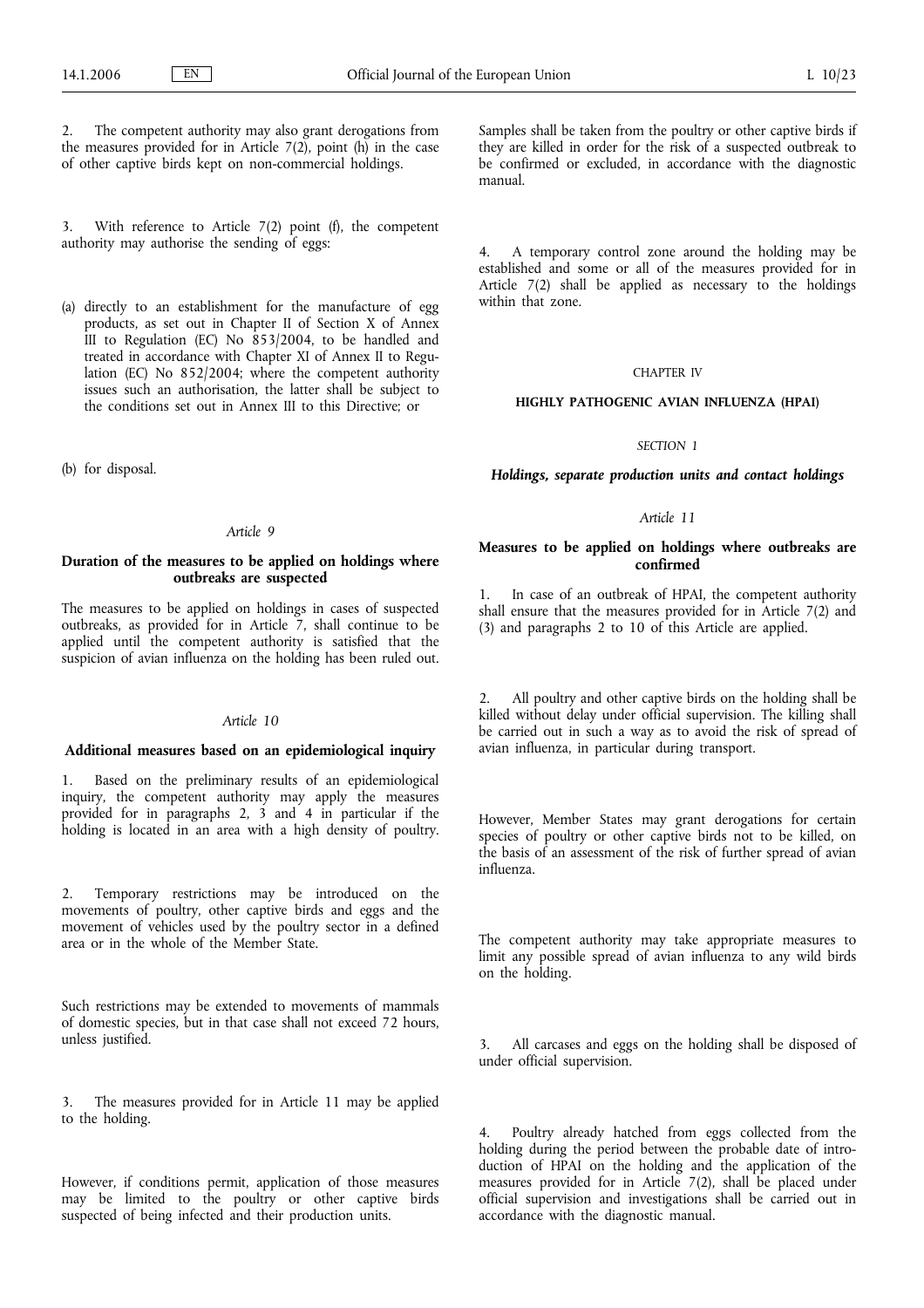Meat of poultry slaughtered and eggs collected from the holding during the period between the probable date of introduction of HPAI on the holding and the application of the measures provided for in Article 7(2) shall, wherever possible, be traced and disposed of under official supervision.

6. All substances and waste likely to be contaminated, such as feed, shall be destroyed or undergo a treatment ensuring the destruction of the avian influenza virus, in accordance with the instructions of the official veterinarian.

7. However, manure, slurry and bedding likely to be contaminated shall undergo one or more of the procedures provided for in Article 48.

8. Following the disposal of carcases, the buildings used for housing them, pastures or land, the equipment likely to be contaminated and the vehicles used for transporting the poultry or other captive birds, carcases, meat, feed, manure, slurry, bedding and any other material or substance likely to be contaminated shall undergo one or more of the procedures provided for in Article 48.

9. Other captive birds or mammals of domestic species shall not enter or leave the holding without the authorisation of the competent authority. That restriction shall not apply to mammals of domestic species which have access only to the living areas for humans.

10. In the case of a primary outbreak, the virus isolate shall be subjected to the laboratory procedure in accordance with the diagnostic manual to identify the genetic subtype.

That virus isolate shall be submitted to the Community reference laboratory, as provided for in Article 51(1) as soon as possible.

## *Article 12*

### **Derogations**

1. Member States shall draw up detailed rules for granting derogations, as provided for in Articles 11(2), 13 and 14, including alternative appropriate measures and conditions. Such derogations shall be based on a risk assessment carried out by the competent authority.

2. Member States shall immediately notify the Commission of any derogation granted in accordance with Article 13(1) and Article 14.

Where a derogation has been granted, as provided for in Article 13(1) and Article 14, the Commission shall immediately review the situation with the Member State concerned and in the Standing Committee on the Food Chain and Animal Health ('the Committee') as soon as possible.

4. Taking account of any derogation granted, as provided for in Article 13(1) and Article 14, measures to prevent the spread of avian influenza may be adopted in accordance with the procedure referred to in Article  $64(3)$ .

#### *Article 13*

#### **Derogations concerning certain holdings**

1. The competent authority may grant derogations from the measures provided for in the first subparagraph of Article 11(2) in cases of an outbreak of HPAI in a non-commercial holding, a circus, a zoo, a pet bird shop, a wild life park, a fenced area where poultry or other captive birds are kept for scientific purposes or purposes related to the conservation of endangered species or officially registered rare breeds of poultry or other captive birds, provided that such derogations do not endanger disease control.

2. The competent authority shall ensure that where a derogation is granted, as provided for in paragraph 1, the poultry and other captive birds concerned by the derogation:

- (a) are brought inside a building on their holding and kept there. Where this is impractical or if their welfare is compromised they are confined in some other place on the same holding such that they do not have contact with other poultry or other captive birds on other holdings. All reasonable steps are taken to minimise their contact with wild birds;
- (b) are subjected to further surveillance and testing in accordance with the diagnostic manual and are not moved until the laboratory tests have indicated that they no longer pose a significant risk of further spread of HPAI; and
- (c) are not moved from their holding of origin, except for slaughter or to another holding:
	- (i) located in the same Member State, in accordance with the instructions of the competent authority; or
	- (ii) in another Member State, subject to the agreement of the Member State of destination.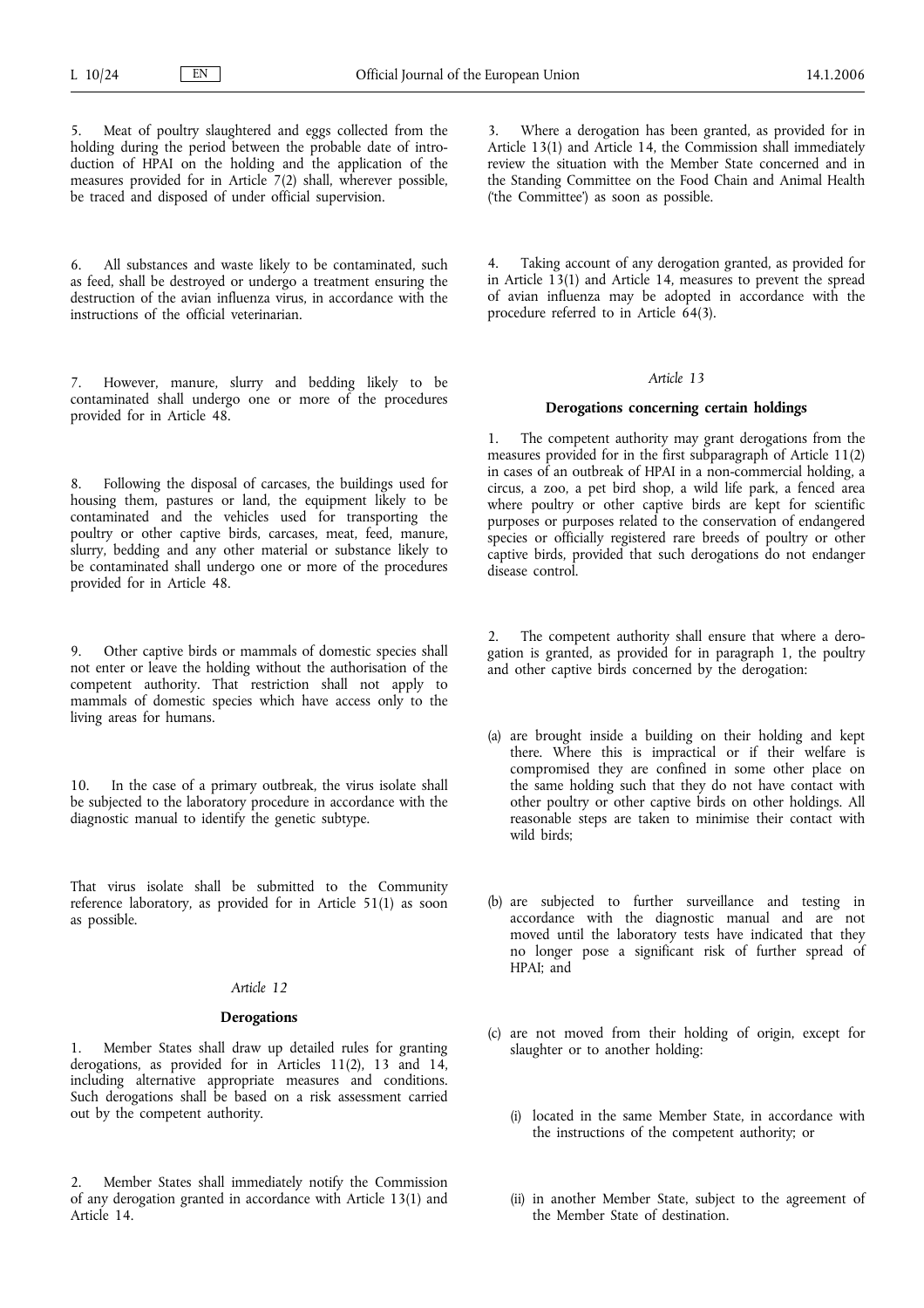The competent authority may grant derogations from the measures provided for in Article 11(5), for eggs to be sent directly to an establishment for the manufacture of egg products as set out in Chapter II of Section X of Annex III to Regulation (EC) No 853/2004 to be handled and treated in accordance with Chapter XI of Annex II to Regulation (EC) No 852/2004.

Any such authorisations shall be subject to the conditions set out in Annex III to this Directive.

## *Article 14*

## **Measures to be applied in cases of outbreaks of HPAI in separate production units**

In cases of an outbreak of HPAI in a holding which consists of two or more separate production units, the competent authority may grant derogations from the measures provided for in the first subparagraph of Article 11(2) for production units containing poultry or other captive birds where no HPAI is suspected, provided that such derogations do not endanger disease control.

Such derogations shall only be granted in respect of two or more separate production units where the official veterinarian, taking account of the structure, size, operation, type of housing, feeding, water source, equipment, staff and visitors to the holding, is satisfied that they are completely independent of other production units in terms of location and day-to-day management of the poultry or other captive birds kept there.

## *Article 15*

#### **Measures to be applied in contact holdings**

1. Based on the epidemiological inquiry, the competent authority shall decide if a holding is to be considered as a contact holding.

The competent authority shall ensure that the measures provided for in Article  $\tilde{7}(2)$  are applied to contact holdings until the presence of HPAI has been excluded in accordance with the diagnostic manual.

2. Based on the epidemiological inquiry, the competent authority may apply the measures provided for in Article 11 to contact holdings and in particular if the contact holding is located in an area with a high density of poultry.

The main criteria to be considered for the application of the measures provided for in Article 11 in contact holdings are set out in Annex IV.

3. The competent authority shall ensure that samples are taken from poultry and other captive birds when they are killed in order to confirm or exclude the presence of HPAI virus in those contact holdings in accordance with the diagnostic manual.

The competent authority shall ensure that, on any holding where poultry or other captive birds are killed and disposed of and avian influenza is subsequently confirmed, the buildings and any equipment likely to be contaminated and the vehicles used for transporting the poultry, other captive birds, carcases, meat, feed, manure, slurry, bedding and any other material or substance likely to be contaminated undergo one or more of the procedures provided for in Article 48.

## *SECTION 2*

### *Protection, surveillance and further restricted zones*

#### *Article 16*

# **Establishment of protection, surveillance and further restricted zones in cases of outbreaks of HPAI**

1. Immediately following an outbreak of HPAI, the competent authority shall establish:

- (a) a protection zone with a radius of at least three kilometres around the holding;
- (b) a surveillance zone with a radius of at least 10 kilometres around the holding, including the protection zone.

2. If the outbreak of HPAI is confirmed in other captive birds in a non-commercial holding, circus, zoo, pet bird shop, wildlife park, a fenced area where other captive birds are kept for scientific purposes or purposes related to the conservation of endangered species or officially registered rare breeds of other captive birds that do not contain poultry, the competent authority may, following a risk assessment, derogate to the extent necessary from the provisions of Sections 2 to 4 concerning the establishment of the protection and surveillance zones and the measures to be applied therein, provided that such derogations do not endanger disease control.

3. When establishing protection and surveillance zones, as provided for in paragraph 1, the competent authority shall take account of the following criteria at least:

(a) the epidemiological inquiry;

(b) the geographical situation, particularly natural boundaries;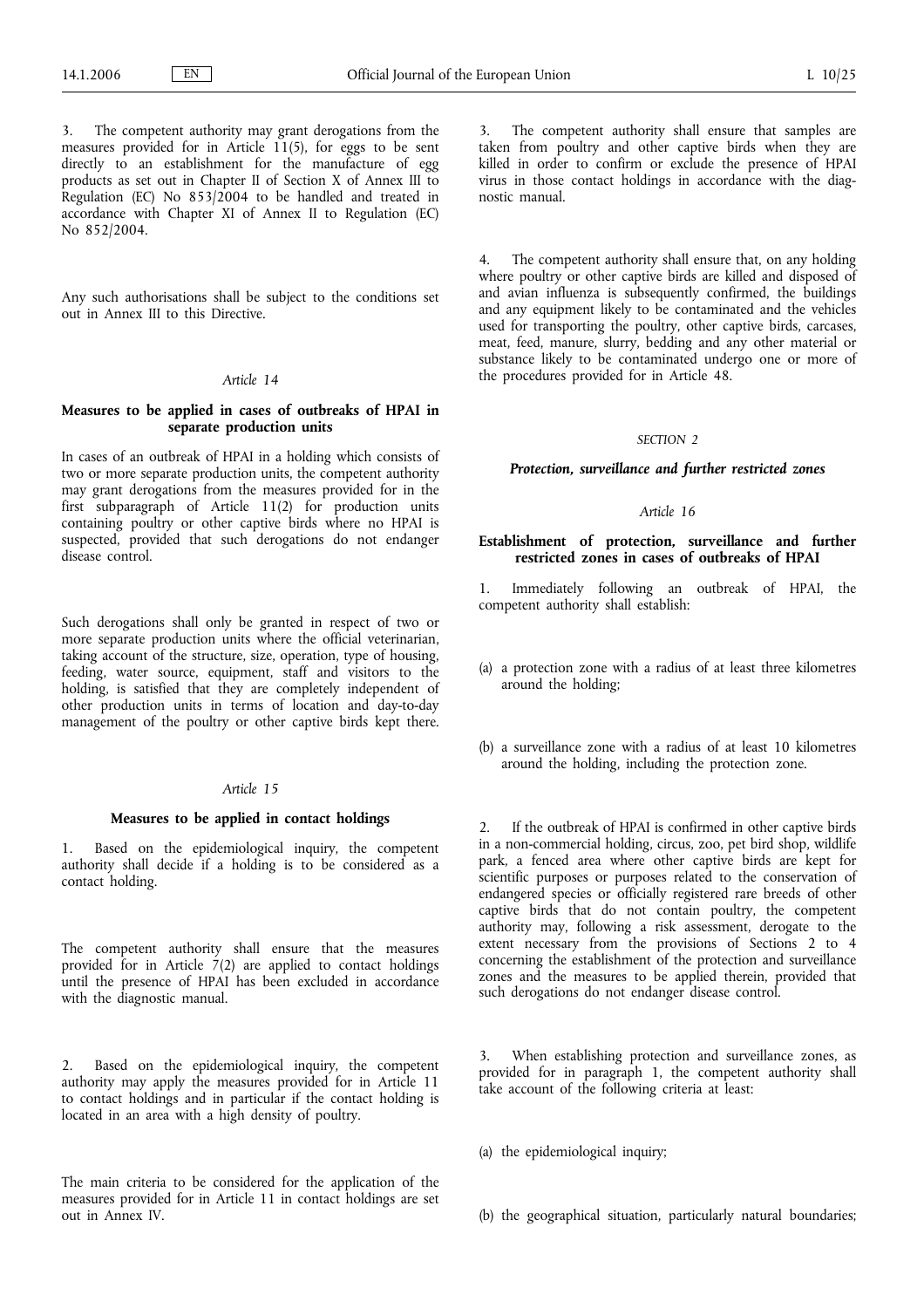- (c) the location and proximity of holdings and the estimated number of poultry;
- (d) patterns of movements and trade in poultry, other captive birds;
- (e) the facilities and personnel available to control any movement within the protection and surveillance zones of poultry or other captive birds, their carcases, manure, bedding or used litter, in particular if the poultry or other captive birds to be killed and disposed of have to be moved from their holding of origin.

4. The competent authority may establish further restricted zones around or adjacent to the protection and surveillance zones, taking account of the criteria provided for in paragraph 3.

5. If a protection, surveillance or further restricted zone covers the territories of different Member States, the competent authorities of the Member States concerned shall collaborate to establish the zone.

## *Article 17*

## **Measures to be applied both in the protection and in the surveillance zones**

1. The competent authority shall ensure that the following measures are applied within the protection and surveillance zones:

- (a) arrangements are put in place which permit the tracing of anything likely to spread the avian influenza virus including poultry, other captive birds, meat, eggs, carcases, feed, litter, people who have been in contact with the infected poultry or other captive birds or vehicles with a link to the poultry industry;
- (b) owners are to provide the competent authority, on request, with any relevant information concerning the poultry or other captive birds and eggs entering or leaving the holding.

2. The competent authority shall take all reasonable steps to ensure that all persons in the protection and surveillance zones affected by the restrictions concerned are fully aware of the restrictions in place.

That information may be conveyed through warning notices, media resources such as the press and television or any other appropriate means.

The competent authority may, where epidemiological information or other evidence indicates, implement a preventive eradication programme, including preventive slaughtering or killing of poultry or other captive birds, in holdings and areas at risk.

Member States applying the measures provided for in paragraph 3 shall immediately inform the Commission thereof, and the Commission shall review the situation with the Member States concerned and in the Committee as soon as possible.

#### *SECTION 3*

## *Measures to be applied in protection zones*

## *Article 18*

## **Census and visits by the official veterinarian and surveillance**

The competent authority shall ensure that the following measures are applied in protection zones:

- (a) a census of all the holdings is made as soon as possible;
- (b) all commercial holdings are visited by an official veterinarian as soon as possible for a clinical examination of the poultry and other captive birds and, if necessary, the collection of samples for laboratory tests in accordance with the diagnostic manual; a record of such visits and the findings thereof shall be kept; non-commercial holdings are visited by an official veterinarian before the lifting of the protection zone;
- (c) additional surveillance is immediately implemented in accordance with the diagnostic manual in order to identify any further spread of avian influenza in the holdings located in the protection zone.

## *Article 19*

### **Measures to be applied on holdings in protection zones**

The competent authority shall ensure that the following measures are applied on holdings in protection zones:

(a) all poultry and other captive birds are brought inside a building on their holding and kept there. Where this is impractical or if their welfare is compromised, they are confined in some other place on the same holding such that they do not have contact with other poultry or other captive birds on other holdings. All reasonable steps are taken to minimise their contact with wild birds;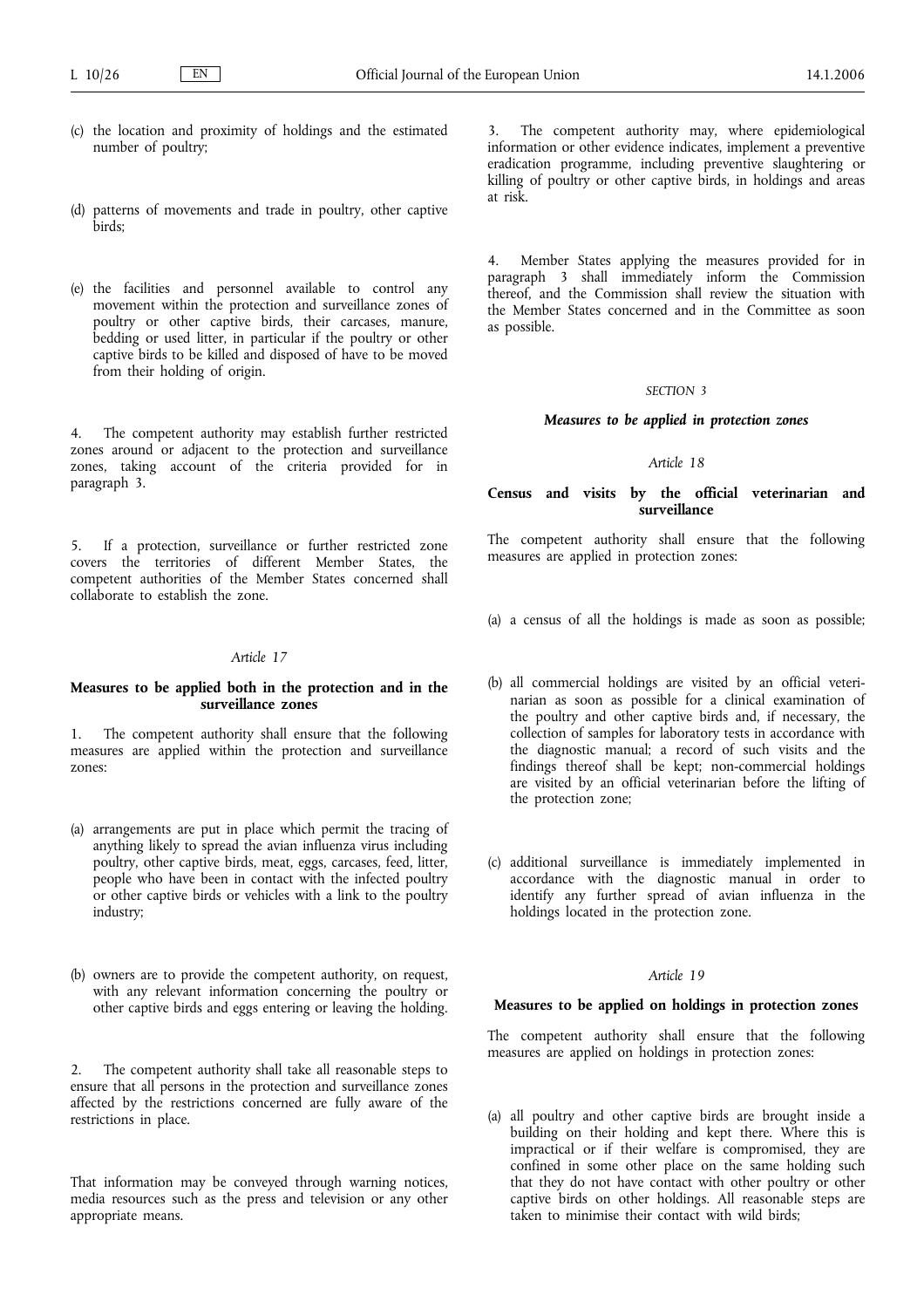- (b) carcases are disposed of as soon as possible;
- (c) vehicles and equipment used for transporting live poultry or other captive birds, meat, feed, manure, slurry and bedding and any other material or substances likely to be contaminated, undergo without delay one or more of the procedures provided for in Article 48;
- (d) all parts of vehicles used by staff or other persons which enter or leave holdings and are likely to have become contaminated undergo without delay one or more of the procedures provided for in Article 48;
- (e) no poultry, other captive birds or domestic mammals may enter or leave a holding without authorisation of the competent authority. This restriction shall not apply to mammals which have access only to the living areas for humans in which they:
	- (i) have no contact with resident poultry or other captive birds, and
	- (ii) have no access to any cages or areas where such resident poultry or other captive birds are kept;
- (f) any increased morbidity or mortality or significant drop in production data in holdings is immediately reported to the competent authority, which shall carry out appropriate investigations in accordance with the diagnostic manual;
- (g) any person entering or leaving holdings observes appropriate biosecurity measures aimed at preventing the spread of avian influenza;
- (h) records of all persons visiting holdings, except dwellings, are kept by the owner in order to facilitate disease surveillance and control and must be made available upon request by the competent authority. Such records do not have to be kept where the visitors are to holdings such as zoos and wildlife parks where they have no access to the areas where the birds are kept.

#### *Article 20*

## **Prohibition on the removal or spreading of used litter, manure or slurry from holdings**

The competent authority shall ensure that the removal or spreading of used litter, manure or slurry from holdings in

protection zones are prohibited, unless authorised by it. However, the movement of manure or slurry may be authorised from holdings under biosecurity measures to a designated plant for treatment or for intermediate storage for subsequent treatment to destroy the possible presence of avian influenza viruses in accordance with Regulation (EC) No 1774/2002 or with specific rules which may be adopted in accordance with the procedure referred to in Article 64(2).

#### *Article 21*

#### **Fairs, markets or other gatherings and restocking of game**

The competent authority shall ensure that fairs, markets, shows or other gatherings of poultry or other captive birds are prohibited in protection zones.

The competent authority shall ensure that poultry or other captive birds for restocking of game are not released in protection zones.

# *Article 22*

## **Prohibition on the movement and transport of birds, eggs, poultry meat and carcases**

1. The competent authority shall ensure that within protection zones, the movement and transport from holdings on to roads, excluding private service roads of holdings, or by rail, of poultry, other captive birds, ready-to-lay poultry, day-old chicks, eggs and carcases are prohibited.

2. The competent authority shall ensure that the transport of poultry meat from slaughterhouses, cutting plants and cold stores is prohibited unless it has been produced:

- (a) from poultry which has originated from outside the protection zones and has been stored and transported separately from the meat of poultry from within the protection zones; or
- (b) on a date at least 21 days before the estimated date of earliest infection on a holding in the protection zone and which since production has been stored and transported separately from such meat produced after that date.

3. However, the prohibitions in paragraphs 1 and 2 shall not apply to transit through the protection zone on roads or rail without unloading or stopping.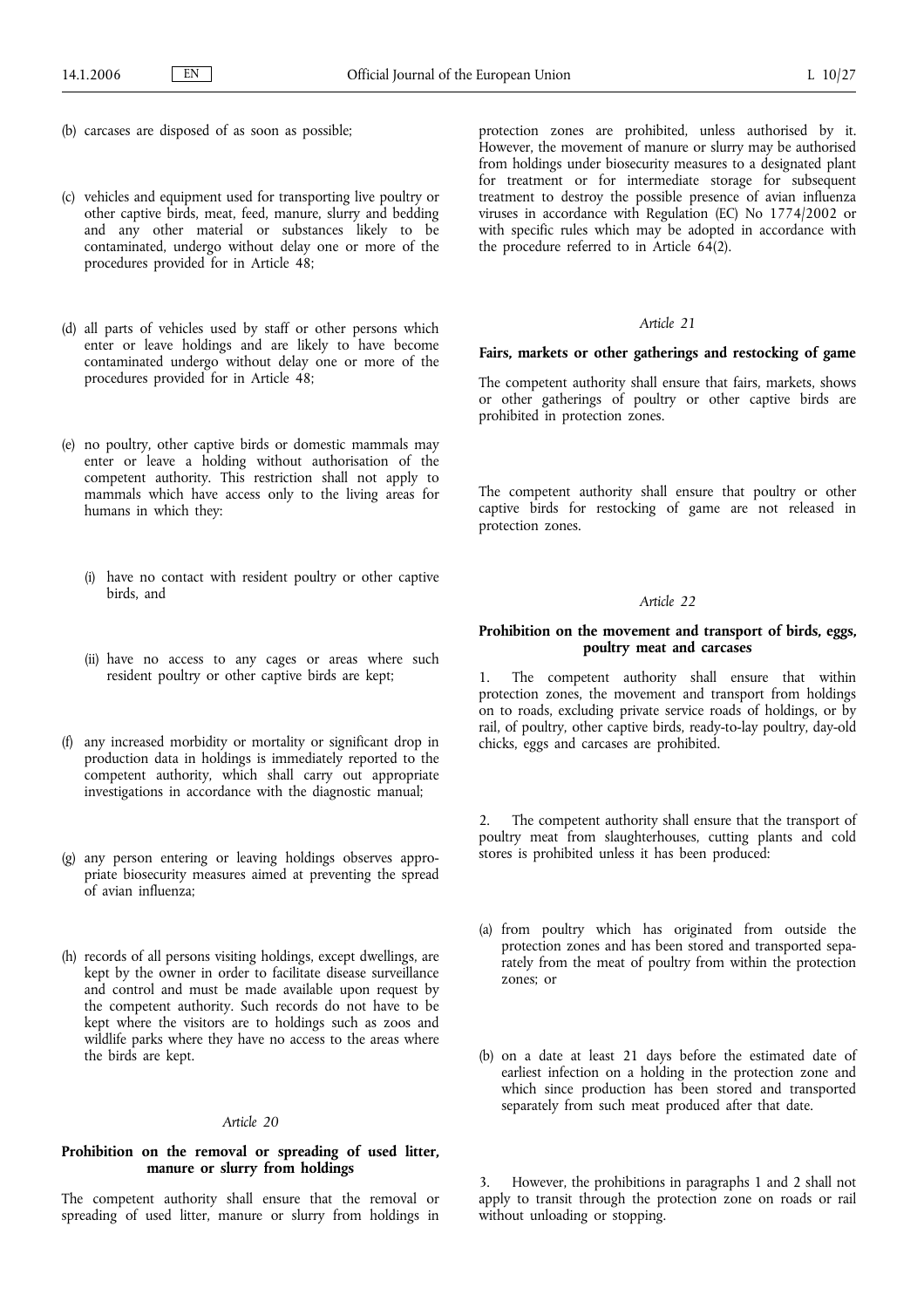## *Article 23*

## **Derogations for the direct transport of poultry for immediate slaughter and the movement or treatment of poultry meat**

1. By way of derogation from Article 22, the competent authority may authorise the direct transport of poultry originating from a holding in the protection zone for immediate slaughter to a designated slaughterhouse subject to the following conditions:

- (a) a clinical examination of the poultry on the holding of origin is carried out by the official veterinarian within 24 hours of being sent for slaughter;
- (b) where appropriate, laboratory tests have been carried out on poultry on the holding of origin in accordance with the diagnostic manual, with favourable results;
- (c) the poultry are transported in vehicles sealed by the competent authority or under its supervision;
- (d) the competent authority responsible for the designated slaughterhouse is informed and agrees to receive the poultry and then confirms the slaughter to the competent authority of dispatch;
- (e) the poultry from the protection zone are kept separately from other poultry and are slaughtered separately or at different times from other poultry, preferably at the end of a working day; subsequent cleansing and disinfection shall be completed before other poultry are slaughtered;
- (f) the official veterinarian shall ensure that a detailed examination of the poultry is carried out at the designated slaughterhouse when the poultry arrive and after they are slaughtered;
- (g) the meat does not enter into intra-Community or international trade and bears the health mark for fresh meat provided for in Annex II to Council Directive 2002/99/EC of 16 December 2002 laying down the animal health rules governing the production, processing, distribution and introduction of products of animal origin for human consumption (15), unless otherwise decided in accordance with the procedure referred to in Article 64(3) of this Directive;
- (h) the meat is obtained, cut, transported and stored separately from meat intended for intra-Community and international trade and is used in such a way as to avoid it being introduced into meat products intended for intra-Community or international trade, unless:
	- (i) it has undergone a treatment set out in Annex III to Directive 2002/99/EC: or
	- (ii) it is otherwise decided in accordance with the procedure referred to in Article 64(3).

2. By way of derogation from Article 22, the competent authority may authorise the direct transport of poultry from outside the protection zone for immediate slaughter to a designated slaughterhouse within the protection zone and subsequent movement of the meat derived from such poultry providing that:

- (a) the competent authority responsible for the designated slaughterhouse is informed and agrees to receive the poultry and then confirms the slaughter to the competent authority of dispatch;
- (b) the poultry are kept separate from other poultry originating within the protection zone and are slaughtered separately or at different times from other poultry;
- (c) the poultry meat produced is cut, transported and stored separately from poultry meat obtained from other poultry originating in the protection zone;

(d) the by-products are disposed of.

# *Article 24*

## **Derogations for the direct transport of day-old chicks**

1. By way of derogation from Article 22, the competent authority may authorise the direct transport of day-old chicks, originating from holdings within the protection zone to a holding or shed of that holding in the same Member State, preferably located outside the protection and the surveillance zones, subject to the following conditions:

(a) they are transported in vehicles sealed by the competent authority or under its supervision;

<sup>(</sup> 15) OJ L 18, 23.1.2003, p. 11.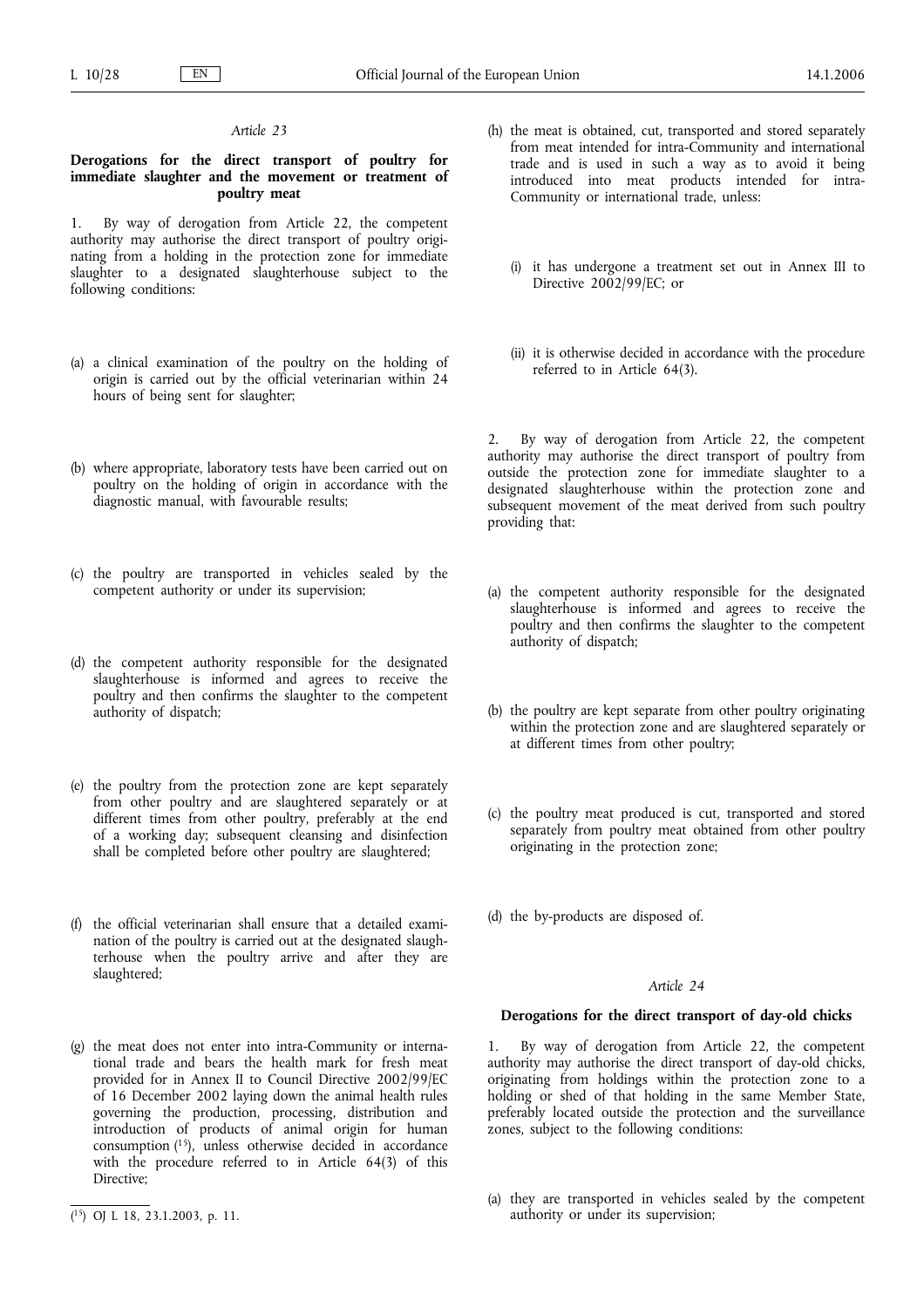- (b) appropriate biosecurity measures are applied during transport and at the holding of destination;
- (c) the holding of destination is placed under official surveillance following the arrival of the day-old-chicks;
- (d) if moved outside the protection or surveillance zone, the poultry shall remain on the holding of destination for at least 21 days.

2. By way of derogation from Article 22, the competent authority may authorise the direct transport of day-old chicks, hatched from eggs originating from holdings located outside the protection and surveillance zones, to any other holding in the same Member State, preferably located outside the protection and the surveillance zones, provided that the hatchery of dispatch can ensure by its logistics and by its hygienic working conditions that no contact has occurred between those eggs and any other hatching eggs or day-old chicks originating from poultry flocks within such zones and which are therefore of a different health status.

## *Article 25*

## **Derogations for the direct transport of ready to lay poultry**

By way of derogation from Article 22, the competent authority may authorise the direct transport of ready-to-lay poultry to a holding or shed of that holding preferably within the protection or the surveillance zone in which there is no other poultry, subject to the following conditions:

- (a) a clinical examination of the poultry and other captive birds in the holding of origin and in particular of those to be moved is carried out by the official veterinarian;
- (b) where appropriate, laboratory tests have been carried out on poultry in the holding of origin in accordance with the diagnostic manual with favourable results;
- (c) the ready-to-lay poultry is transported in vehicles sealed by the competent authority or under its supervision;
- (d) the holding or shed of destination is placed under official surveillance following the arrival of the ready-to-lay poultry;

(e) if moved outside the protection or surveillance zone, the poultry shall remain on the holding of destination for at least 21 days.

## *Article 26*

# **Derogation for the direct transport of hatching and table eggs**

1. By way of derogation from Article 22, the competent authority may authorise the direct transport of hatching eggs either from any holding to a hatchery located, in the protection zone and designated by the competent authority ('the designated hatchery') or, subject to the following conditions, from a holding located in the protection zone to any designated hatchery:

- (a) the parent flocks from which the hatching eggs are derived have been examined in accordance with the diagnostic manual and avian influenza is not suspected on these holdings;
- (b) the hatching eggs and their packaging are disinfected before dispatch and the tracing back of these eggs can be ensured;
- (c) the hatching eggs are transported in vehicles sealed by the competent authority or under its supervision;
- (d) biosecurity measures are applied in the designated hatchery in accordance with the instructions of the competent authority.

2. By way of derogation from Article 22, the competent authority may authorise the direct transport of eggs:

- (a) to a packing centre designated by the competent authority ('the designated packing centre'), provided that they are packed in disposable packaging and that all biosecurity measures required by the competent authority are applied;
- (b) to an establishment for the manufacture of egg products as set out in Chapter II of Section X of Annex III to Regulation (EC) No  $853/2004$  to be handled and treated in accordance with Chapter XI of Annex II to Regulation (EC) No 852/2004; or

(c) for disposal.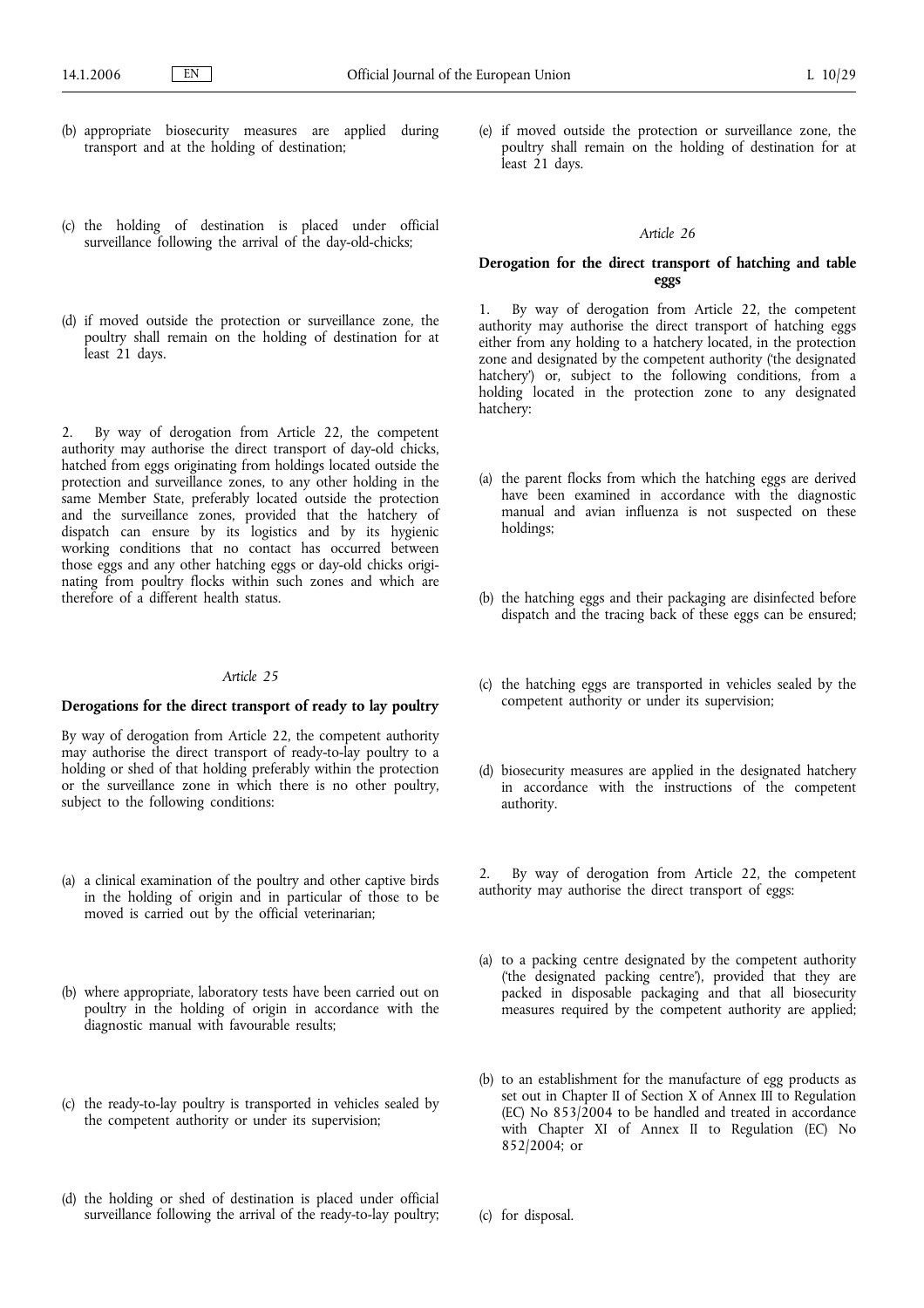## *Article 27*

## **Derogation for the direct transport of carcases**

By way of derogation from Article 22, the competent authority may authorise the direct transport of carcases provided that they are transported to be disposed of.

### *Article 28*

## **Cleansing and disinfecting of means of transport**

The competent authority shall ensure that the vehicles and equipment used for the transport as provided for in Articles 23 to 27 are cleansed and disinfected without delay by one or more of the procedures set down in Article 48 following the transport.

### *Article 29*

## **Duration of measures**

1. The measures provided for in this Section shall be maintained for at least 21 days following the date of completion of preliminary cleansing and disinfection on the infected holding by one or more of the procedures set down in Article 48 and until holdings located in the protection zone have been tested in accordance with the diagnostic manual.

2. When the measures referred to in this Section are no longer to be maintained, as provided for in paragraph 1 of this Article, the measures laid down in Article 30 shall apply in the former protection zone, until they are no longer to be applied as provided for in Article 31.

### *SECTION 4*

#### *Measures to be applied in the surveillance zones*

#### *Article 30*

### **Measures to be applied in the surveillance zones**

The competent authority shall ensure that the following measures are applied in surveillance zones:

- (a) a census of all commercial poultry holdings is made as soon as possible;
- (b) the movement of poultry, ready-to-lay poultry, day-old chicks, eggs within the surveillance zone is prohibited unless authorisation is granted by the competent authority, which ensures that appropriate biosecurity measures are applied to prevent the spread of avian

influenza; this prohibition shall not apply to transit thorough the surveillance zone on road or rail without unloading or stopping;

- (c) the movement of poultry, ready-to-lay poultry, day-old chicks and eggs to holdings, slaughterhouses, packing centres or an establishment for the manufacture of egg products located outside the surveillance zone is prohibited; however, the competent authority may authorise the direct transport of:
	- (i) poultry for slaughter to a designated slaughterhouse, for the purpose of immediate slaughter subject to Article  $23(1)$ , points (a), (b) and (d);

The competent authority may authorise the direct transport of poultry from outside the protection and surveillance zones for immediate slaughter to a designated slaughterhouse within the surveillance zone and the subsequent movement of the meat derived from such poultry;

- (ii) ready-to-lay poultry to a holding in which there is no other poultry in the same Member State; that holding shall be placed under official surveillance following the arrival of the ready-to-lay poultry and the ready-to-lay poultry shall remain on the holding of destination for at least 21 days;
- (iii) day-old chicks:

to a holding or shed of such holding in the same Member State provided that appropriate biosecurity measures are applied and the holding is placed under official surveillance following the transport and day-old chicks shall remain on the holding of destination for at least 21 days, or

if hatched from hatching eggs originating from poultry holdings located outside the protection and surveillance zones, to any other holding, provided that the hatchery of dispatch can ensure by its logistics and biosecurity working conditions that no contact has occurred between these eggs and any other hatching eggs or day-old-chicks originating from poultry flocks within those zones and which are therefore of a different health status;

(iv) hatching eggs to a designated hatchery located inside or outside the surveillance zone; the eggs and their packaging shall be disinfected before dispatch and the tracing back of these eggs must be ensured;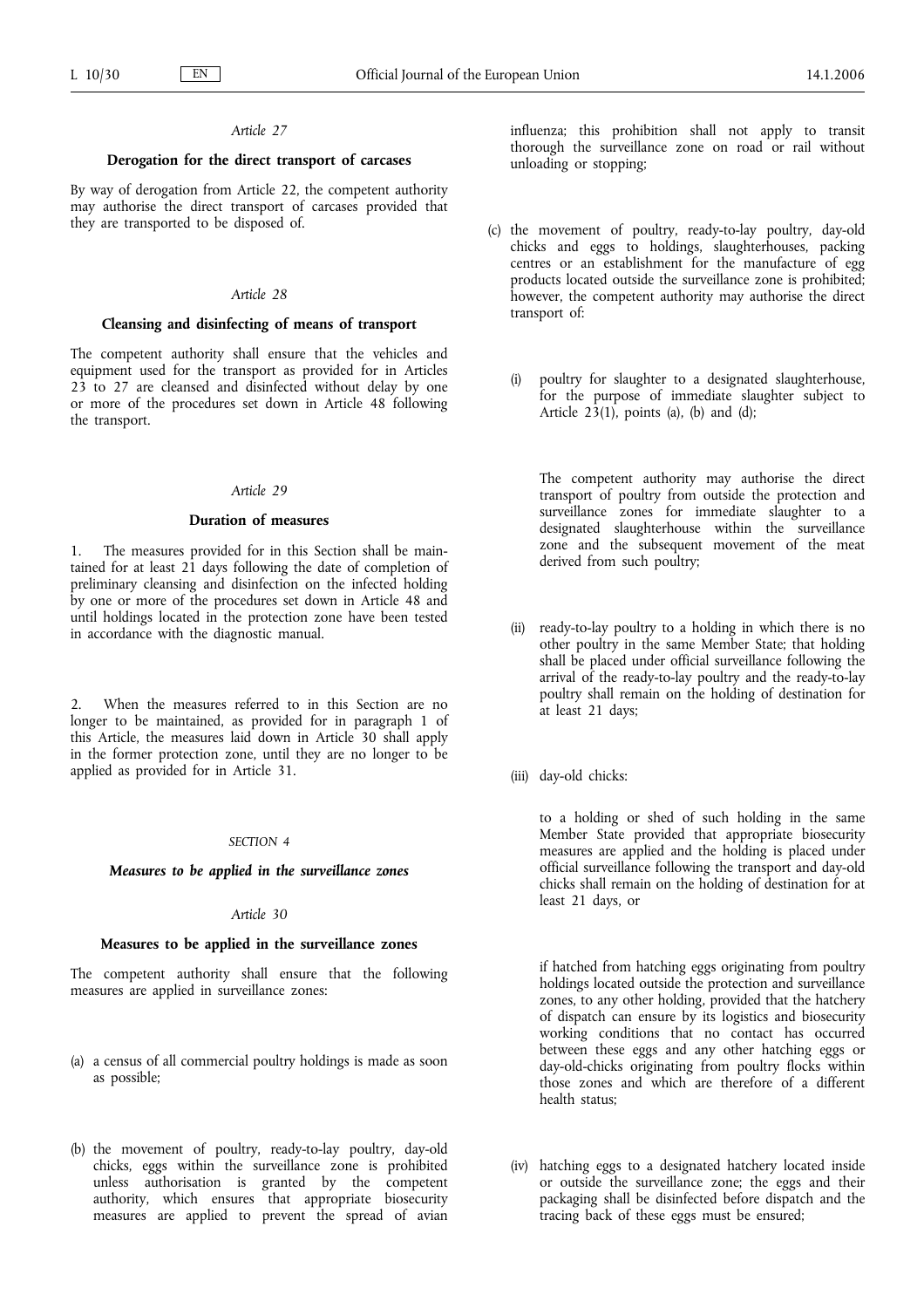- (v) table eggs to a designated packing centre, provided that they are packed in disposable packaging and that all biosecurity measures required by the competent authority are applied;
- (vi) eggs to an establishment for the manufacture of egg products as set out in Chapter II of Section X of Annex III to Regulation (EC) No  $853/2004$  to be handled and treated in accordance with Chapter XI of Annex II to Regulation (EC) No 852/2004 located inside or outside the surveillance zone;
- (vii) eggs for disposal;
- (d) any person entering or leaving holdings in the surveillance zone observes appropriate biosecurity measures aimed at preventing the spread of avian influenza;
- (e) vehicles and equipment used for transporting live poultry or other captive birds, carcases, feed, manure, slurry and bedding and any other material or substances likely to be contaminated, are cleansed and disinfected without delay after contamination by one or more of the procedures provided for in Article 48;
- (f) no poultry, other captive birds or mammals of domestic species may enter or leave a holding where poultry is kept without authorisation of the competent authority. This restriction shall not apply to mammals which have access only to the living areas for humans in which they:
	- (i) have no contact with resident poultry or other captive birds, and
	- (ii) have no access to any cages or areas where such resident poultry or other captive birds are kept;
- (g) any increased morbidity or mortality or significant drop in production data in holdings is immediately reported to the competent authority, which shall carry out appropriate investigations in accordance with the diagnostic manual;
- (h) the removal or spreading of used litter, manure or slurry is prohibited unless authorised by the competent authority; the movement of manure may be authorised from a holding situated in the surveillance zone under biosecurity measures to a designated plant for treatment or for intermediate storage for subsequent treatment to destroy the

possible presence of avian influenza viruses, in accordance with Regulation (EC) No 1774/2002 or with specific rules which may be adopted in accordance with the procedure referred to in Article 64(2);

- (i) fairs, markets, shows or other gatherings of poultry or other captive birds are prohibited;
- (j) poultry for restocking of game are not released.

## *Article 31*

## **Duration of measures**

The measures provided for in this Section shall be maintained for at least 30 days following the date of completion of preliminary cleansing and disinfection on the infected holding in accordance with Article 48.

### *SECTION 5*

#### *Measures to be applied in further restricted zones*

# *Article 32*

## **Measures to be applied in further restricted zones**

1. The competent authority may provide that some or all the measures provided for in Sections 3 and 4 shall apply inside the further restricted zones provided for in Article 16(4) ('the further restricted zones').

2. The competent authority may, where epidemiological information or other evidence indicates, implement a preventive eradication programme, including preventive slaughtering or killing of poultry or other captive birds, in holdings and areas at risk, according to the criteria of Annex IV, located in further restricted zones.

The restocking of those holdings shall take place in accordance with the instructions of the competent authority.

3. Member States applying the measures provided for in paragraphs 1 and 2 shall immediately inform the Commission thereof.

The Commission shall review the situation with the Member States concerned and in the Committee as soon as possible.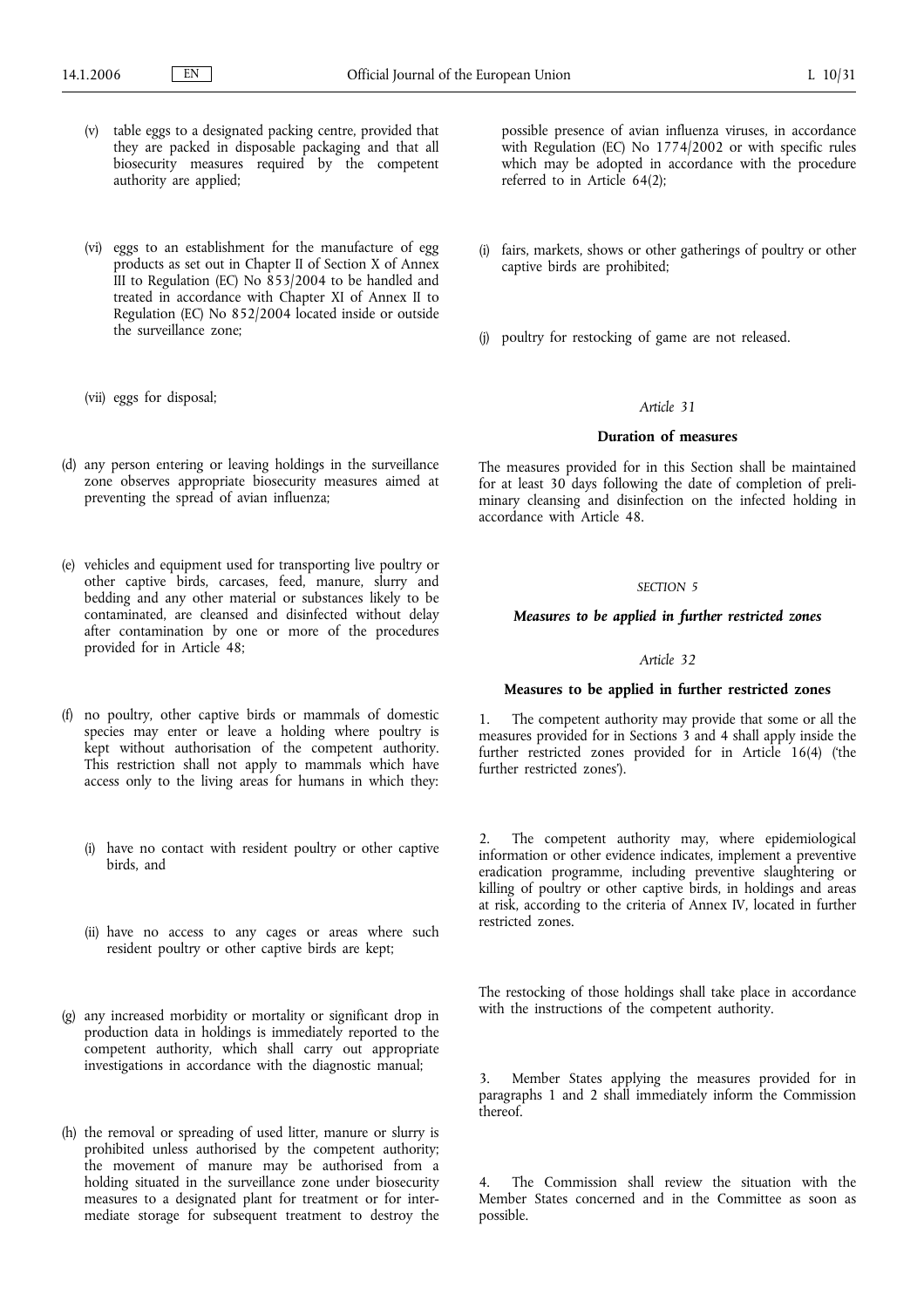Without prejudice to decisions to be adopted pursuant to Council Decision 90/424/EEC of 26 June 1990 on expenditure in the veterinary field  $(16)$ , further surveillance, biosecurity and control measures to prevent the spreading of avian influenza may be adopted in accordance with the procedure referred to in Article 64(3).

## *SECTION 6*

## *Derogations and additional biosecurity measures*

## *Article 33*

## **Derogations**

1. Member States shall define the detailed arrangements under which they may grant derogations provided for in Articles 16 and 23 to 27, including alternative appropriate measures and conditions. Such derogations shall be based on a risk assessment carried out by the competent authority.

2. The competent authority may, based on a risk assessment, grant derogations from the measures provided in Sections 3 and 4 in cases of confirmation of HPAI in a hatchery.

3. The competent authority may grant derogations from the measures provided for in Article 18, points (b) and (c), Article 22, and in Article 30, points (b), (c) and (f), in cases of an outbreak of HPAI in a non-commercial holding, a circus, a zoo, a wild life park, a fenced area where poultry or other captive birds are kept for scientific purposes or purposes related to the conservation of endangered species or officially registered rare breeds of poultry or other captive birds.

4. By way of derogation from Sections 3 and 4, in cases of outbreaks of HPAI Member States may, based on a risk assessment, introduce specific measures on movements of racing pigeons into, from and within the protection and surveillance zones.

5. The derogations provided for in paragraphs 1 to 4 shall only be granted provided that such derogations do not endanger disease control.

6. Member States granting derogations provided for in paragraphs 1 to 4 shall immediately inform the Commission thereof.

The Commission shall in all cases review the situation with the Member State concerned and in the Committee as soon as possible.

Taking account of any derogation granted, as provided for in paragraphs 1 to 4, measures to prevent the spread of avian influenza may be adopted in accordance with the procedure referred to in Article 64(3).

8. Any poultry (including day-old-chicks), other captive birds, hatching eggs, used litter, manure or slurry which come from a holding that has been granted a derogation under this Article, cannot be marketed outside the Member State concerned unless otherwise decided in accordance with the procedure referred in Article 64(3).

#### *Article 34*

### **Additional biosecurity measures**

1. In order to prevent the spread of avian influenza, the competent authority may, in addition to the measures provided for in Sections 3, 4 and 5, order the implementation of additional biosecurity measures in holdings in the protection and surveillance zones and in the further restricted zones, as well as in poultry compartments and other captive birds compartments in the Member State concerned.

Those measures may include restrictions on movements of vehicles or persons for feed supply, egg collection, the transport to slaughterhouses of poultry, the collection for disposal of carcases and other movements of personnel, veterinarians or persons supplying farm equipment.

2. Member States which adopt measures, as provided for in paragraph 1, shall immediately inform the Commission thereof.

The Commission shall review the situation with the Member State concerned and in the Committee as soon as possible.

Without prejudice to decisions to be adopted pursuant to Decision 90/424/EEC, further surveillance, biosecurity and control measures to prevent the spread of avian influenza maybe adopted in accordance with the procedure referred to in Article 64(3).

<sup>(</sup> 16) OJ L 224, 18.8.1990, p. 19.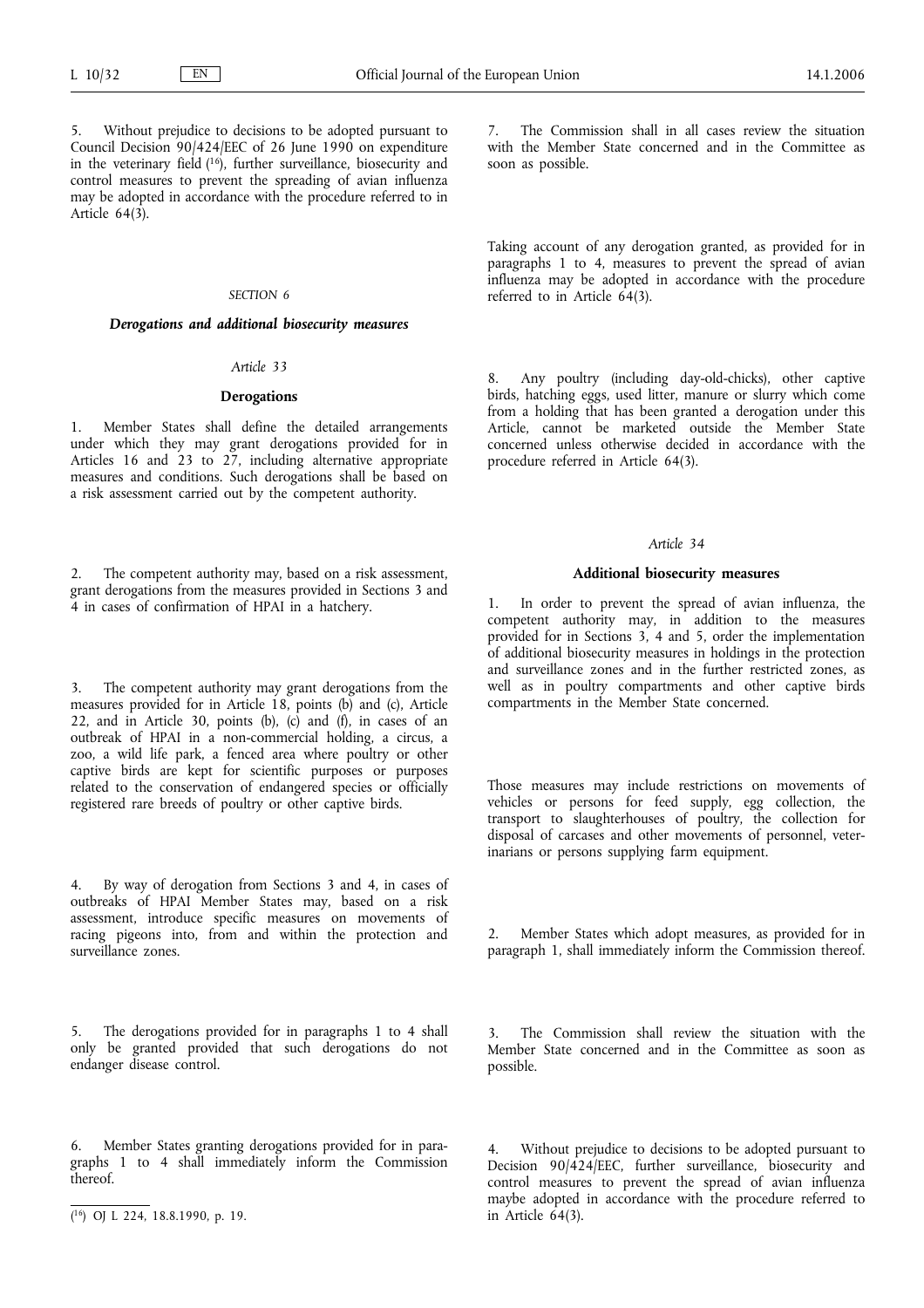## *SECTION 7*

*Measures to be applied in cases of suspicion and confirmation of highly pathogenic Avian Influenza (HPAI) in certain premises other than holdings and in means of transport*

## *Article 35*

## **Investigation of suspected presence of HPAI in slaughterhouses and in means of transport**

Where there is suspicion or confirmation of the presence of HPAI in slaughterhouses or means of transport, the competent authority shall immediately set in motion an investigation in the holding of origin of the poultry or other captive birds to confirm or exclude its presence in accordance with the diagnostic manual.

#### *Article 36*

#### **Measures to be applied in slaughterhouses**

1. Where HPAI is suspected or confirmed in a slaughterhouse, the competent authority shall ensure that, on the basis of a risk assessment, all poultry present in the slaughterhouse is either killed or slaughtered as soon as possible under official supervision.

Where such poultry is slaughtered, the poultry meat and any by-products derived from the poultry and poultry meat and byproducts of any other poultry which may have been contaminated during the slaughter and production process, shall be kept separate and under official supervision until investigations in accordance with the diagnostic manual have been completed.

2. If HPAI is confirmed, the poultry meat and any byproducts derived from the poultry and poultry meat and byproducts of any other poultry which may have been contaminated during the slaughter and production process shall be disposed of as soon as possible under official supervision.

## *Article 37*

## **Measures to be applied in border inspection posts or means of transport**

1. Where HPAI is suspected or confirmed in border inspection posts or means of transport, the competent authority shall ensure that, on the basis of a risk assessment, all poultry and other captive birds present in the border inspection post or in the means of transport are killed, slaughtered or placed in isolation away from poultry or other captive birds and kept under official supervision until the inves-

tigation is completed in accordance with the diagnostic manual. The competent authority shall apply the measures provided for in Article 7 as appropriate.

The competent authority may authorise the movement of the poultry or other captive birds to another place where they are killed, slaughtered or placed into isolation.

The competent authority may decide not to kill or slaughter those poultry or other captive birds present in the border inspection post that have not been in contact with the poultry or other captive birds suspected of being infected.

2. Where poultry referred to in paragraph 1 is slaughtered, the poultry meat and any by products derived from those poultry and poultry meat and by-products of any other poultry which may have been contaminated during the slaughter and production process, shall be kept separate and under official supervision until investigations in accordance with the diagnostic manual have been completed.

3. If HPAI is confirmed, the poultry meat and any byproducts derived from those poultry and poultry meat and by-products of any other poultry which may have been contaminated during the slaughter and production process shall be disposed of as soon as possible under official supervision.

## *Article 38*

## **Additional measures to be applied to slaughterhouses, border inspection posts or means of transport**

The competent authority shall ensure that the following additional measures are applied where HPAI is suspected or confirmed in a slaughterhouse, border inspection post or means of transport:

- (a) no poultry or other captive birds are introduced into the slaughterhouse, the border inspection post or the means of transport until at least 24 hours after the cleansing and disinfection as provided for in point (b) are completed by one or more of the procedures set down in Article 48; in the case of border inspection posts, the prohibition on introduction may be extended to other animals;
- (b) the cleansing and disinfection of contaminated buildings, equipment and vehicles takes place in accordance with one or more of the procedures set down in Article 48 and under the official supervision of the official veterinarian;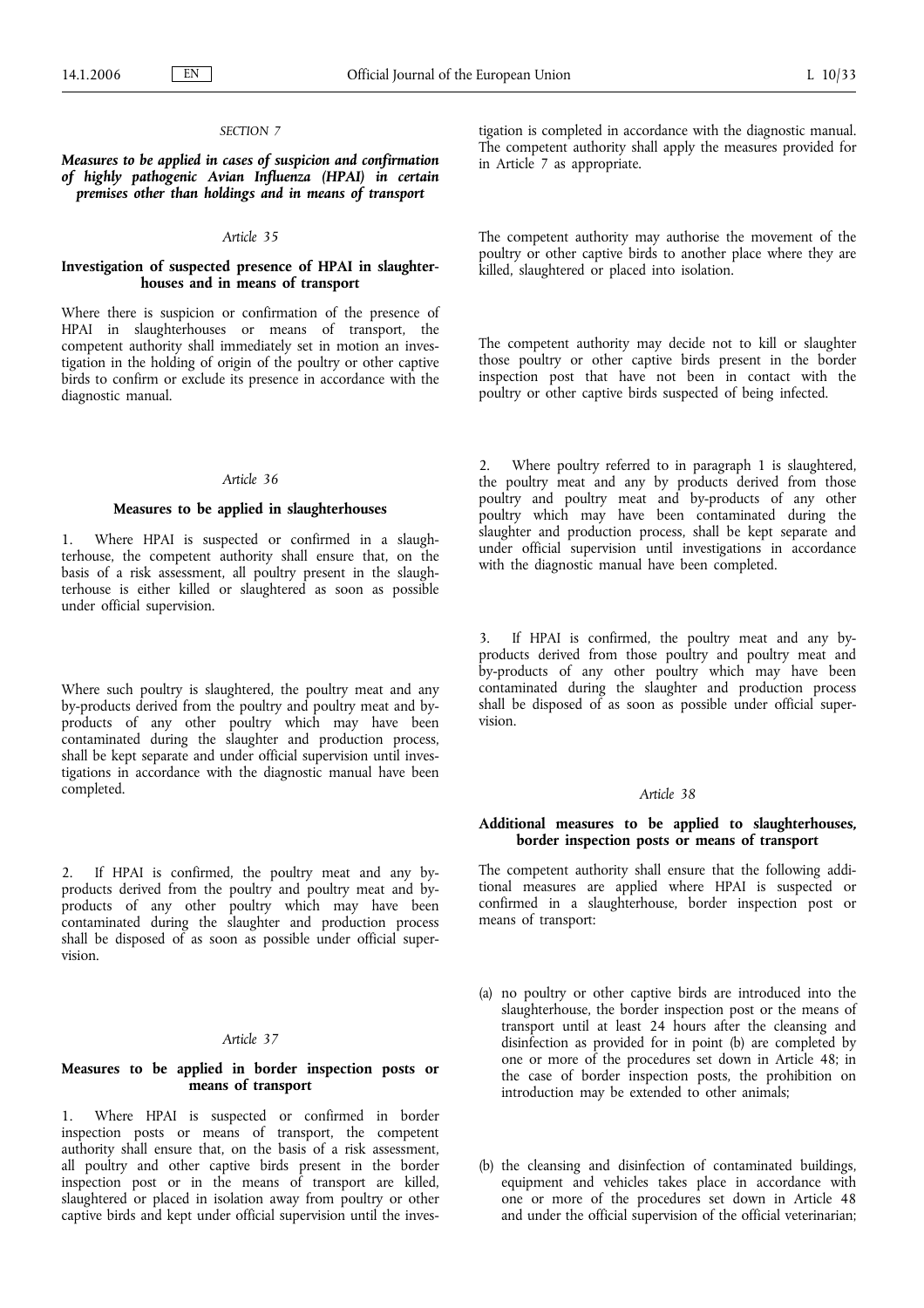- (c) an epidemiological inquiry is carried out;
- (d) the measures provided for in Article 7(2) are applied in the holding of origin of the infected poultry or carcases and in contact holdings;
- (e) unless otherwise indicated by the epidemiological inquiry and the further investigations, as provided for in Article 35, the measures provided for in Article 11 are applied in the holding of origin;
- (f) the avian influenza virus isolate is subjected to the laboratory procedure in order to identify the subtype of the virus, in accordance with the diagnostic manual.

## CHAPTER V

## **LOW PATHOGENIC AVIAN INFLUENZA (LPAI)**

## *SECTION 1*

## *Measures to be applied on holdings where outbreaks are confirmed*

#### *Article 39*

## **Measures to be applied**

1. In case of an outbreak of LPAI, the competent authority shall ensure that the measures provided for in points (a), (b), (c), (e), (g) and (h) of Article  $7(2)$ , Article  $7(3)$  and paragraphs 2 to 5 of this Article are applied on the basis of a risk assessment and taking account of at least the criteria set out in Annex V.

2. The competent authority shall ensure that all poultry on the holding and all other captive birds of the species in which LPAI has been confirmed are depopulated under official supervision in such a way as to prevent the spread of avian influenza.

The depopulation may be extended to other captive birds on the holding based on the assessment of the risk that they pose as regards further spread of avian influenza and to other holdings that may be considered as contact holdings, based on the epidemiological inquiry.

Before depopulation, no poultry or other captive birds shall enter or leave the holding, unless authorised by the competent authority.

For the purpose of paragraph 2, the depopulation shall be carried out in accordance with Directive 93/119/EC and the competent authority shall decide that the poultry or other captive birds are:

- (a) killed as soon as possible, or
- (b) slaughtered in a designated slaughterhouse in accordance with paragraph 4.

When depopulation is by slaughter in a designated slaughterhouse, the poultry shall be subjected to further surveillance and testing.

The poultry shall not be moved from the holding to the designated slaughterhouse until the competent authority, taking account, in particular, of the investigations and the laboratory tests directed at determining the extent of any excretion of the virus by the poultry carried out in accordance with the diagnostic manual and a risk assessment, is satisfied that the risk of further spread of LPAI is minimal.

4. Slaughter in a designated slaughterhouse in accordance with paragraph 3 may take place only provided that:

- (a) the poultry is sent directly from the holding to the designated slaughterhouse;
- (b) each consignment is sealed before dispatch by the official veterinarian responsible for the holding or under his supervision;
- (c) each consignment remains sealed throughout transport to the designated slaughterhouse;
- (d) further biosecurity measures prescribed by the competent authority are complied with;
- (e) the competent authority responsible for the designated slaughterhouse is informed and agrees to receive the poultry;
- (f) vehicles and equipment used for transporting live poultry and any other material or substances likely to be contaminated are cleansed and disinfected without delay after contamination, by one or more of the procedures set down in Article 48, and
- (g) the by-products of such poultry at the slaughterhouse are disposed of.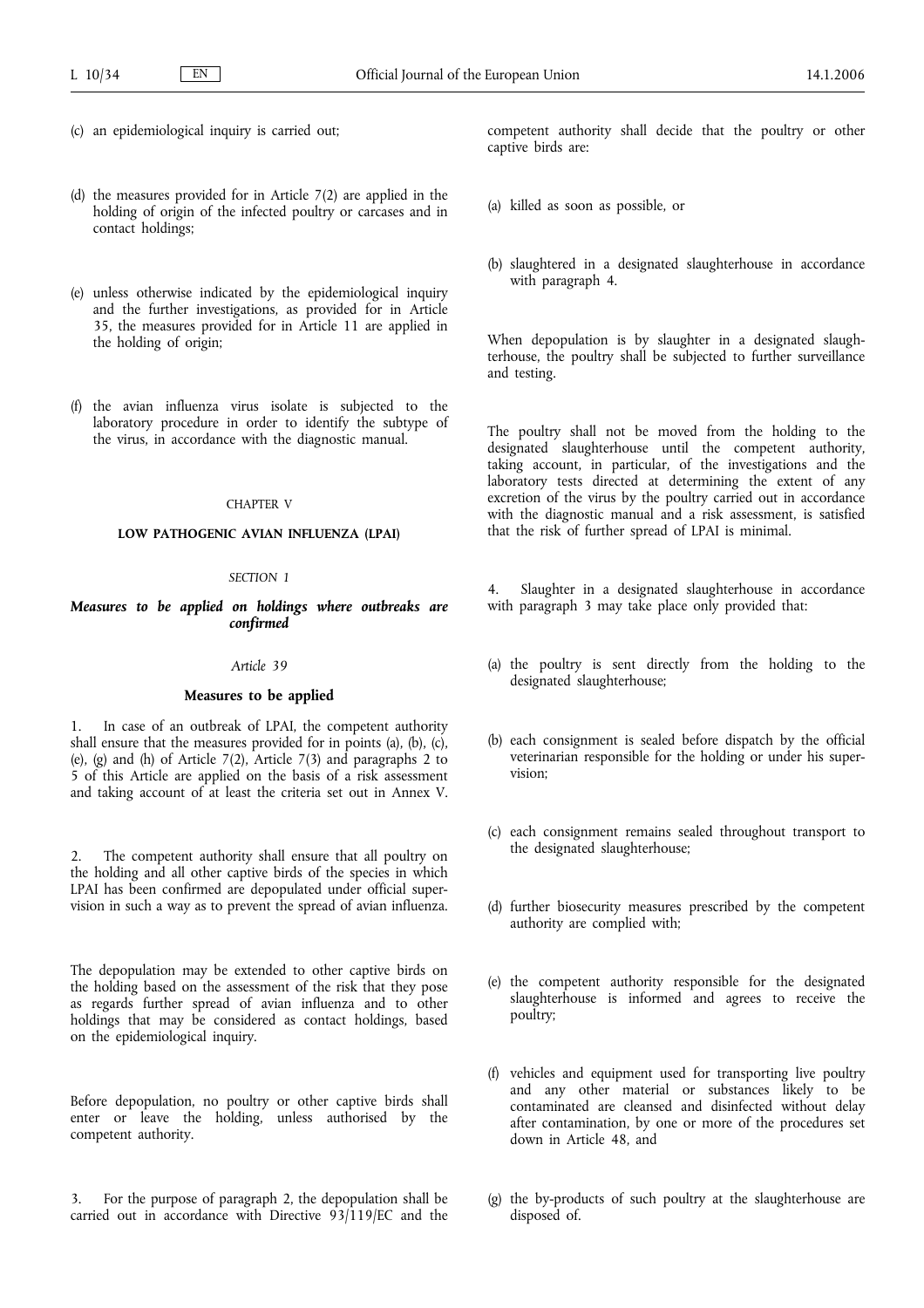5. The competent authority shall ensure that the following are disposed of under official supervision:

(a) carcases, and

(b) hatching eggs on the holding.

6. The competent authority shall ensure that the following measures are taken:

- (a) hatching eggs collected from the holding during the period between the probable introduction of LPAI into the holding and the taking of the measures provided for in this Directive, are whenever possible traced and hatched under official surveillance;
- (b) poultry already hatched from eggs collected from the holding during the period between the probable introduction of LPAI into the holding and the taking of the measures provided for in this Directive, are whenever possible placed under official surveillance and investigations are carried out in accordance with the diagnostic manual;
- (c) eggs present on the holding and further produced on the holding before depopulation as provided for in paragraph 2, are transported provided that the risk of spread of LPAI is minimised:
	- (i) to a packing centre designated by the competent authority ('the designated packing centre'), provided that they are packed in disposable packaging and that all biosecurity measures required by the competent authority are applied;
	- (ii) to an establishment for the manufacture of egg products as set out in Chapter II of Section X of Annex III to Regulation (EC) No 853/2004 to be handled and treated in accordance with Chapter XI of Annex II to Regulation (EC) No 852/2004; or
	- (iii) for disposal.
- (d) any material or substance likely to be contaminated are either treated in accordance with the instructions of the official veterinarian or disposed of;
- (e) manure, slurry and bedding likely to be contaminated undergo one or more of the procedures provided for in Article 48;
- (f) after depopulation, the buildings used for housing the poultry or other captive birds, the equipment likely to be contaminated and the vehicles used for transporting carcases, feed, manure, slurry, and bedding or any other material or substance likely to be contaminated undergoes without delay one or more of the procedures provided for in Article 48;
- (g) mammals of domestic species do not enter or leave the holding without the authorisation of the competent authority. This restriction shall not apply to mammals which have access only to the living areas for humans in which they:
	- (i) have no contact with resident poultry or other captive birds, and
	- (ii) have no access to any cages or areas where such resident poultry or other captive birds are kept.
- (h) in the case of a primary outbreak of LPAI, the virus isolate is subjected to the laboratory tests to identify the subtype of virus in accordance with the diagnostic manual; the virus isolate shall be submitted to the Community reference laboratory, as provided for in Article 51(1), as soon as possible.

7. Member States applying the measures provided for in paragraphs 2, 4 and 5 shall inform the Commission thereof.

#### *Article 40*

### **Derogations for certain holdings**

1. The competent authority may grant derogations from the measures provided for in Article 39(2) and point (b) of Article 39(5) in cases of an outbreak of LPAI in a non commercial holding, a circus, a zoo, a pet bird shop, a wild life park, a fenced area where poultry or other captive birds are kept for scientific purposes or purposes related to the conservation of endangered species or officially registered rare breeds of poultry or other captive birds, provided that such derogations do not endanger disease control.

2. The competent authority shall ensure that where a derogation is granted, as provided for in paragraph 1, the poultry or other captive birds concerned by the derogation: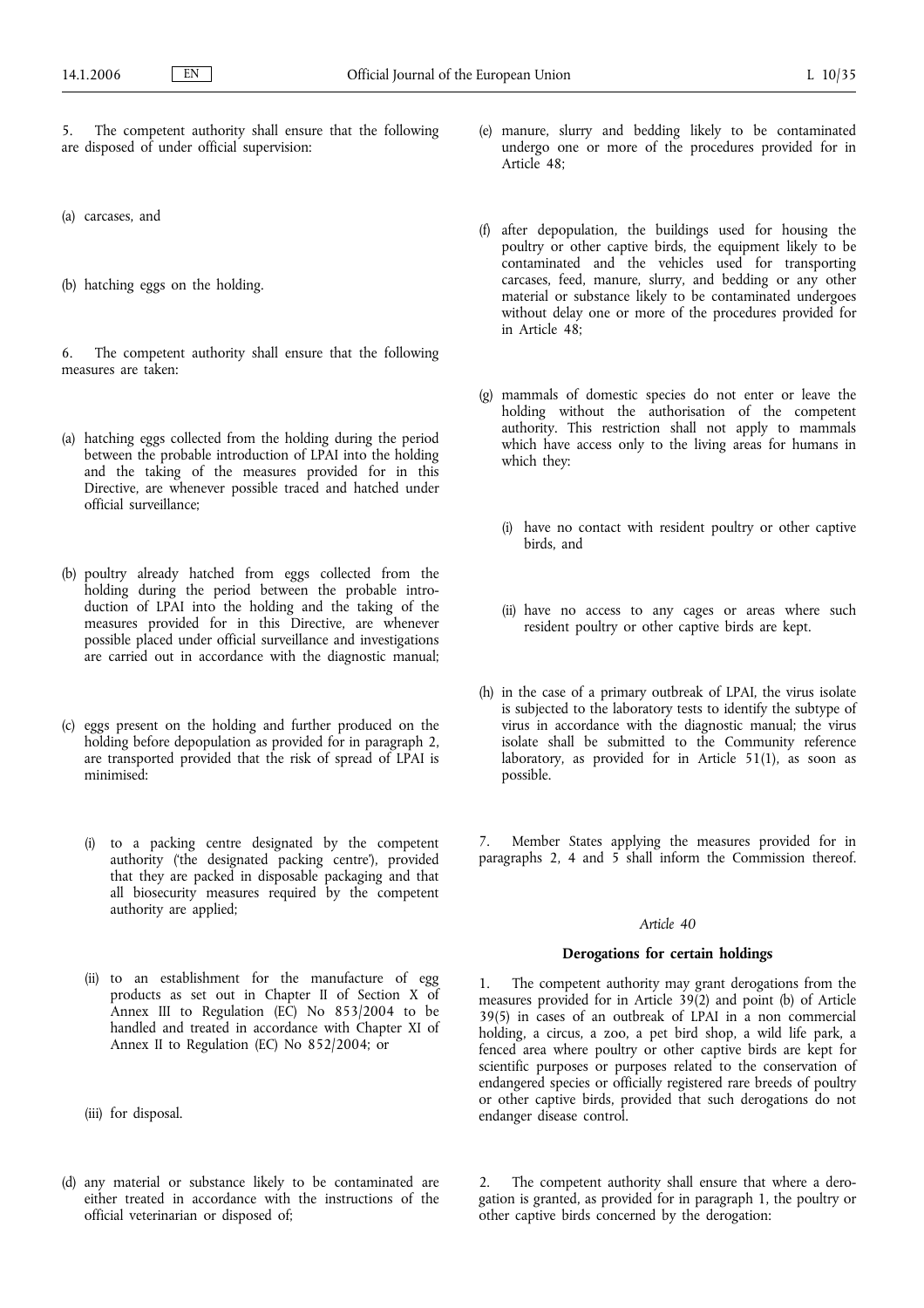- (a) are brought inside a building on their holding and kept there. Where this is impractical or if their welfare is compromised they are confined in some other place on the same holding such that they do not have contact with other poultry or other captive birds on other holdings. All reasonable steps are taken to minimise their contact with wild birds;
- (b) are subjected to further surveillance and testing in accordance with the diagnostic manual and are not moved until the laboratory tests have indicated that they no longer pose a significant risk of further spread of LPAI; and
- (c) are not moved from their holding of origin, except for slaughter or to another holding:
	- (i) located in the same Member State, in accordance with the instructions of the competent authority; or
	- (ii) in another Member State, subject to the agreement of the Member State of destination.

The competent authority may in cases of outbreaks of LPAI in hatcheries, based on a risk assessment, grant derogations from some or all of the measures provided for in Article 39.

Member States shall draw up detailed rules for applying the derogations provided for in paragraphs 1 and 3.

5. Member States shall immediately inform the Commission of any derogation granted in accordance with paragraphs 1 and 3.

6. The Commission shall review the situation with the Member State concerned and in the Committee as soon as possible.

7. Taking account of any derogation granted, as provided for in paragraph 1, measures to prevent the spread of avian influenza may be adopted in accordance with the procedure referred to in Article 64(3).

#### *SECTION 2*

## *Separate production units and contact holdings*

#### *Article 41*

## **Measures to be applied in cases of outbreaks of LPAI in separate production units**

1. In cases of an outbreak of LPAI in a holding which consists of two or more separate production units, the competent authority may grant derogations from the measures provided for in Article 39(2), for production units containing healthy poultry provided that such derogations do not endanger disease control.

Member States shall draw up detailed rules for applying the derogations provided for in paragraph 1, taking account of the animal health guarantees which may be obtained and shall provide for alternative appropriate measures.

3. Member States shall immediately inform the Commission of any derogations granted in accordance with paragraph 1.

4. The Commission shall review the situation with the Member State concerned and in the Committee as soon as possible.

Taking account of any derogation granted, as provided for in paragraph 1, measures to prevent the spread of avian influenza may be adopted in accordance with the procedure referred to in Article 64(3).

#### *Article 42*

### **Measures to be applied in contact holdings**

1. Based on the epidemiological inquiry, the competent authority shall decide if a holding is to be considered as a contact holding.

The competent authority shall ensure that the measures provided for in Article  $7(2)$  are applied to contact holdings until the presence of LPAI has been excluded in accordance with the diagnostic manual.

2. Based on the epidemiological inquiry, the competent authority may apply the measures provided for in Article 39 to contact holdings and in particular if the contact holding is located in an area with a high density of poultry.

The main criteria to be considered for the application of the measures provided for in Article 39 in contact holdings are set out in Annex IV.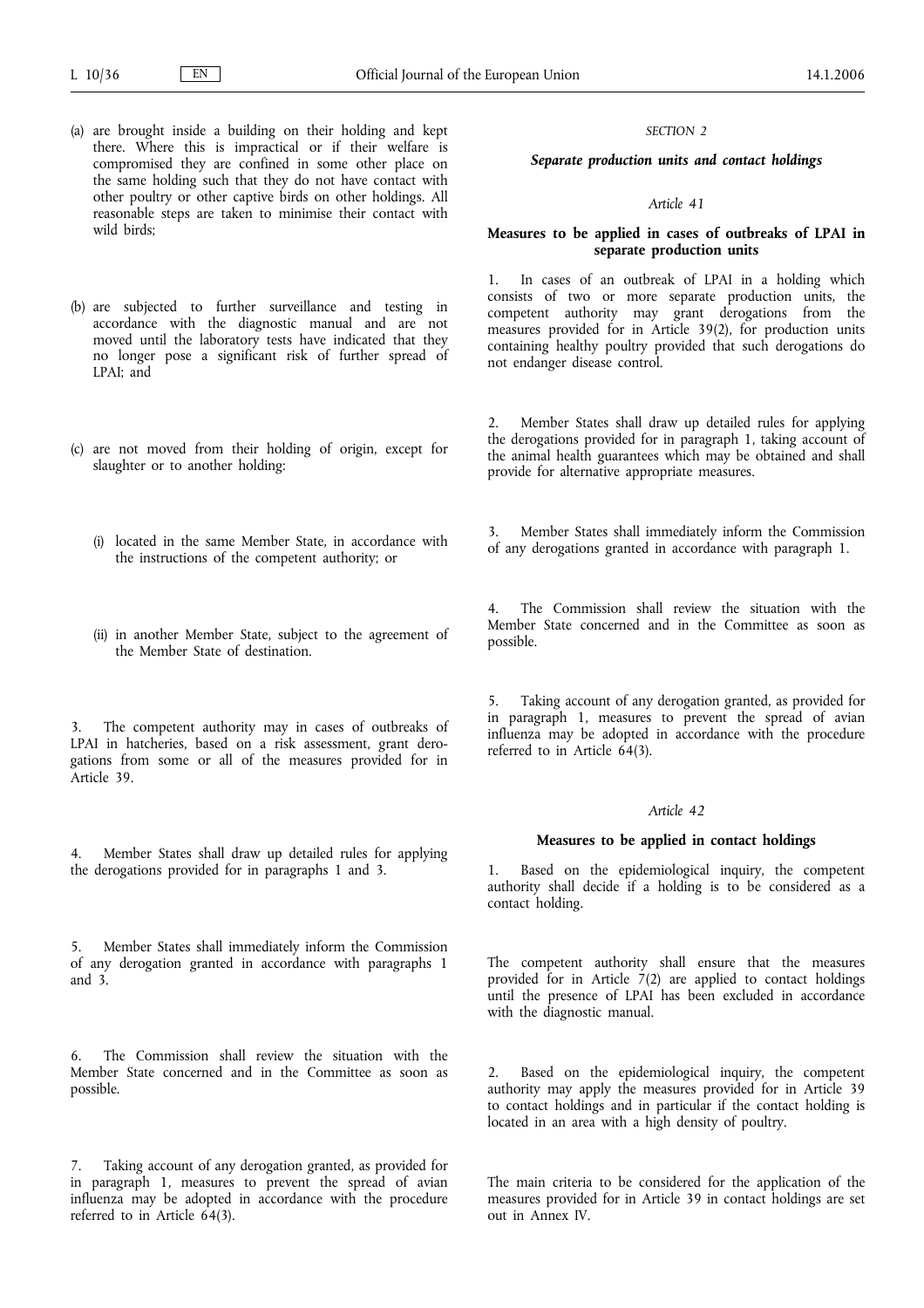The competent authority shall ensure that samples are taken from the poultry when they are killed in order to confirm or exclude the presence of the LPAI virus in those contact holdings in accordance with the diagnostic manual.

4. The competent authority shall ensure that, on any holding where poultry or other captive birds are slaughtered or killed and disposed of, and LPAI is subsequently confirmed, the buildings and any pastures used for housing them, farm yards and any equipment likely to be contaminated and the vehicles used for transporting the poultry, other captive birds, carcases, meat, feed, manure, slurry, bedding and any other material or substance likely to be contaminated undergo one or more of the procedures provided for in Article 48.

## *SECTION 3*

## *Establishment of restricted zones*

#### *Article 43*

# **Establishment of restricted zones in cases of outbreaks of LPAI**

Immediately following an outbreak of LPAI, the competent authority shall establish a restricted zone with a radius of at least one kilometre around the holding.

#### *Article 44*

### **Measures to be applied in the restricted zone**

1. The competent authority shall ensure that the following measures are applied in the restricted zone:

- (a) a census of all commercial holdings is made as soon as possible;
- (b) laboratory tests are carried out on commercial poultry holdings within a radius of at least one kilometre around the holding in accordance with the diagnostic manual;
- (c) all movements of poultry, other captive birds, ready-to-lay poultry, day old chicks and eggs within or into the restricted zone are subject to authorisation and to other control measures deemed appropriate by the competent authority; this restriction shall not apply to the transit through the restricted zone on road or rail without unloading or stopping;
- (d) the movement of poultry, other captive birds, ready-to-lay poultry, day-old chicks and eggs from the restricted zone are prohibited unless the competent authority authorises the direct transport of:
- (i) poultry for slaughter to a slaughterhouse in the same Member State;
- (ii) live poultry to a holding or shed in the same Member State in which there is no other poultry. The live poultry shall remain there for 21 days and the holding shall be placed under official surveillance following their arrival;
- (iii) day-old chicks:

to a holding or shed of such holding in the same Member State; the day old chicks shall remain there for 21 days and the holding shall be placed under official surveillance following their arrival; or

if hatched from eggs originating from poultry holdings located outside of the restricted zone to any other holding provided that the hatchery can ensure by its logistics and biosecurity working conditions that any contact is excluded with hatching eggs or day-old chicks originating from poultry flocks within the restricted zone and which are therefore of a different health status;

- (iv) hatching eggs to a designated hatchery; the eggs and their packaging shall be disinfected before dispatch and the tracing back of these eggs must be ensured;
- (v) table eggs to a packing centre provided that they are packed in disposable packaging and that all biosecurity measures required by the competent authority are applied;
- (vi) eggs to an establishment for the manufacture of egg products as set out in Chapter II of Section X of Annex III to Regulation (EC) No 853/2004 to be handled and treated in accordance with Chapter XI of Annex II to Regulation (EC) No 852/2004 located inside or outside the restricted zone;
- (vii) eggs for disposal;
- (e) carcases shall be disposed of;
- (f) any person entering or leaving holdings in the restricted zone observes appropriate biosecurity measures aimed at preventing the spread of avian influenza;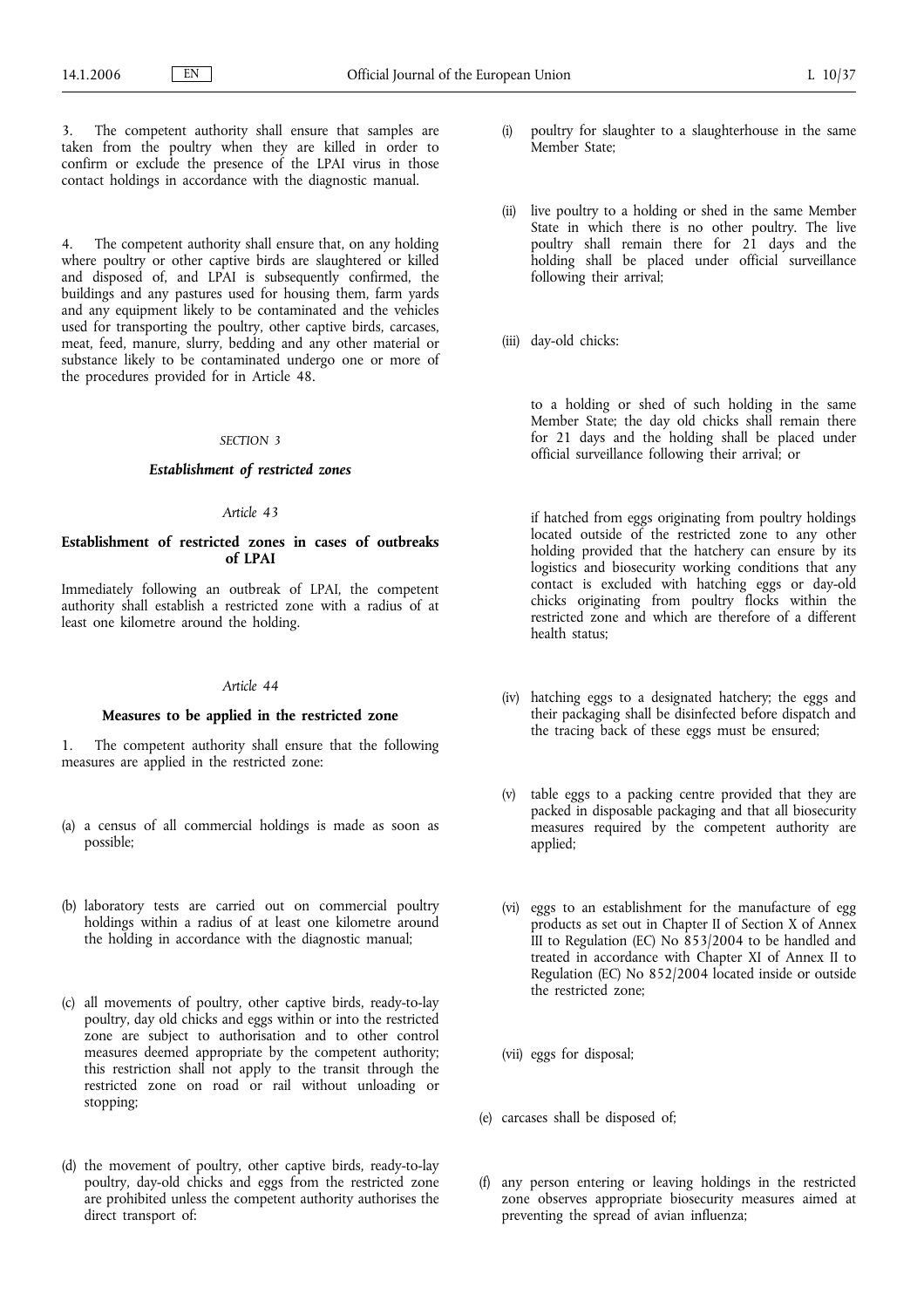- (g) vehicles and equipment used for transporting live poultry or other captive birds, feed, manure, slurry and bedding and any other material or substances likely to be contaminated are cleansed and disinfected without delay after contamination, by one or more of the procedures set down in Article 48;
- (h) no poultry, other captive birds or mammals of domestic species may enter or leave a holding without authorisation of the competent authority. This restriction shall not apply to mammals which have access only to the living areas for humans in which they:
	- (i) have no contact with resident poultry or other captive birds, and
	- (ii) have no access to any cages or areas where such resident poultry or other captive birds are kept;
- (i) the removal or spreading of used litter, manure or slurry is prohibited, unless authorised by the competent authority; the movement of manure or slurry may be authorised from a holding situated in the restricted zone under biosecurity measures to a designated plant for treatment or for intermediate storage for subsequent treatment to destroy the possible presence of avian influenza viruses in accordance with Regulation (EC) No 1774/2002 or with specific rules which may be adopted in accordance with the procedure referred to in Article 64(2);
- (j) fairs, markets, shows or other gatherings of poultry or other captive birds are prohibited, unless authorised by the competent authority;
- (k) poultry or other captive birds for restocking of game are not released.

2. The competent authority may, based on a risk assessment, introduce further measures in addition to the measures provided for in this Section and shall inform the Commission thereof.

3. Further measures may be adopted to prevent the spread of avian influenza in accordance with the procedure referred to in Article 64(3).

#### *Article 45*

### **Duration of measures**

The measures provided for in this Section shall be maintained:

- (a) at least 21 days following the date of completion of preliminary cleansing and disinfection of the infected holding by one or more of the procedures set down in Article 48, and until the competent authorities, based on the investigations and laboratory tests carried out in the restricted zone in accordance with the diagnostic manual and a risk assessment, consider that the risk of spread of LPAI is negligible;
- (b) at least 42 days following the date of confirmation of the outbreak and until the competent authorities, based on the investigations and laboratory tests carried out in the restricted zone in accordance with the diagnostic manual and a risk assessment, consider that the risk of spread of LPAI is negligible; or
- (c) for any other duration and under conditions to be established in accordance with the procedure referred to in Article 64(3).

## *Article 46*

## **Derogations**

Where LPAI is confirmed in a hatchery, the competent authority may, based on a risk assessment, derogate from some or all of the measures provided for in Articles 43 and 44.

The competent authority may grant derogations from the measures provided for in this Section in cases of an outbreak of LPAI in a non-commercial holding, a circus, a zoo, a pet bird shop, a wild life park, a fenced area where poultry or other captive birds are kept for scientific purposes or purposes related to the conservation of endangered species or officially registered rare breeds of poultry or other captive birds, provided that such derogations do not endanger disease control.

3. Member States granting the derogation provided for in paragraphs 1 and 2 shall immediately inform the Commission thereof.

4. The Commission shall review the situation with the Member State concerned and in the Committee as soon as possible.

5. Taking account of any derogation granted, as provided for in paragraphs 1 and 2, measures to prevent the spread of avian influenza may be adopted in accordance with the procedure referred to in Article 64(3).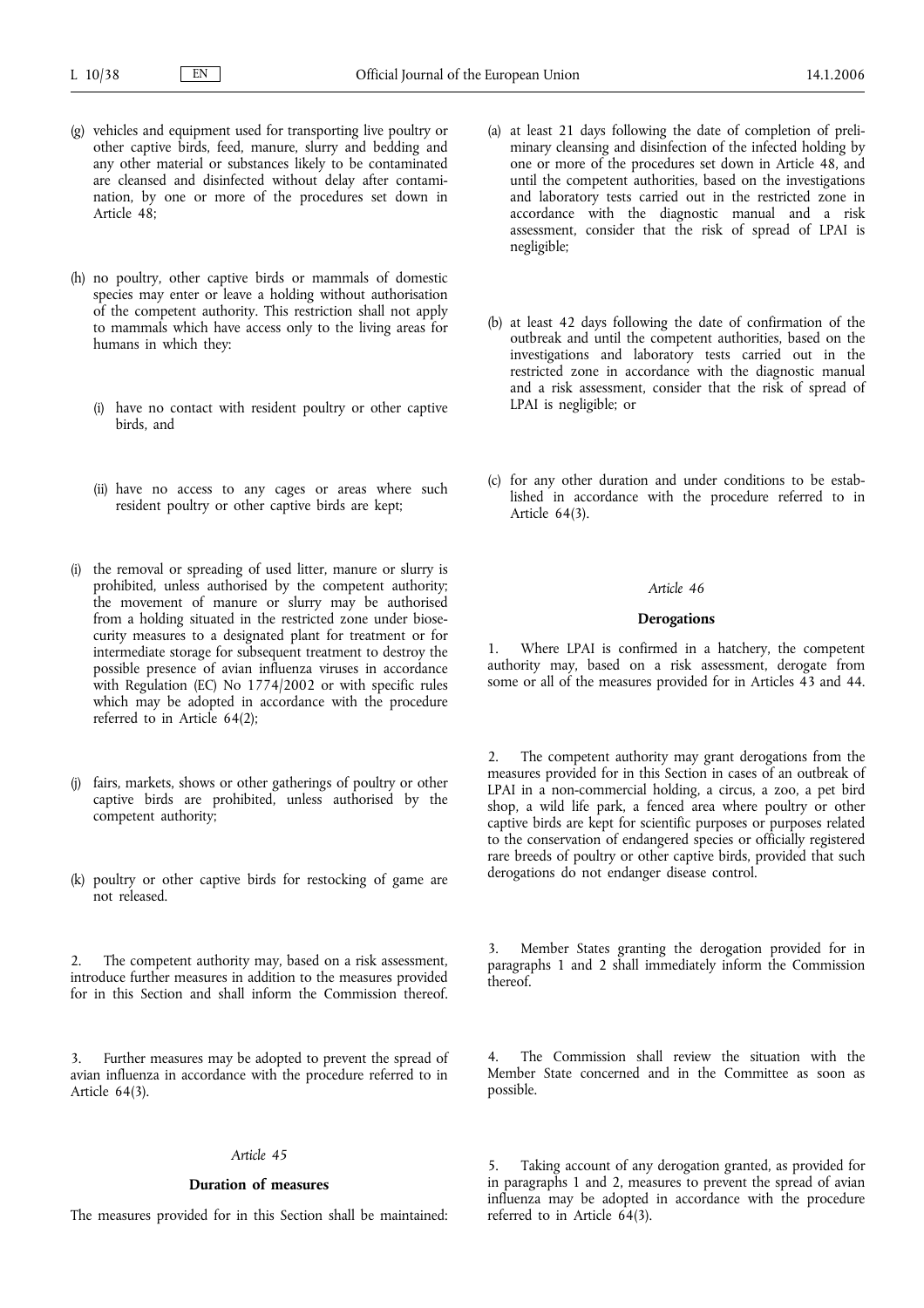## CHAPTER VI

## **MEASURES AIMED AT AVOIDING THE SPREAD OF INFLUENZA VIRUSES OF AVIAN ORIGIN TO OTHER SPECIES**

### *Article 47*

### **Laboratory tests and other measures concerning pigs and other species**

1. The competent authority shall ensure that following confirmation of avian influenza on any holding, appropriate laboratory tests, in accordance with the diagnostic manual, are carried out on any pigs present on the holding to confirm or exclude that those pigs are, or have been, infected with the avian influenza virus.

No pigs shall be moved from the holding pending the results of those tests.

2. Where laboratory tests provided for in paragraph 1 confirm positive findings for avian influenza viruses in pigs, the competent authority may authorise the movement of those pigs to other pig holdings or to designated slaughterhouses, provided that subsequent appropriate tests have shown that the risk of spread of avian influenza is negligible.

3. The competent authority shall ensure that where laboratory tests provided for in paragraph 1 confirm a serious health threat, the pigs are killed as soon as possible under official supervision and in such a way as to prevent the spread of avian influenza virus, in particular during transport, and in accordance with Directive 93/119/EC.

4. The competent authority may, following confirmation of avian influenza on any holding, and based on a risk assessment, apply the measures provided for in paragraphs 1, 2 and 3 to any other mammals present on the holding and may extend those measures to contact holdings.

5. Member States shall inform the Commission within the framework of the Committee of the results of the tests and measures applied pursuant to paragraphs 1 to 4.

6. The competent authority may, following confirmation of avian influenza virus in pigs or any other mammals on any holding, undertake surveillance in accordance with the diagnostic manual to identify any further spread of avian influenza virus.

7. Additional measures to prevent the spread of influenza viruses of avian origin to other species, may be adopted in accordance with the procedure referred to in Article 64(3).

### CHAPTER VII

## **CLEANSING, DISINFECTION AND RE-POPULATION**

*Article 48*

## **Cleansing, disinfection and procedures for eliminating avian influenza virus**

Member States shall ensure that:

- (a) the cleansing, disinfection and treatment of holdings and any materials or substances therein which are contaminated or likely to be contaminated with avian influenza viruses are carried out under official supervision in accordance with:
	- (i) the instructions of the official veterinarian; and
	- (ii) the principles and procedures for cleansing, disinfecting and treatment set out in Annex VI;
- (b) any land or pastures used by poultry or other captive birds on a holding where avian influenza has been confirmed are not used by poultry or other captive birds until the competent authority is satisfied that any avian influenza virus present has been eliminated or inactivated;
- (c) the cleansing, disinfection and treatment of slaughterhouses, vehicles, trailers or any other means of transport, border inspection posts and any materials or substances therein which are contaminated or likely to be contaminated with avian influenza viruses are carried out under official supervision in accordance with the instructions of the official veterinarian;
- (d) any equipment, materials or substances therein which are contaminated or likely to be contaminated with avian influenza viruses and which cannot be effectively cleansed and disinfected or treated are destroyed;
- (e) the disinfectants to be used and their concentrations are authorised by the competent authority.

## *Article 49*

#### **Re-population of holdings**

1. Member States shall ensure that paragraphs 2 to 6 of this Article are complied with, following the application of the measures provided for in Articles 11 and 39.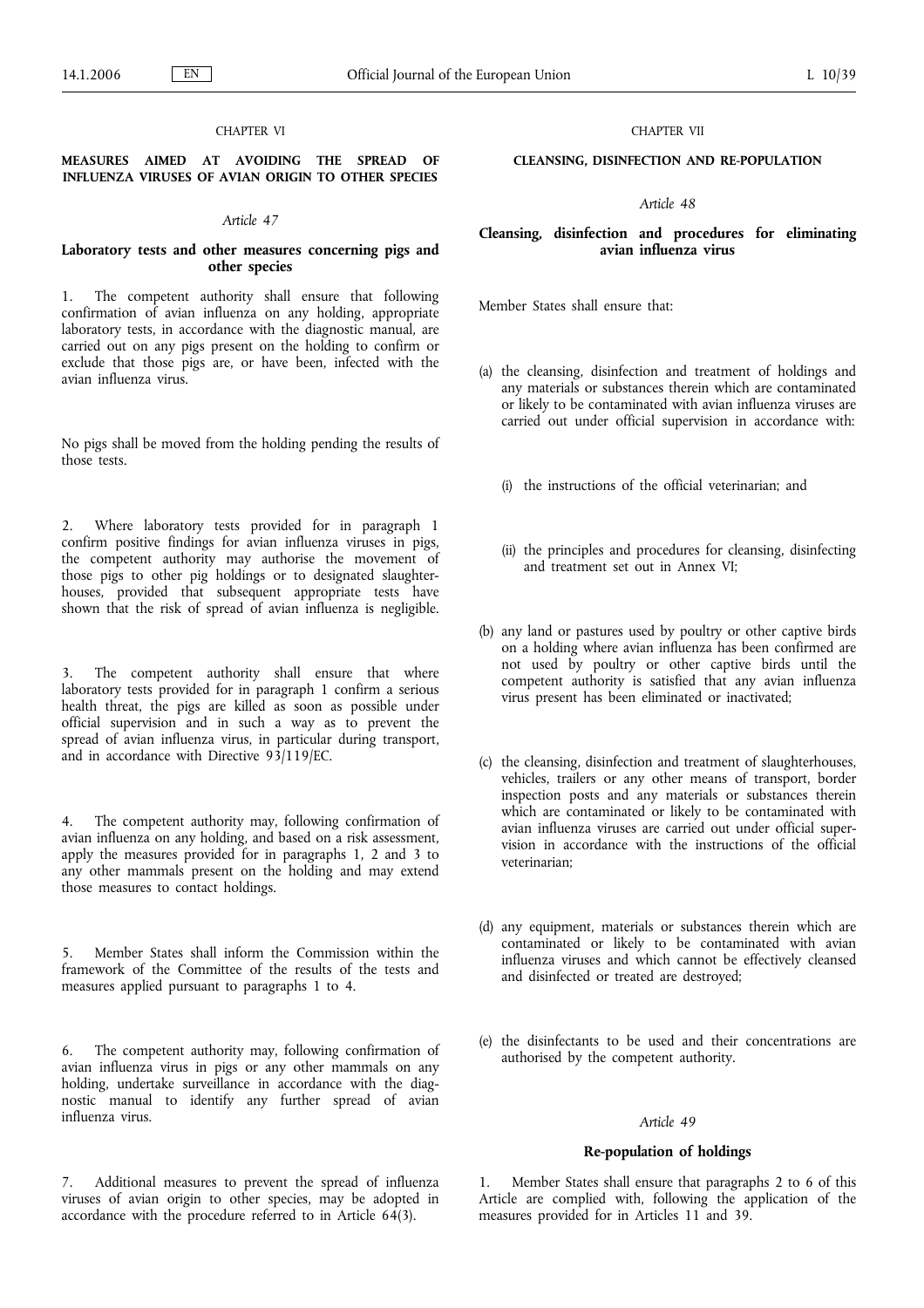2. The re-population of commercial poultry holdings shall not take place for a period of 21 days following the date of completion of the final cleansing and disinfection as provided for in Article 48.

## 3. The following measures shall be performed during a period of 21 days following the date of the re-population of the commercial poultry holdings:

- (a) the poultry undergo at least one clinical examination carried out by the official veterinarian. That clinical examination, or if more than one is carried out, the final clinical examination, is undertaken as near as possible to the end of the 21 day period referred to above;
- (b) laboratory tests are carried out in accordance with the diagnostic manual;
- (c) poultry that die during the re-population phase are tested in accordance with the diagnostic manual;
- (d) any person entering or leaving the commercial poultry holding complies with appropriate biosecurity measures aimed at preventing the spread of avian influenza;
- (e) during the re-population phase no poultry leaves the commercial poultry holding without the authorisation of the competent authority;
- (f) the owner keeps a record on the production data, including morbidity and mortality data, which must be updated regularly;
- (g) any significant change in production data, as referred to in point (f), and other abnormalities are immediately reported to the competent authority.

4. Based on a risk assessment, the competent authority may order that the procedures provided for in paragraph 3 be applied to holdings other than commercial poultry holdings or other species on a commercial poultry holding.

The re-repopulation of poultry in contact holdings shall take place in accordance with the instructions of the competent authority based on a risk assessment.

### CHAPTER VIII

## **DIAGNOSTIC PROCEDURES, DIAGNOSTIC MANUAL AND REFERENCE LABORATORIES**

## *Article 50*

#### **Diagnostic procedures and diagnostic manual**

1. The Member States shall ensure that diagnostic procedures, sampling and laboratory testing to detect the presence of avian influenza in poultry or other captive birds or avian influenza virus in mammals are carried out in accordance with the diagnostic manual in order to ensure uniform procedures for its diagnosis.

That manual shall be adopted in accordance with the procedure referred to in Article  $64(\overline{2})$  by 3 August 2006. Any subsequent amendment to the manual shall be adopted in accordance with the same procedure.

2. The diagnostic manual provided for in paragraph 1 shall establish at least the following:

- (a) minimum biosecurity requirements and quality standards to be observed by approved laboratories carrying out tests for the diagnosis of avian influenza;
- (b) criteria and procedures to be followed when clinical or postmortem examinations are carried out to confirm or exclude the presence of avian influenza;
- (c) criteria and procedures to be followed for the collection of samples from poultry or other captive birds for laboratory tests to confirm or exclude the presence of avian influenza; including sampling methods for serological or virological screenings carried out in accordance with this Directive;
- (d) laboratory tests to be used for the diagnosis of avian influenza, including:
	- (i) tests for the differential diagnosis;
	- (ii) tests to distinguish HPAI and LPAI viruses;
	- (iii) suitable tests to distinguish between birds vaccinated and those infected with the field strain of avian influenza;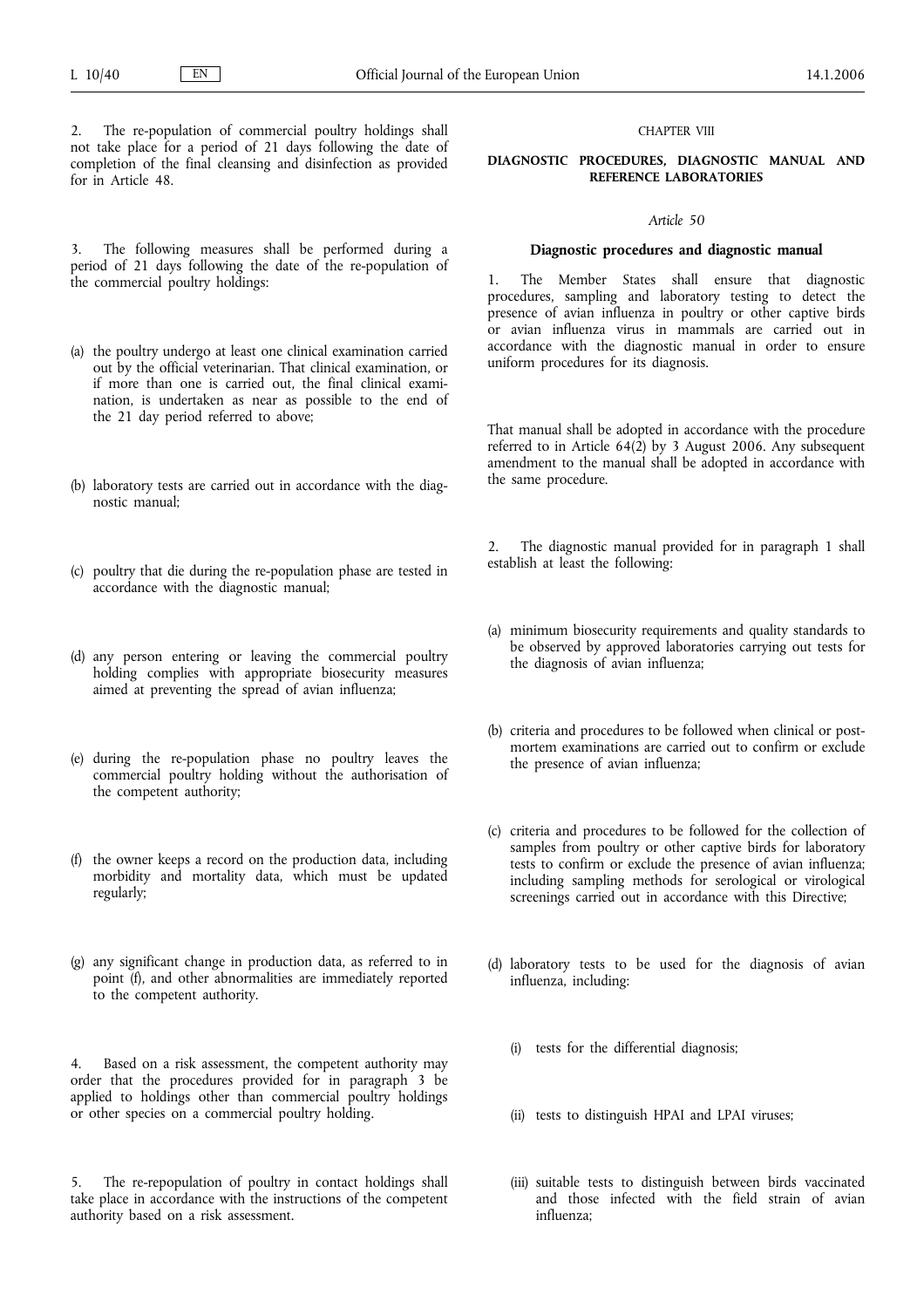- (iv) criteria for the evaluation of the results of the laboratory tests;
- (e) laboratory techniques for the typing of avian influenza virus isolates.

Member States shall ensure that avian influenza viruses, their genome and antigens, and vaccines for research, diagnosis or manufacture of vaccine shall be manipulated or used only in places, establishments or laboratories approved by the competent authority where the appropriate biosecurity requirements are guaranteed.

The list of approved places, establishments or laboratories shall be transmitted to the Commission by 30 September 2007 and kept up-to-date.

## *Article 51*

## **Reference laboratories**

The laboratory named in Annex VII $(1)$  shall be the Community reference laboratory for avian influenza (hereinafter referred to as 'the Community reference laboratory').

Without prejudice to Decision 90/424/EEC, the Community reference laboratory shall carry out the functions and duties listed in Annex VII(2).

2. Member States shall designate national reference laboratories and communicate to the Commission and other Member States the details thereof and any subsequent changes. The Commission shall publish and update the list of such national reference laboratories.

3. Member States shall ensure that the national reference laboratories:

- (a) carry out the functions and duties set out in Annex VIII;
- (b) are responsible for co-ordinating standards and methods of diagnosis in each Member State in accordance with Annex VIII and liasing with the Community reference laboratory.

4. The Community reference laboratory shall maintain close cooperation and contact with the OIE and FAO reference laboratory for avian influenza and, as appropriate, with other internationally recognised laboratories within the Community in order to ensure training, excellence and support to national reference laboratories in Member States and Third Countries.

## CHAPTER IX

# **VACCINATION**

### *SECTION 1*

## *General prohibition of vaccination*

*Article 52*

# **Manufacture, sale and use of avian influenza vaccines**

- 1. Member States shall ensure that:
- (a) vaccination against avian influenza is prohibited on their territory, except as provided for in Sections 2 and 3;
- (b) the handling, manufacture, storage, supply, distribution and sale of avian influenza vaccines on their territory are carried out under official supervision;
- (c) only vaccines authorised in accordance with Directive 2001/82/EC of the European Parliament and of the Council of 6 November 2001 on the Community code relating to veterinary medicinal products  $(17)$  or Regulation No 726/2004 of the European Parliament and of the Council of 31 March 2004 laying down Community procedures for the authorisation and supervision of medicinal products for human and veterinary use and establishing a European Medicines Agency (18) are used.

Rules relating to the conditions of supply and storage of stocks of avian influenza vaccines in the Community may be adopted in accordance with the procedure referred to in Article 64(2).

#### *SECTION 2*

#### *Emergency vaccination*

### *Article 53*

### **Emergency vaccination in poultry or other captive birds**

1. A Member state may introduce emergency vaccination in poultry or other captive birds as a short term measure to contain an outbreak when a risk assessment indicates there is a significant and immediate threat of avian influenza spreading within or into the Member State concerned in accordance with this Section where there is one or more of the following:

- (a) an outbreak within that Member State;
- (b) an outbreak in a nearby Member State; or

 $(17)$ 17) OJ L 311, 28.11.2001, p. 1. Directive as last amended by Directive 2004/28/EC (OJ L 136, 30.4.2004, p. 58).

<sup>(</sup> 18) OJ L 136, 30.4.2004, p. 1.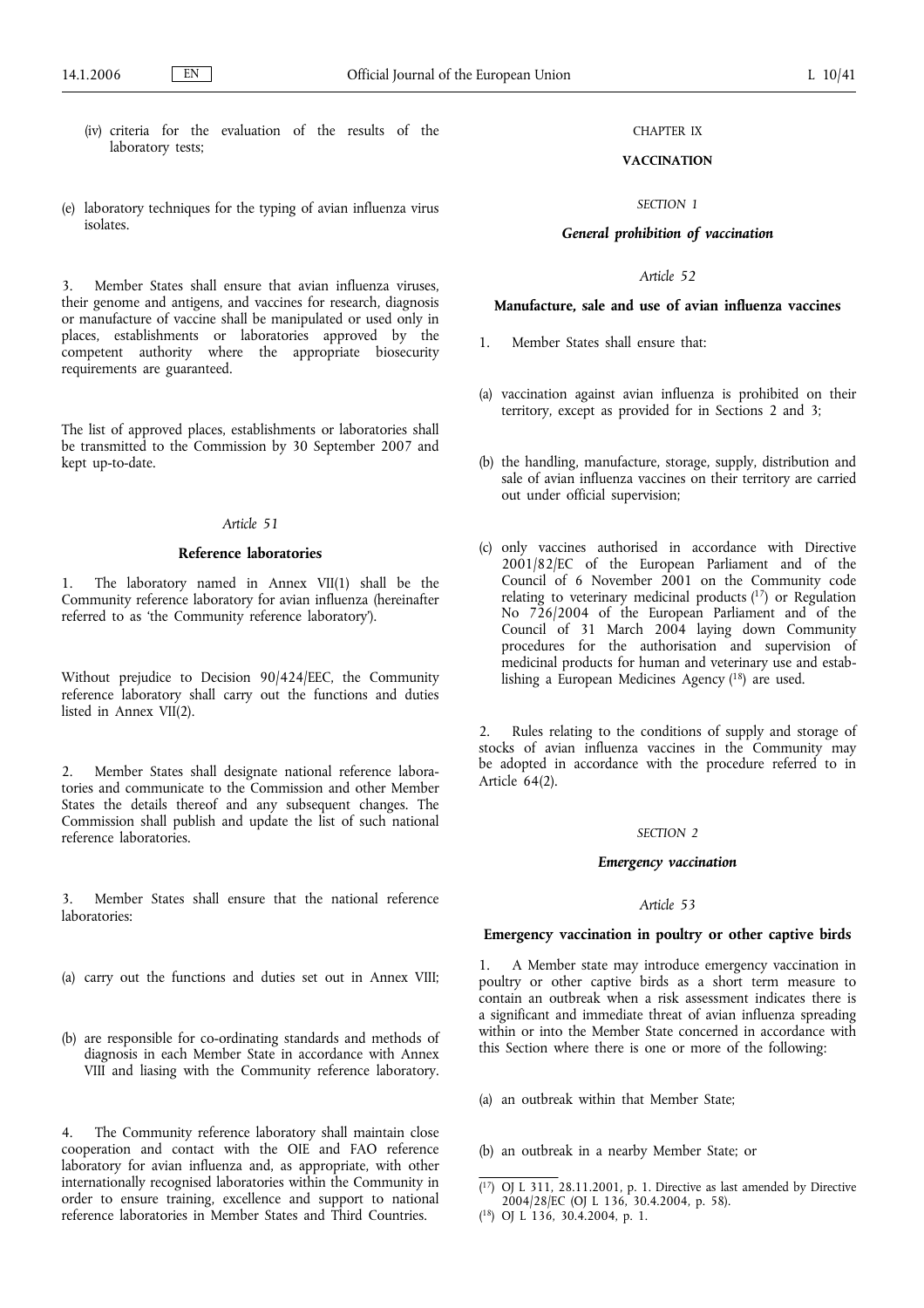(c) where avian influenza has been confirmed in poultry or other captive birds in a nearby third country.

2. Where a Member State intends to introduce emergency vaccination, as provided for in paragraph 1, it shall submit an emergency vaccination plan to the Commission for its approval.

That plan shall be in accordance with a DIVA strategy and contain at least the following information:

- (a) the disease situation which has led to the application for emergency vaccination;
- (b) the geographical area in which emergency vaccination is to be carried out and the number of holdings in that area and the number of holdings to be vaccinated if different;
- (c) the species and categories of poultry or other captive birds or, if appropriate, the poultry or other captive birds compartment to be vaccinated;
- (d) the approximate number of poultry or other captive birds to be vaccinated;
- (e) the summary of the vaccine characteristics;
- (f) the envisaged duration of the emergency vaccination campaign;
- (g) the specific provisions on the movements of vaccinated poultry or other captive birds which shall be without prejudice to the measures provided for in Sections 3, 4 and 5 of Chapter IV and Section 3 of Chapter V;
- (h) the criteria for deciding if emergency vaccination is to be applied in contact holdings;
- (i) the record keeping and registration of the vaccinated poultry or other captive birds;
- (j) clinical and laboratory tests to be carried out in the holdings where emergency vaccination is to be carried out and in other holdings located in the emergency vaccination area in order to monitor the epidemiological situation, the effectiveness of the emergency vaccination campaign and the control of movements of vaccinated poultry or other captive birds.

3. Detailed rules for emergency vaccination may be established in accordance with the procedure referred to in Article 64(2).

#### *Article 54*

#### **Approval of emergency vaccination plans**

1. The Commission shall immediately examine the emergency vaccination plan, as provided for in Article 53(2), together with the Member State concerned and shall review the situation in the Committee as soon as possible.

2. The emergency vaccination plan shall be approved in accordance with the procedure referred to in Article 64(3).

The approval of the emergency vaccination plan may include measures restricting the movements of poultry or other captive birds and their products. Those measures may include restrictions concerning specific poultry compartments and other captive birds compartments and the establishment of restricted zones.

## *Article 55*

#### **Derogations**

1. By way of derogation from Article 54, Member States may apply emergency vaccination before approval of the emergency vaccination plan, subject to the following conditions:

- (a) the Commission is notified of the emergency vaccination plan and the decision to apply emergency vaccination before the commencement of the emergency vaccination;
- (b) the Member State concerned prohibits the movement of poultry or other captive birds and their products except under the conditions provided for in Annex IX;
- (c) the decision to apply emergency vaccination does not endanger disease control.

2. When a Member State applies the derogation provided for in paragraph 1, the disease situation and the emergency vaccination plan shall be reviewed in the Committee as soon as possible.

The measures applied may be approved or changed in accordance with the procedure referred to in Article 64(3).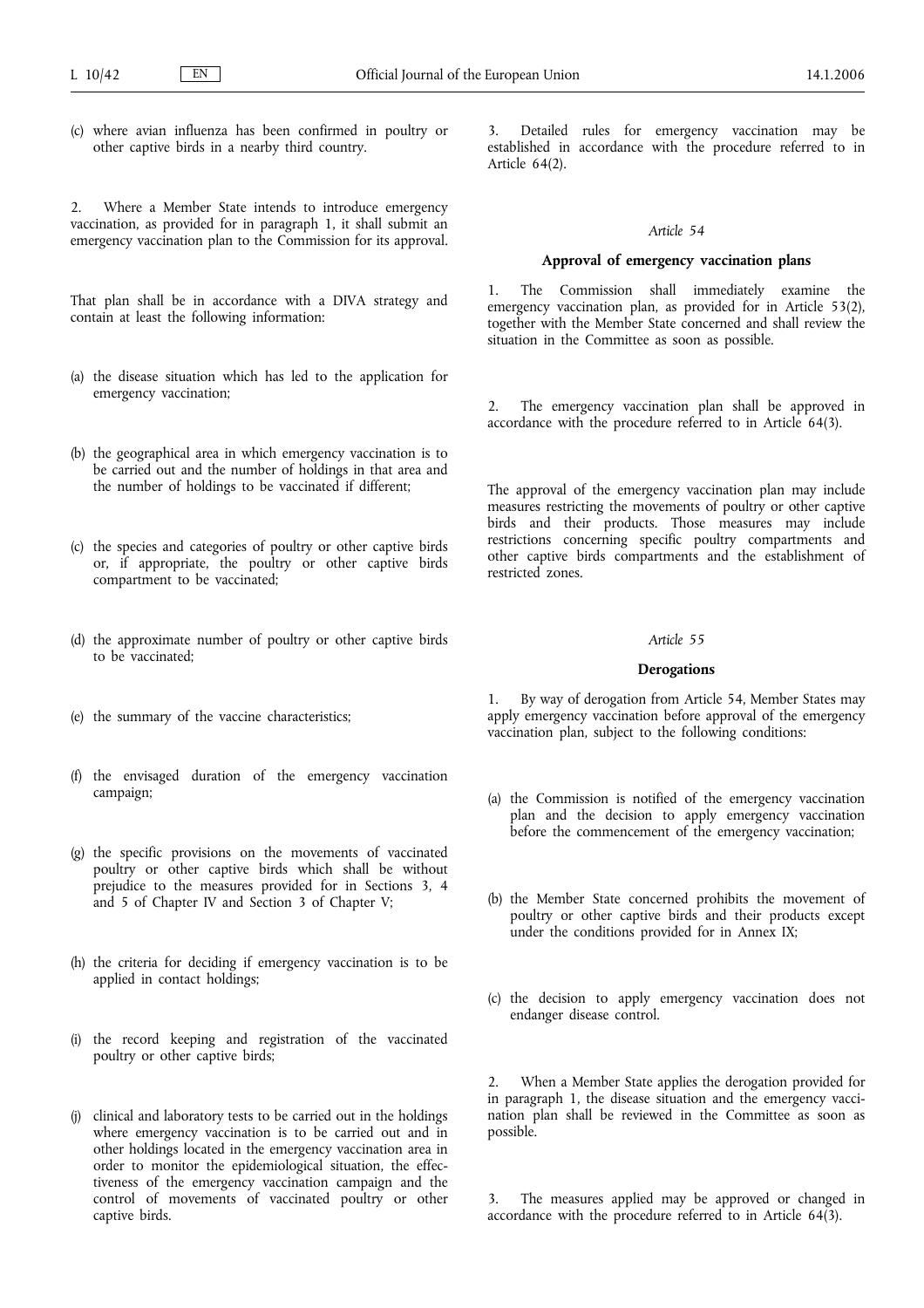## *SECTION 3*

## *Preventive vaccination*

### *Article 56*

### **Preventive vaccination in poultry or other captive birds**

1. Member States may introduce preventive vaccination in poultry or other captive birds as a long term measure in accordance with this Section where they deem that on the basis of a risk assessment certain areas of their territory, type of poultry husbandry or certain categories of poultry or other captive birds or the poultry or other captive birds compartments are exposed to the risk of avian influenza.

2. Where a Member State intends to introduce preventive vaccination, as provided for in paragraph 1, it shall submit a preventive vaccination plan to the Commission for its approval.

That plan shall be in accordance with a DIVA strategy and contain at least the following information:

- (a) a clear description of the reasons for the preventive vaccination, including the disease history;
- (b) the area, type of poultry husbandry or certain categories of poultry or other captive birds or the poultry or other captive birds compartments in which the preventive vaccination is to be carried out and the number of holdings in that area and the number and type of holdings to be vaccinated if different;
- (c) the species and categories of poultry or other captive birds or, if appropriate, the poultry or other captive birds compartment to be vaccinated;
- (d) the approximate number of poultry or other captive birds to be vaccinated;
- (e) a summary of the vaccine characteristics;
- (f) the envisaged duration of the preventive vaccination campaign;
- (g) the specific provisions on the movements of vaccinated poultry or other captive birds which shall be without prejudice to the measures provided for in Sections 3, 4 and 5 of Chapter IV and Section 3 of Chapter V;
- (h) the record keeping and registration of the vaccinated poultry or other captive birds;

(i) the laboratory tests to be carried out in accordance with the Diagnostic Manual in the holdings where preventive vaccination is to be carried out at the same time as surveillance and testing in an appropriate number of other holdings located in the vaccination area or the poultry or other captive birds compartments in order to monitor the epidemiological situation, the effectiveness of the preventive vaccination campaign and the control of movements of vaccinated poultry or other captive birds.

3. Detailed rules for preventive vaccination may be established in accordance with the procedure referred to in Article 64(2).

#### *Article 57*

#### **Approval of preventive vaccination plan**

1. The Commission shall immediately examine the preventive vaccination plan provided for in Article 56(2), together with the Member State concerned and shall review the situation in the Committee as soon as possible.

2. The preventive vaccination plan shall be approved in accordance with the procedure referred to in Article 64(3).

The approval of the preventive vaccination plan may include measures restricting the movements of poultry or other captive birds and their products. Those measures may include restrictions concerning specific poultry compartments and other captive birds compartments and the establishment of restricted zones.

### *SECTION 4*

## *Vaccine banks*

## *Article 58*

#### **Community vaccine bank**

1. A Community vaccine bank for the storage of Community reserves of avian influenza vaccines authorised in accordance with Directive 2001/82/EC or Regulation (EC) No 726/2004 may be established in accordance with the procedure referred to in Article 64(2).

2. Member States shall have access to the Community vaccine bank on request to the Commission.

3. Where it is in the interest of the Community, the Commission may supply vaccines to third countries.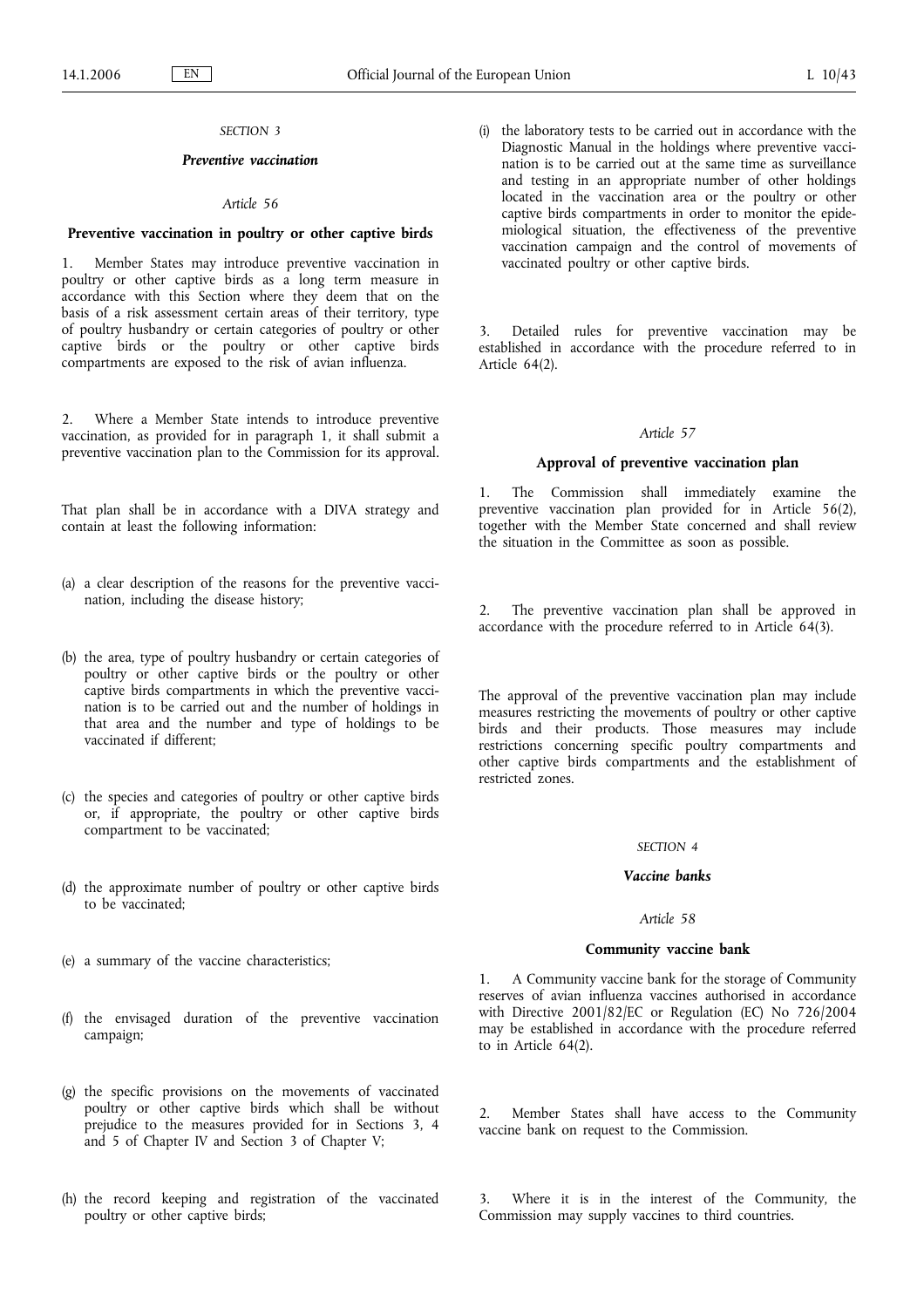Without prejudice to agreements concluded between the Community and third countries, the access of third countries to the Community vaccine bank shall be authorised in accordance with the procedure referred to in Article 64(3), subject to detailed arrangements between the Commission and the third country concerned on the financial and technical cooperation to be adopted in accordance with that procedure.

## *Article 59*

#### **National vaccine banks**

1. Member States may, within the framework of the contingency plan provided for in Article 62, establish or maintain a national vaccine bank for storage of reserves of avian influenza vaccines authorised in accordance with Article 5 to Article 15 of Directive 2001/82/EC, to be used for emergency or preventive vaccination.

2. Member States maintaining a national vaccine bank shall inform the Commission of the quantities and types of the stored vaccines.

#### CHAPTER X

### **COMMUNITY CONTROLS, PENALTIES AND CONTINGENCY PLANS**

## *Article 60*

#### **Community controls**

Commission experts may make on-the-spot checks in cooperation with the competent authority, in so far as it is necessary to ensure uniform application of this Directive in accordance with Commission Decision 98/139/EC of 4 February 1998 laying down certain detailed rules concerning on-the-spot checks carried out in the veterinary field by Commission experts in the Member States  $(19)$  and Article 45 of Regulation (EC) No 882/2004 of the European Parliament and of the Council of 29 April 2004 on official controls performed to ensure the verification of compliance with feed and food law, animal health and animal welfare rules (20).

#### *Article 61*

## **Penalties**

Member States shall lay down the rules on penalties applicable to infringements of national provisions adopted pursuant to this Directive and shall take all measures necessary to ensure that they are implemented. The penalties provided for shall be effective, proportionate and dissuasive. Member States shall notify the Commission of those provisions by the date specified in the first subparagraph of Article  $67(1)$  and shall

notify it without delay of any subsequent amendment affecting them.

#### *Article 62*

### **Contingency plan**

1. Member States shall draw up a contingency plan in accordance with Annex X specifying the national measures to be implemented in the event of an outbreak and submit that plan to the Commission for approval.

2. The contingency plan shall allow access to facilities, equipment, personnel and all other appropriate materials necessary for the rapid and efficient eradication of the outbreak. It shall give an indication of the number and location of all commercial poultry holdings. The contingency plan should give an indication of the maximum number of poultry, by species, that could be present on these commercial holdings. Member States should also estimate the amount of vaccine that would be needed in the event of emergency vaccination.

Provisions shall be in place for close cooperation between the competent authorities responsible for the different sectors, particularly those in charge of animal health, public health, environmental matters and health and safety of workers, in particular to ensure proper risk communication to farmers, workers in the poultry sector and the public.

The Commission shall examine the contingency plans in order to determine whether they permit the desired objective to be attained and shall suggest to the Member State concerned any amendments required, in particular to ensure that they are compatible with those of the other Member States.

The contingency plans shall be approved in accordance with the procedure referred to in Article 64(2). Any subsequent amendments to that plan shall be adopted in accordance with the same procedure.

5. Member State shall update the contingency plan at least every five years and submit it to the Commission for approval in accordance with the procedure referred to in Article 64(2).

In addition to the measures provided for paragraphs 1 to 4, further rules to ensure a rapid and efficient eradication of avian influenza, including provisions on disease control centres, expert groups and real-time alert exercises, may be adopted in accordance with the procedure referred to in Article 64(2).

<sup>(</sup> 19) OJ L 38, 12.2.1998, p. 10.

<sup>(</sup> 20) OJ L 165, 30.4.2004, p. 1. Corrected version in OJ L 191, 28.5.2004, p. 1.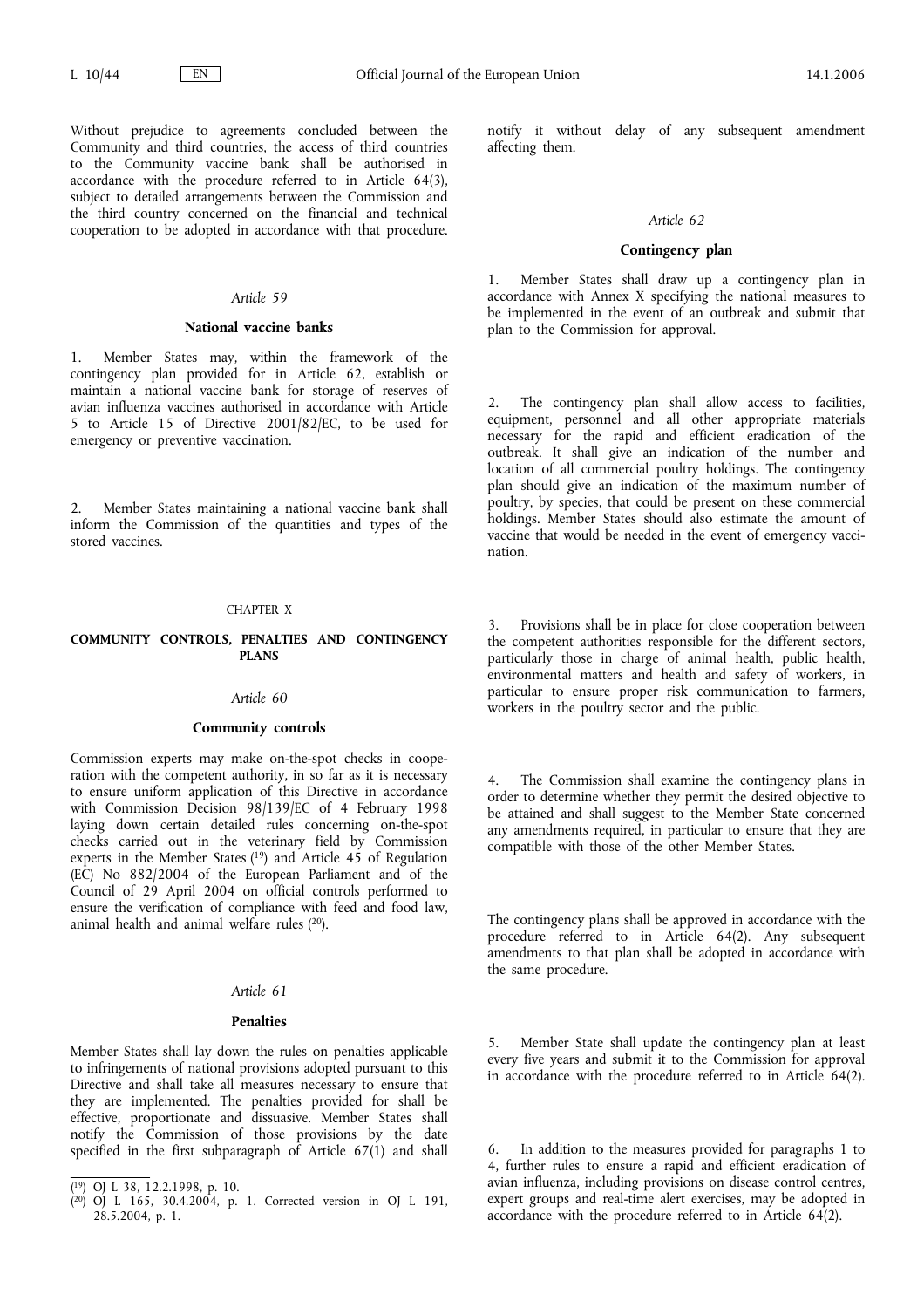## CHAPTER XI

# **IMPLEMENTING POWERS AND COMMITTEE PROCEDURE**

#### *Article 63*

## **Implementing powers**

1. Detailed rules necessary for the implementation of this Directive shall be adopted in accordance with the procedure referred to in Article 64(2) and may include in particular specific rules concerning:

(a) the disposal of carcases, and

(b) the movement and treatment of feed, bedding, used litter, manure and slurry contaminated or suspected to be contaminated.

2. Any amendments to the annexes to take account of scientific and technical progress shall be decided in accordance with the procedure referred to in Article 64(2).

3. Detailed rules required by the epidemiological situation to supplement the minimum control measures provided for in this Directive shall be adopted in accordance with the procedure referred to in Article  $64(3)$ .

4. Without prejudice to the safeguard measures provided for in Article 9 of Council Directive 89/662/EEC of 11 December 1989 concerning veterinary checks in intra-Community trade with a view to the completion of the internal market  $(21)$  or Article 10 of Council Directive 90/425/EEC of 26 June 1990 concerning veterinary and zootechnical checks applicable in intra-Community trade in certain live animals and products with a view to the completion of the internal market  $(22)$ , temporary emergency measures required due to a serious health threat caused by influenza viruses of avian origin other than those referred to in point 1 of Article 2, shall be adopted in accordance with the procedure referred to in Article 64(3).

#### *Article 64*

#### **Committee procedure**

The Commission shall be assisted by the Standing Committee on the Food Chain and Animal Health established by Regulation (EC) No 178/2002 of the European Parliament and of the Council of 28 January 2002 laying down the general principles and requirements of food law, establishing the European Food Safety Authority and laying down procedures in matters of food safety  $(2^3)$ .

2. Where reference is made to this paragraph, Articles 5 and 7 of Decision 1999/468/EC shall apply.

The period laid down in Article 5(6) of Decision 1999/468/EC shall be set at three months.

3. Where reference is made to this paragraph, Articles 5 and 7 of Decision 1999/468/EC shall apply.

The period laid down in Article 5(6) of that Decision shall be set at 15 days.

4. The Committee shall adopt its Rules of Procedure.

### CHAPTER XII

## **TRANSITIONAL AND FINAL PROVISIONS**

## *Article 65*

#### **Repeal**

Directive 92/40/EEC shall be repealed as from 1 July 2007. References to Directive 92/40/EEC shall be construed as references to this Directive and shall be read in accordance with the correlation table set out in Annex XI.

#### *Article 66*

#### **Transitional provisions**

1. Contingency plans for the control of avian influenza approved in accordance with Article 17(4) of Directive  $92/40$ /EEC and in force at 1 July 2007 shall continue to apply for the purpose of this Directive.

However, by 30 September 2007 Member States shall submit to the Commission amendments to those contingency plans, to bring them in line with this Directive.

Those amended plans shall be approved in accordance with the procedure referred to in Article 64(2).

2. Pending the transposition of this Directive, further transitional provisions on the control of avian influenza may be adopted in accordance with the procedure referred to in Article 64(2).

 $(21)$  OJ L 395, 30.12.1989, p. 13. Directive as amended by Directive 2004/41/EC of the European Parliament and of the Council (OJ  $\rm L^{2}$  157, 30.4.2004, p. 33).

 $(22)$  OJ L 224, 18.8.1990, p. 29. Directive as last amended by Directive 2002/33/EC of the European Parliament and of the Council (OJ L 315, 19.11.2002, p. 14).

 $(2^3)$  OJ L 31, 1.2.2002, p. 1. Regulation as last amended by Regulation (EC) No  $1642/2003$  (OJ L  $245$ , 29.9.2003, p. 4).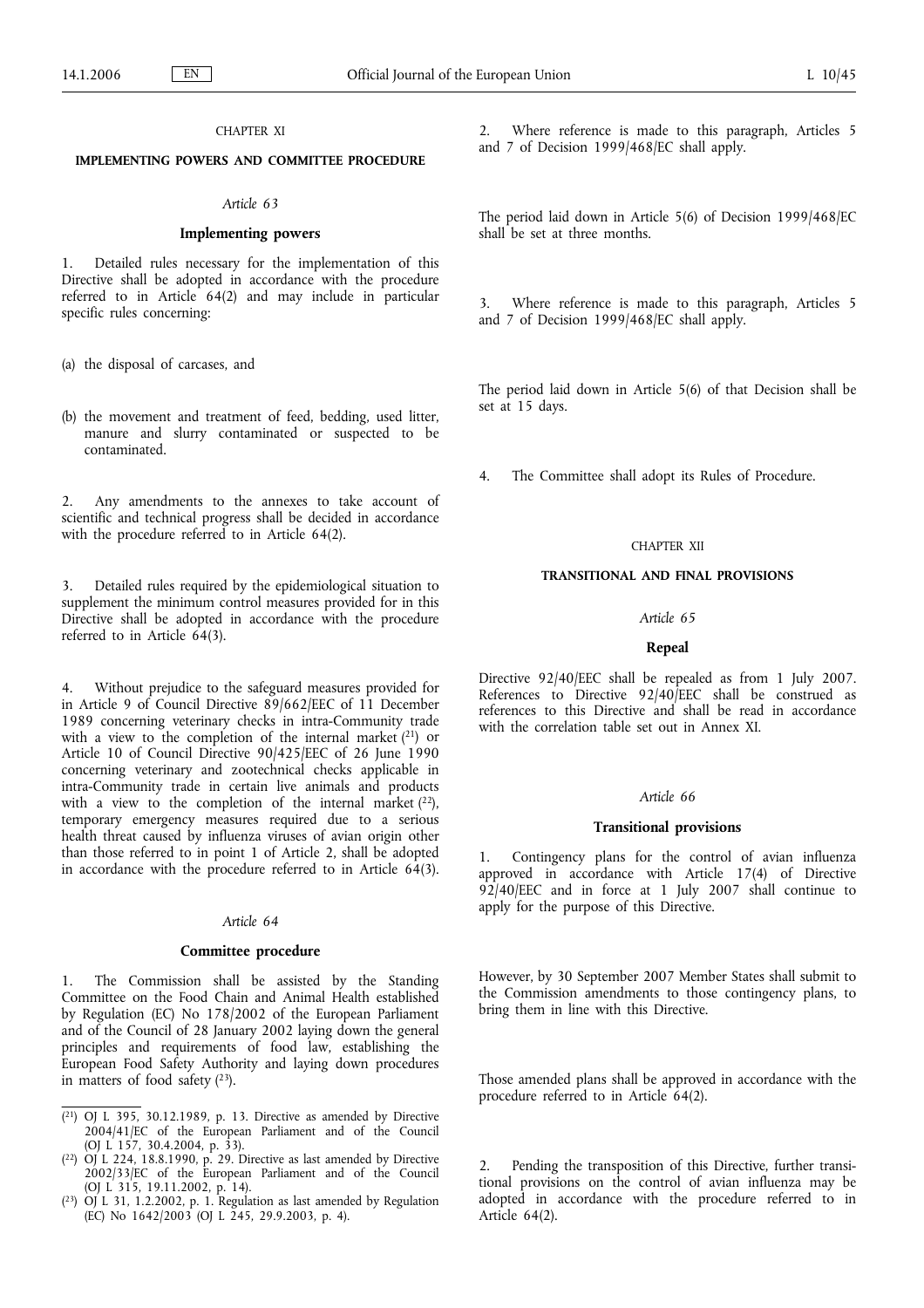# *Article 67*

# **Transposition**

1. Member States shall bring into force by 1 July 2007 at the latest, the laws, regulations and administrative provisions necessary to comply with this Directive. They shall forthwith inform the Commission thereof.

When they are adopted by Member States, these measures shall contain a reference to this Directive or shall be accompanied by such reference on the occasion of their official publication. The methods of making such reference shall be laid down by Member States.

2. Member States shall communicate to the Commission the text of the main provisions of national law which they adopt in the field covered by this Directive.

### *Article 68*

## **Entry into force**

This Directive shall enter into force on the twentieth day following that of its publication in the Official Journal of the European Union.

# *Article 69*

# **Addressees**

This Directive is addressed to the Member States.

Done at Brussels, 20 December 2005.

*For the Council The President* M. BECKETT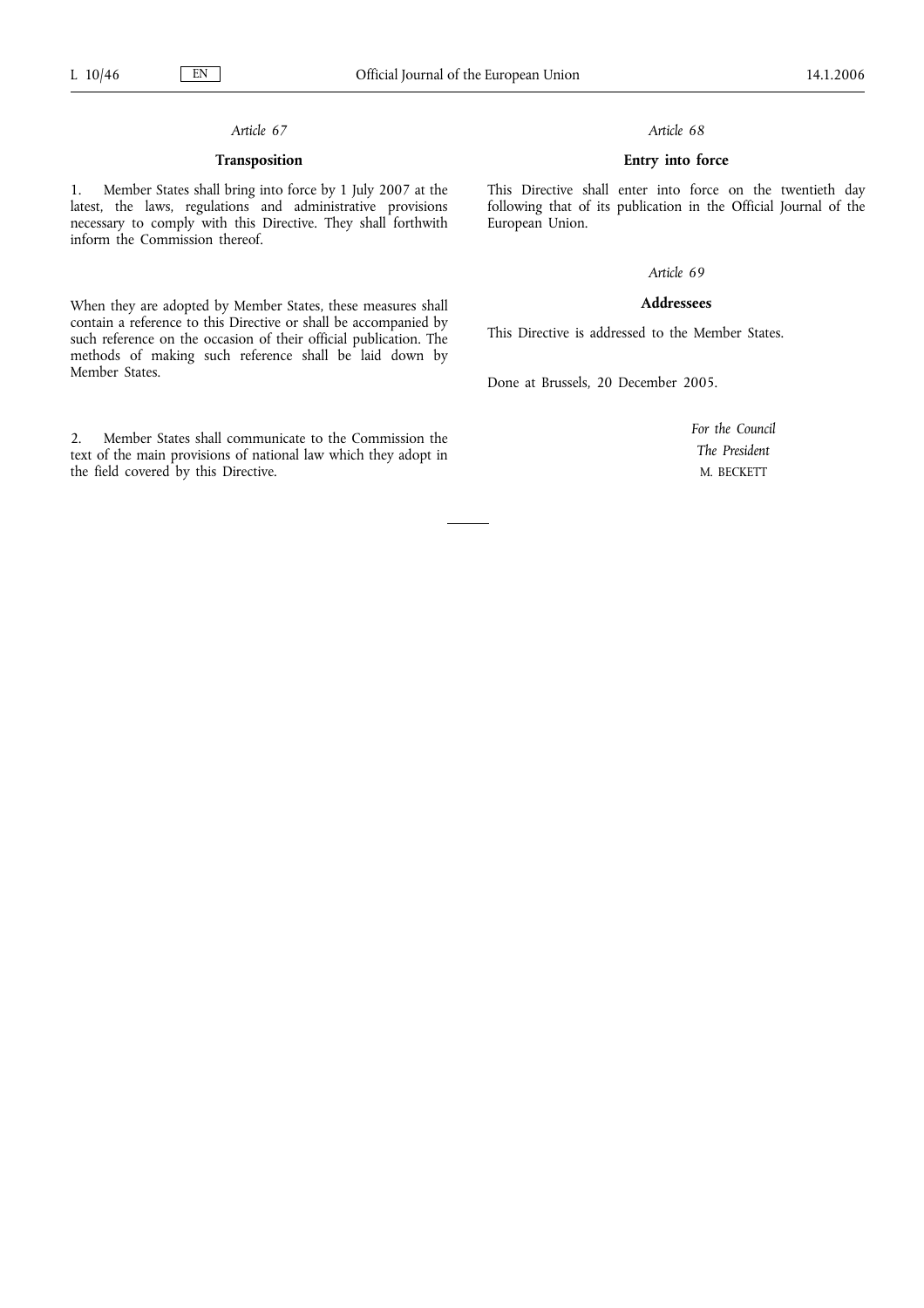# *ANNEX I*

## (referred to in Article 2)

#### **Definition of avian influenza**

1. 'avian influenza' means an infection of poultry or other captive birds caused by any influenza A virus:

- (a) of the subtypes H5 or H7; or
- (b) with an intravenous pathogenicity index (IVPI) in six-week old chickens greater than 1.2;
- 2. 'highly pathogenic avian influenza (HPAI)' means an infection of poultry or other captive birds caused by:
	- (a) avian influenza viruses of the subtypes H5 or H7 with genome sequences codifying for multiple basic amino acids at the cleavage site of the haemagglutinin molecule similar to that observed for other HPAI viruses, indicating that the haemagglutinin molecule can be cleaved by a host ubiquitous protease; or
	- (b) avian influenza viruses with an intravenous pathogenicity index in six-week old chickens greater than 1.2;2;
- 3. 'low pathogenic avian influenza (LPAI)' means an infection of poultry or other captive birds caused by avian influenza viruses of subtypes H5 or H7 that do not come within the definition in paragraph 2.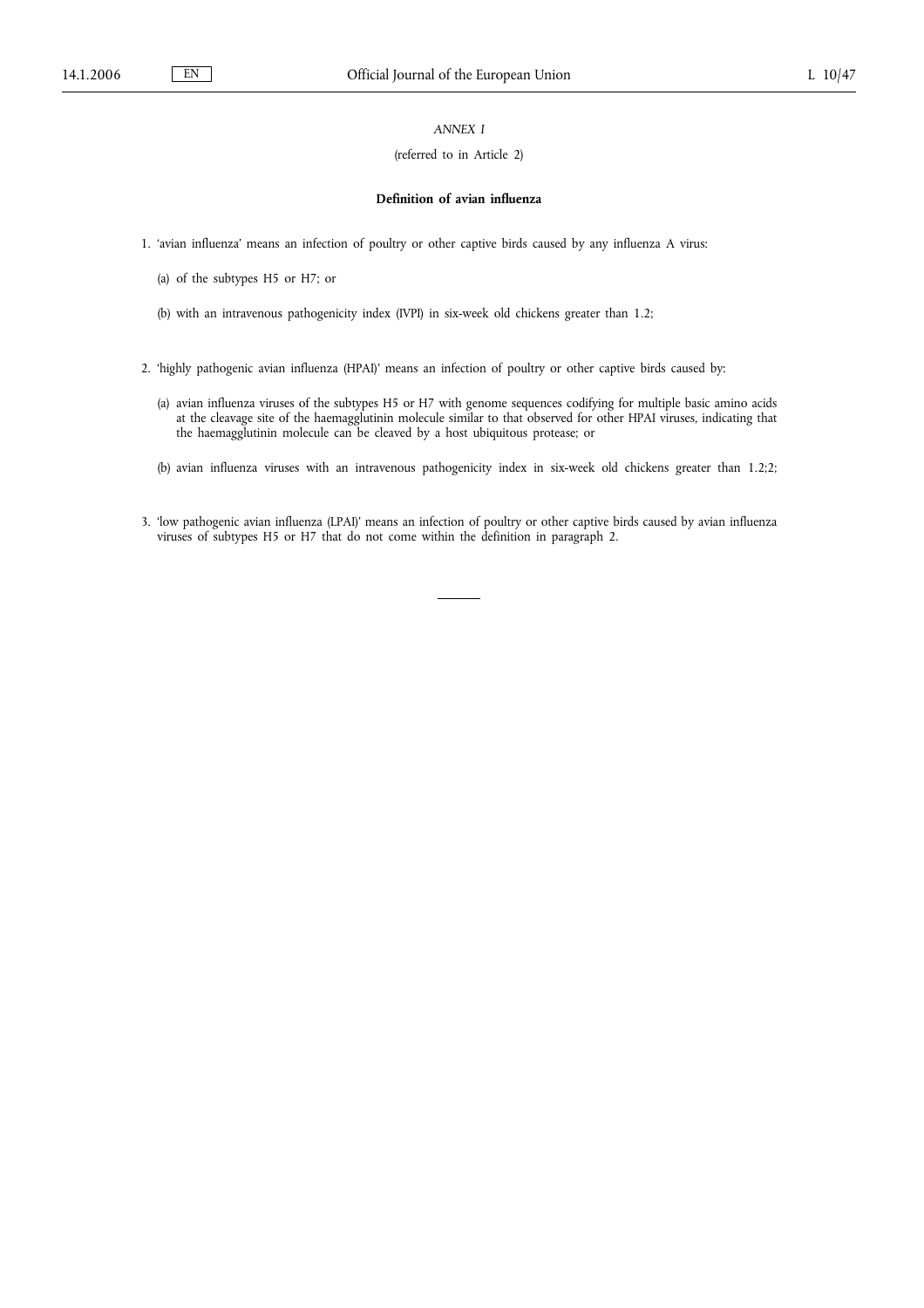## *ANNEX II*

#### (referred to in Article 5(2))

#### **Notification of disease and further epidemiological information to be provided by Member States**

- 1. Within 24 hours of the confirmation of any primary outbreak or detection of avian influenza in a slaughterhouse or means of transport, the Member State concerned shall notify in accordance with the procedure referred to in Article 5 of Directive 82/894/EEC:
	- (a) the date of notification;
	- (b) the time of notification;
	- (c) the name of the Member State concerned;
	- (d) the name of the disease;
	- (e) the number of the outbreak or positive finding of avian influenza in a slaughterhouse or means of transport;
	- (f) the date on which the disease was first suspected;
	- (g) the date of confirmation;
	- (h) the methods used for confirmation;
	- (i) whether the disease has been confirmed in a holding, slaughterhouse or means of transport;
	- (j) the geographical location of the outbreak or positive finding of avian influenza in a slaughterhouse or means of transport;
	- (k) the disease control measures applied.
- 2. In the case of positive findings for avian influenza in slaughterhouses or means of transport, the Member State concerned must forward the following information in addition to the data referred to in paragraph 1:
	- (a) the estimated number, by category, of susceptible poultry or other captive birds in the slaughterhouse or means of transport;
	- (b) the estimated number, by category, of dead poultry or other captive birds in the slaughterhouse or means of transport;
	- (c) for each of the categories of poultry or other captive birds, the identified morbidity and the estimated number of poultry or other captive birds in which avian influenza has been confirmed;
	- (d) the estimated number of poultry or other captive birds killed or slaughtered in the slaughterhouse or means of transport;
	- (e) the estimated number of poultry or other captive birds disposed of;
	- (f) in the case of a slaughterhouse, the distance from the nearest commercial holding containing poultry or other captive birds;
	- (g) the location of the holding or holdings of origin of the infected poultry or carcases.
- 3. In the case of secondary outbreaks, the information referred to in paragraphs 1 and 2 must be forwarded within the time-limits laid down in Article 4(1) of Directive 82/894/EEC.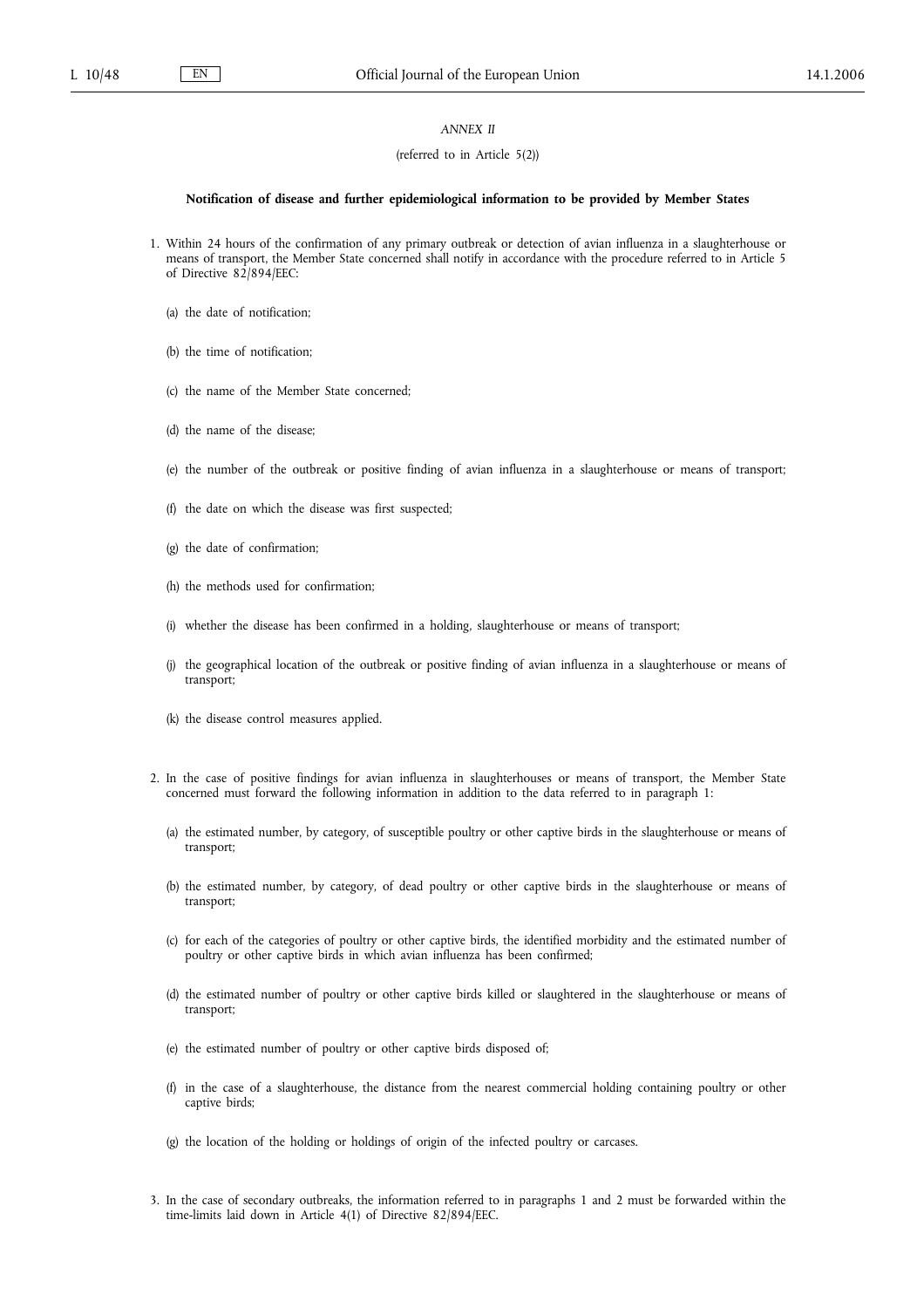- 4. The Member State concerned shall ensure that the information to be provided in accordance with paragraphs 1, 2 and 3, in relation to any outbreak or positive finding of avian influenza in a slaughterhouse or means of transport is followed as soon as possible by a written report to the Commission and the other Member States including at least:
	- (a) the date on which the poultry or other captive birds on the holding, slaughterhouse or means of transport were killed or slaughtered and their carcases disposed of;
	- (b) any information relating to the possible origin of avian influenza or, if ascertained, its actual origin;
	- (c) information on the control system established to ensure that the measures in place for the control of animal movements are effectively implemented;
	- (d) in the case of detection of avian influenza in a slaughterhouse or means of transport, the genetic type of virus responsible;
	- (e) where poultry or other captive birds have been killed or slaughtered in contact holdings or in holdings containing poultry or other captive birds suspected of being infected with avian influenza virus, information on:
		- (i) the date of killing or slaughtering and the estimated number of poultry or other captive birds of each category killed or slaughtered in each holding;
		- (ii) the epidemiological link between the source of infection and each contact holding or the other reasons that have given rise to the suspicion that avian influenza is present;
		- (iii) where poultry or other captive birds in contact holdings have not been killed or slaughtered, information must be provided concerning the reasons for the decision not to kill or slaughter them.
- 5. In the case of confirmation of avian influenza in live poultry, other captive birds or poultry products being imported or introduced at Community borders, in border inspection posts or in quarantine facilities or centres operating in accordance with Community legislation on imports, the competent authority must notify this confirmation to the Commission without delay and report on the measures taken.
- 6. The Commission and the other Member States must be notified within 24 hours where a serious threat to health is identified as a result of any surveillance.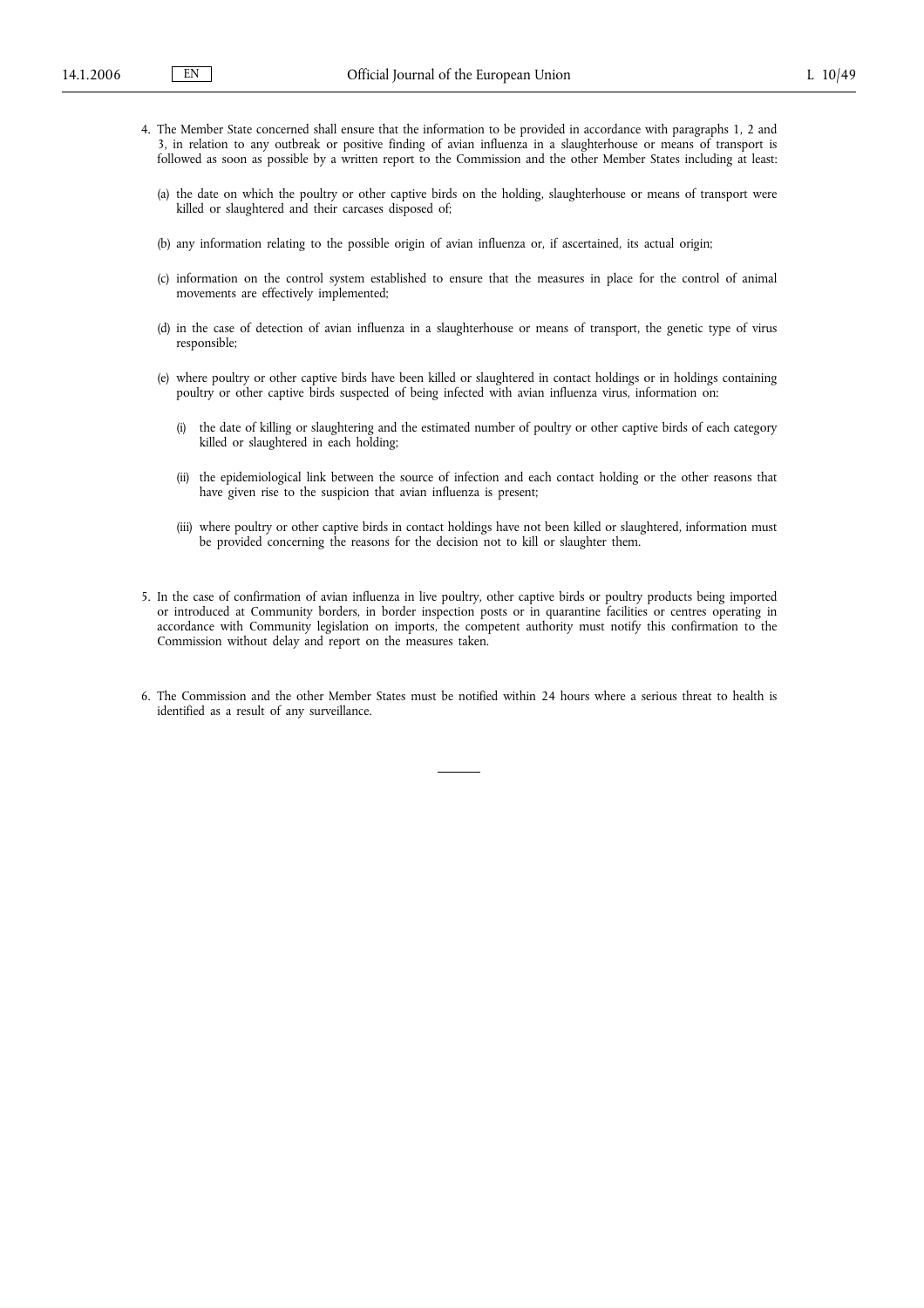# *ANNEX III*

## (referred to in Articles 8(3) and 13(3))

#### **Authorisation to remove eggs from a holding in accordance with Article 8(3) and Article 13(3)**

The competent authority may authorise the transport of eggs from a holding subject to the provisions of Article 8(3) and Article 13(3) of this Directive to an establishment approved for the manufacture of egg products in accordance with Regulation (EC) No 853/2004 ('the designated establishment'), subject to the following conditions:

- 1. in order to be allowed to be removed from the holding of origin, the eggs must be sent directly from the suspected holding to the designated establishment; each consignment must be sealed before dispatch by the official veterinarian responsible for the suspected holding or under his supervision and must remain sealed throughout transport to the designated establishment;
- 2. the official veterinarian responsible for the holding of origin of the eggs shall inform the competent authority of the designated establishment of the intention to send the eggs to it;
- 3. the competent authority responsible for the designated establishment shall ensure that:
	- (a) the eggs referred to in paragraph 1 are kept isolated from other eggs from the time they arrive until they are processed;
	- (b) the shells of such eggs are disposed of;
	- (c) the packaging used for the eggs is either destroyed or cleansed and disinfected in such a way as to destroy all avian influenza viruses;
	- (d) the eggs referred to in paragraph 1 are transported in cleansed and disinfected vehicles. Biosecurity measures are applied to staff and equipment and vehicles involved in the transport of the eggs.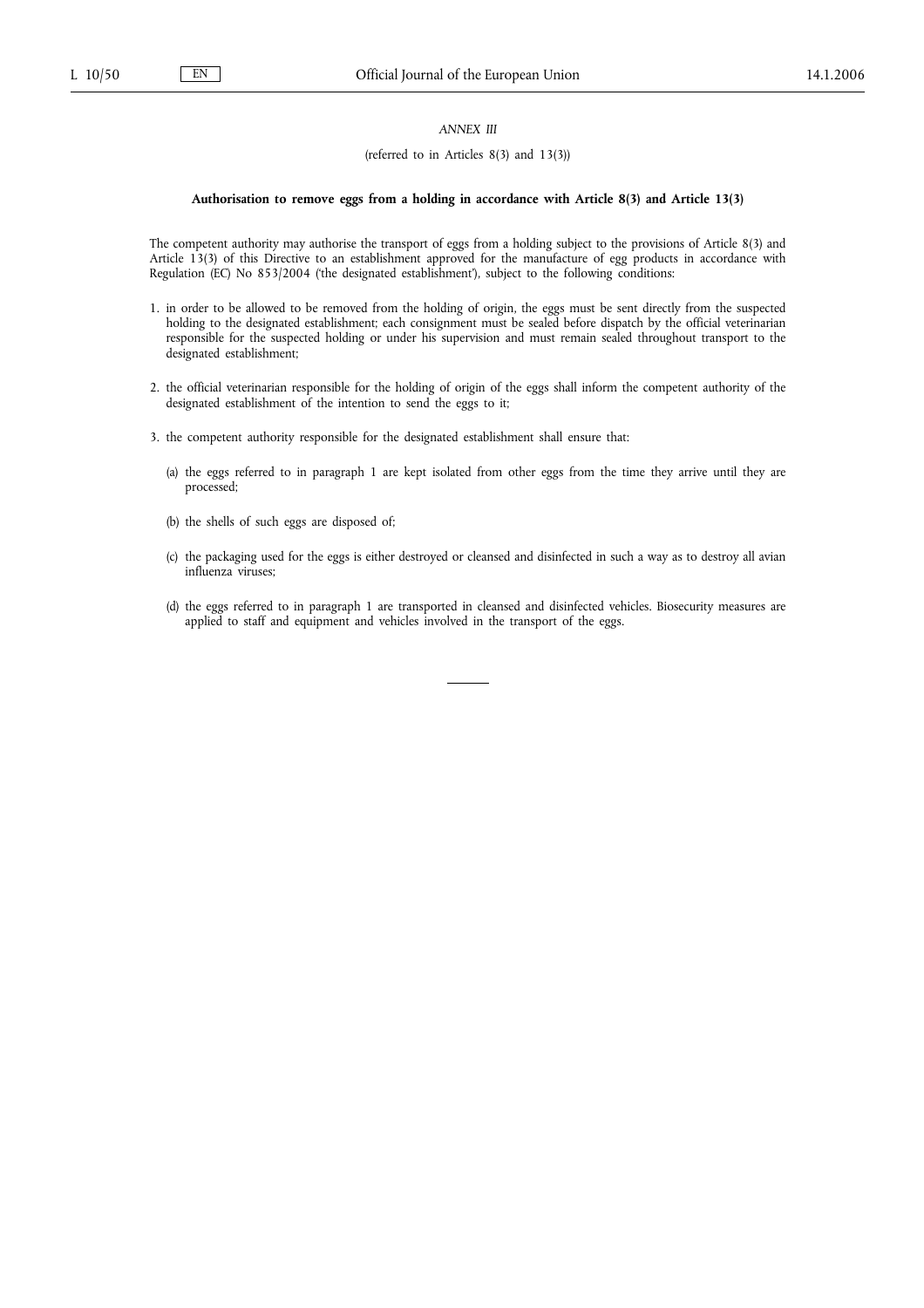# *ANNEX IV*

# (referred to in Article 15(2), Article 32(2) and Article 42(2))

#### **Main criteria and risk factors to be considered for the Decision to apply measures in contact holdings or holdings and areas at risk in the further restricted zones**

| Indicative criteria                                                                                                                                                                                         |                                                                                                                                                                                                                            |
|-------------------------------------------------------------------------------------------------------------------------------------------------------------------------------------------------------------|----------------------------------------------------------------------------------------------------------------------------------------------------------------------------------------------------------------------------|
| For depopulation                                                                                                                                                                                            | Against depopulation                                                                                                                                                                                                       |
| Clinical signs suggesting avian influenza in contact holdings                                                                                                                                               | No clinical signs suggesting avian influenza on the contact<br>holdings and no epidemiological link                                                                                                                        |
| High susceptibility of predominant poultry species                                                                                                                                                          | Low susceptibility of predominant poultry species                                                                                                                                                                          |
| Movement of poultry or other captive birds from holdings<br>where avian influenza has been confirmed to contact<br>holdings after the likely time of introduction of virus on<br>to those infected holdings | No known movement of poultry or other captive birds<br>from the holdings where avian influenza has been<br>confirmed to contact holdings after the likely time of intro-<br>duction of virus on to those infected holdings |
| Location of contact holdings in an area with a high density<br>of poultry                                                                                                                                   | Location of contact holdings in an area with a low density<br>of poultry                                                                                                                                                   |
| Disease has been present for some time with likely<br>spreading of virus from the holdings where avian<br>influenza has been confirmed before application of eradi-<br>cation measures                      | Disease present but with limited spreading of virus from<br>the holdings where avian influenza has been confirmed<br>before application of eradication measures                                                            |
| Location of contact holdings within 500 metres $(1)$ of the<br>holdings where avian influenza has been confirmed                                                                                            | Location of contact holdings more than $500$ metres $(1)$<br>from the holdings where avian influenza has been<br>confirmed                                                                                                 |
| The contact holdings are linked to more than one holding<br>where avian influenza has been confirmed                                                                                                        | The contact holdings are not linked to holdings where<br>avian influenza has been confirmed                                                                                                                                |
| The epidemic is not under control and the number of<br>holdings where avian influenza has been confirmed is<br>rising                                                                                       | The epidemic is under control                                                                                                                                                                                              |
| $(1)$ In cases where poultry density is very high, a greater distance must be considered.                                                                                                                   |                                                                                                                                                                                                                            |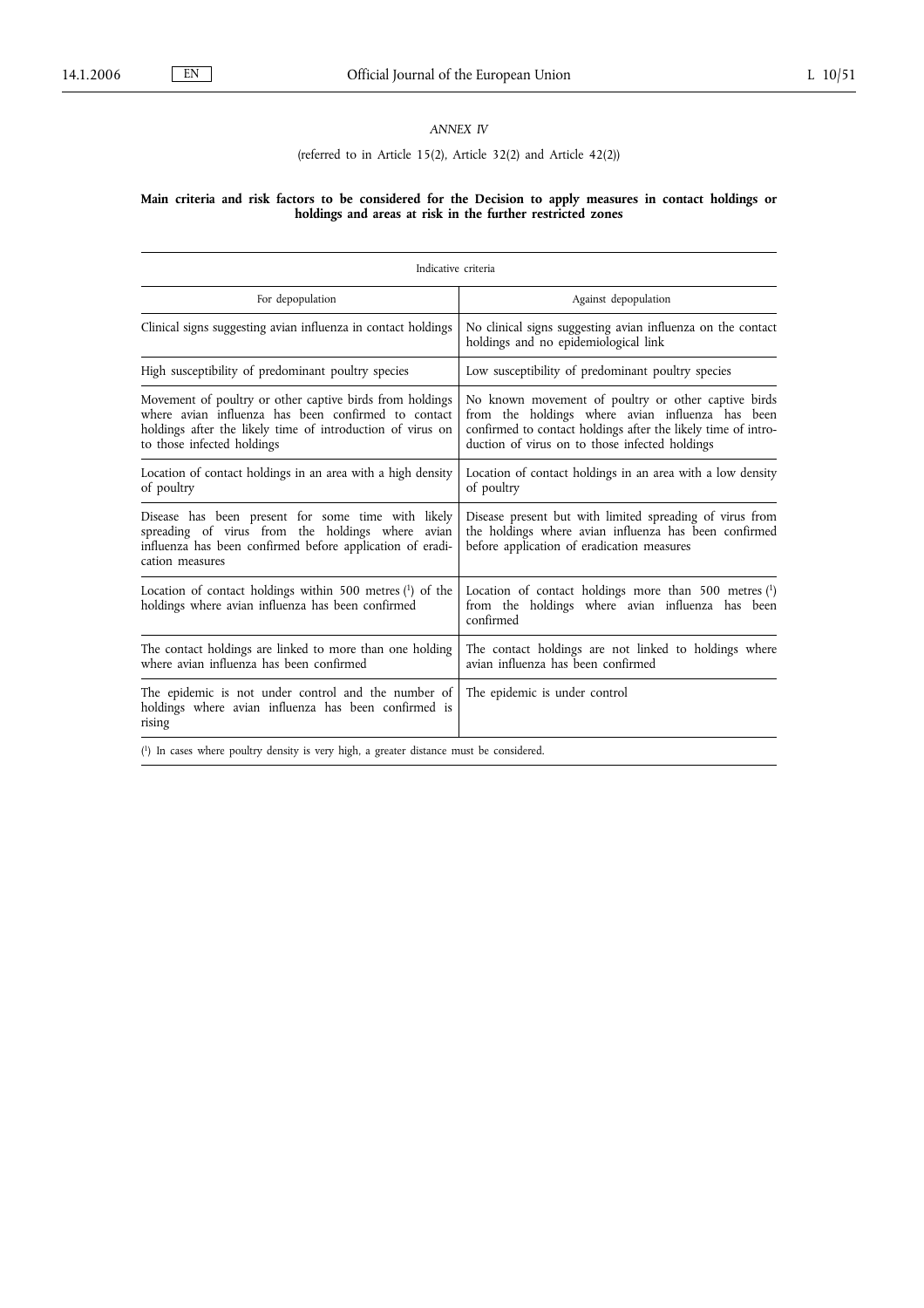# *ANNEX V*

## (referred to in Article 39(1))

## **Criteria for the Decision to apply measures to holdings in relation to LPAI**

When deciding on the movement of poultry or eggs and on depopulation of holdings in accordance with Article 39(1) the competent authority shall consider the following criteria at least:

- (a) species in question;
- (b) number of holdings in the area around the holding of dispatch;
- (c) location of designated slaughterhouses, hatcheries and packing centres;
- (d) biosecurity measures applied in holdings, poultry or other captive bird compartments, during transport and during slaughter;
- (e) transport route;
- (f) evidence of spread;
- (g) public health risk, if any;
- (h) further treatments of the products in question;
- (i) socio-economic and other impacts.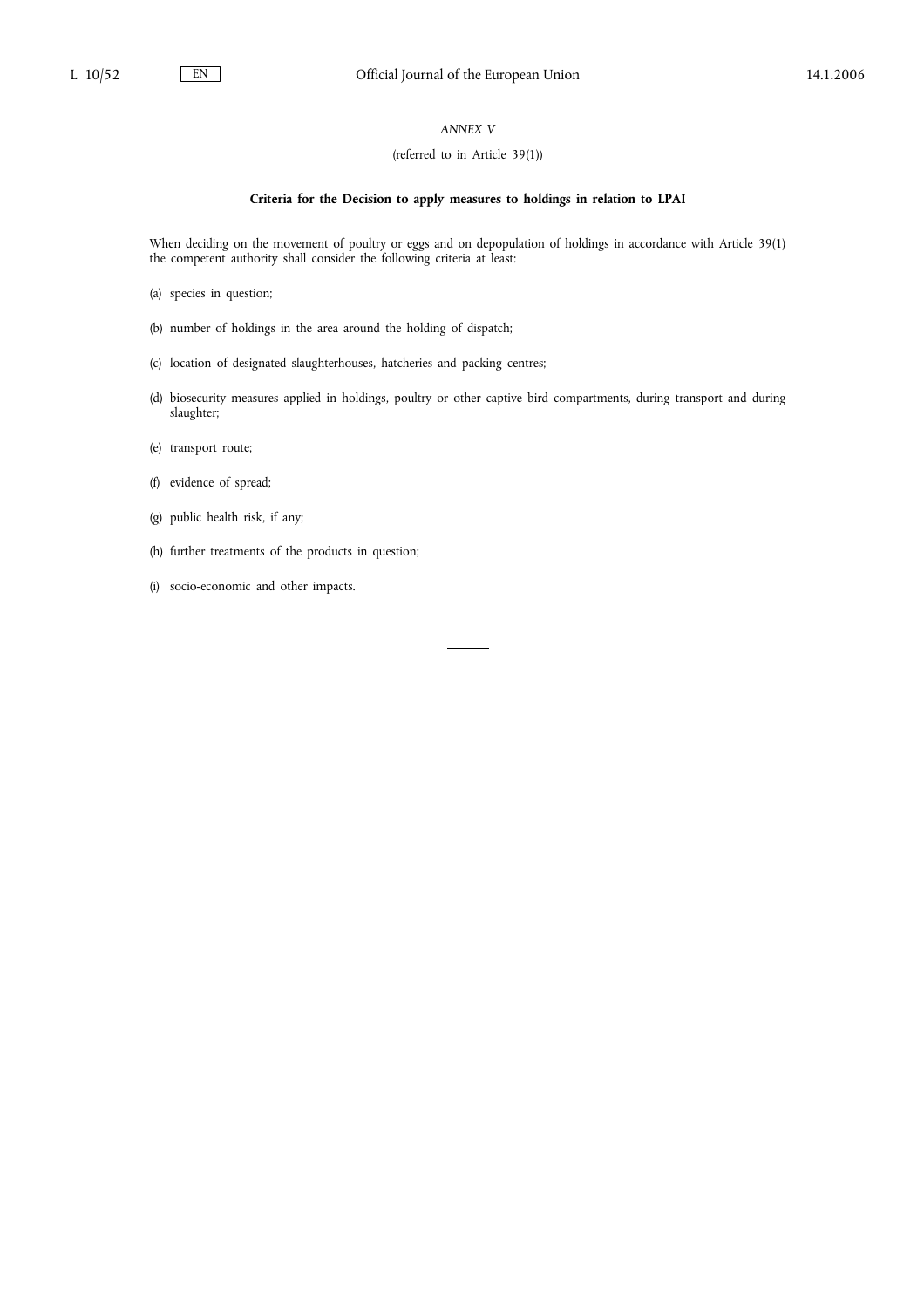## *ANNEX VI*

#### (referred to in Article 48)

#### **Principles and procedures for cleansing, disinfection and treatment of holdings**

- 1. The following general principles and procedures shall be applied for the cleansing, disinfection and treatment provided for in Article 48:
	- (a) the cleansing and disinfection and, where necessary, the measures to destroy rodents and insects must be carried out under official supervision and in accordance with the instructions given by the official veterinarian;
	- (b) the disinfectants to be used and their concentrations must be authorised by the competent authority to ensure the destruction of avian influenza virus;
	- (c) disinfectants should either be used in accordance with the recommendations of the manufacturer where provided or in accordance with the instructions of the official veterinarian and/or the instructions of the competent authority, if any;
	- (d) the choice of disinfectants and of procedures for disinfection must be made taking into account the nature of the holdings, vehicles and objects which are to be treated;
	- (e) the conditions under which degreasing agents and disinfectants are used must ensure that their efficacy is not impaired; in particular, technical parameters indicated by the manufacturer, such as pressure, minimum temperature and required contact time must be observed;
	- (f) irrespective of the disinfectant used, the following general rules shall be applied:
		- (i) a thorough soaking of bedding and litter, as well as faecal matter, with the disinfectant;
		- (ii) washing and cleansing by careful brushing and scrubbing of the ground, floors, ramps and walls following the removal or dismantling, where possible, of equipment or installations otherwise impairing the effective cleansing and disinfection procedures;
		- (iii) then, further application of disinfectant for a minimum contact time as stipulated in the manufacturer's recommendations;
	- (g) where washing is carried out with liquids applied under pressure, re-contamination of the previously cleansed parts must be avoided;
	- (h) washing, disinfecting or destroying of equipment, installations, articles or anything likely to be contaminated must be envisaged;
	- (i) following disinfection procedures, re-contamination must be avoided;
	- (j) cleansing and disinfection as required in the framework of this Directive must be documented in the holding or vehicle register and, where official approval is required, be certified by the supervising official veterinarian or person under his supervision;
	- (k) cleansing and disinfection of vehicles used for transport and by staff.
- 2. Cleansing and disinfection of infected holdings shall be carried out in accordance with the following principles and procedures:
	- (a) preliminary cleansing and disinfection:
		- (i) during the killing of the poultry or other captive birds all necessary measures must be taken to avoid or minimise the dispersion of avian influenza virus; those measures must include the installation of temporary disinfection equipment, supply of protective clothing, showers, decontamination of used equipment, instruments and facilities and the interruption of power supply to the ventilation;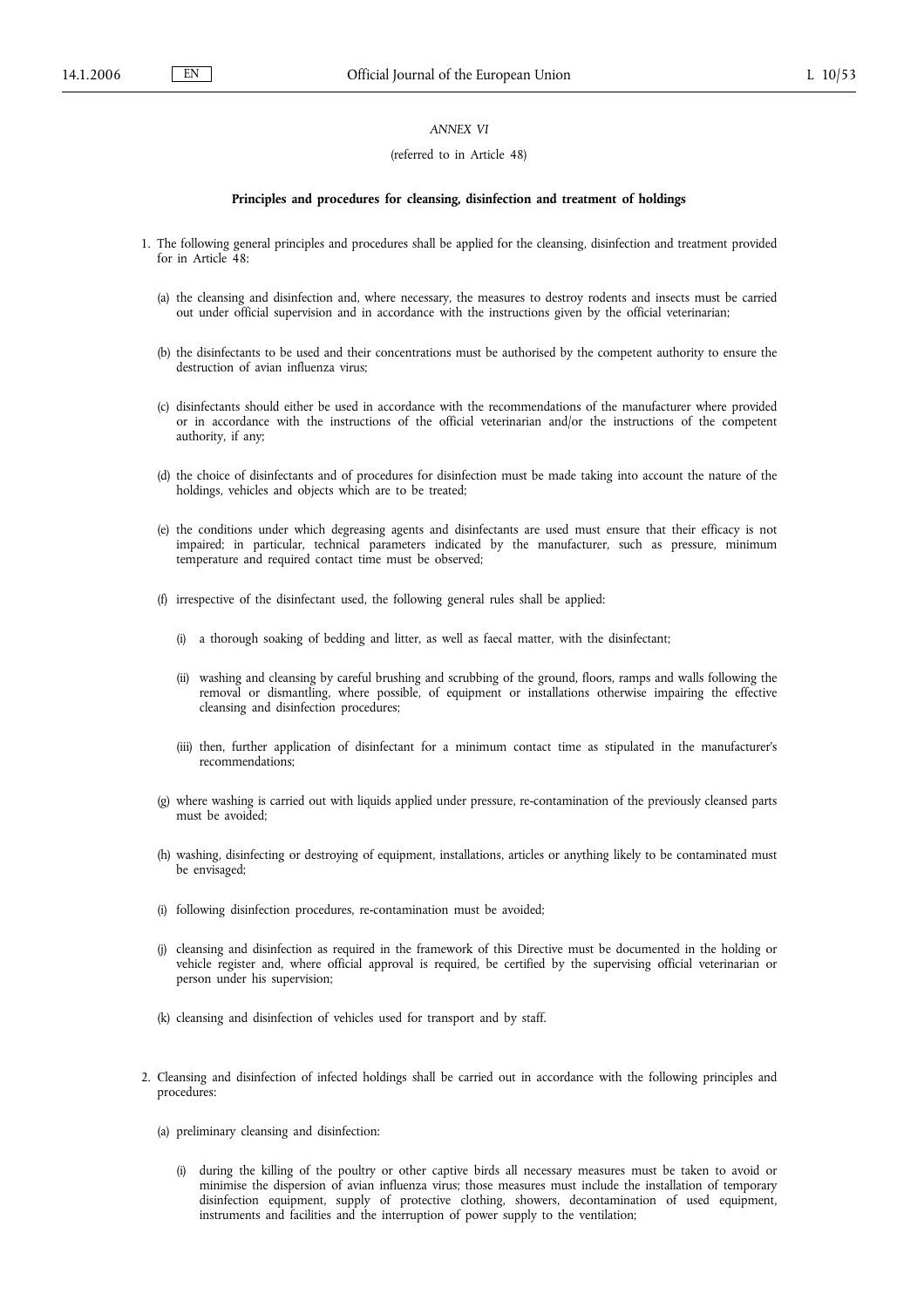- (ii) carcases of killed poultry or other captive birds must be sprayed with disinfectant;
- (iii) any transport of carcases of poultry or other captive birds which have to be removed from the holding for disposal shall be carried out in closed, leak proof vehicles or containers under official supervision in such a way as to prevent the spread of avian influenza virus;
- (iv) as soon as the killed poultry or other captive birds have been removed to be disposed of, those parts of the holding in which they were housed and any parts of other buildings, yards etc. contaminated during the killing, or the post-mortem examination must be sprayed with disinfectants authorised in accordance with Article 48;
- (v) any tissue or blood spilled during the killing or from the post-mortem examinations must be carefully collected and disposed of with the killed poultry or other captive birds;
- (vi) the disinfectant must remain on the surface for at least 24 hours;
- (b) final cleansing and disinfection:
	- (i) manure and used bedding must be removed and treated as provided in paragraph 3(a);
	- (ii) grease and dirt must be removed from all surfaces by the application of a degreasing agent, and the surfaces cleansed with water;
	- (iii) after washing with cold water, further spraying with disinfectant must be applied;
	- (iv) after seven days the holding must be treated with a degreasing agent, rinsed with water, sprayed with disinfectant and rinsed again with water.
- 3. Disinfection of contaminated bedding, manure and slurry shall be carried out in accordance with the following principles and procedures:
	- (a) manure and used bedding shall either:
		- (i) undergo a steam treatment at a temperature of at least 70 °C;
		- (ii) be destroyed by burning;
		- (iii) be buried deep enough to prevent access by wild birds and other animals; or
		- (iv) be stacked to heat, sprayed with disinfectant and left for at least 42 days;
	- (b) slurry must be stored for at least 60 days after the last addition of infectious material, unless the competent authorities authorises a reduced storage period for slurry which has been effectively treated in accordance with the instructions of the official veterinarian so as to ensure the destruction of the virus.

The competent authority may authorise the transportation of manure, litter and bedding likely to be contaminated to either an approved treatment plant where a treatment ensuring the destruction of any influenza virus is carried out, or for intermediate storage before destruction or treatment, in accordance with Regulation (EC) No 1774/2002 or with the specific rules referred to in Article 63(1) of this Directive. Such transport shall be carried out in closed, leak proof vehicles or containers under official supervision in such a way as to prevent the spread of avian influenza virus.

- 4. However, by way of derogation from paragraphs 1 and 2, the competent authority may establish specific procedures for cleansing and disinfection, taking into account the type of holding and the climatic conditions. The competent authority shall notify the Commission when this derogation is applied and provide them with details of the specific procedures.
- 5. Without prejudice to Article 48(b), if the competent authority is satisfied that any holding or part of any holding cannot, for any reason, be cleansed and disinfected, it may prohibit the entry of any person, vehicle, poultry, other captive bird or mammal of domestic species or any thing on to those holdings, or part of those holdings, and such prohibition shall remain in force for a minimum of 12 months.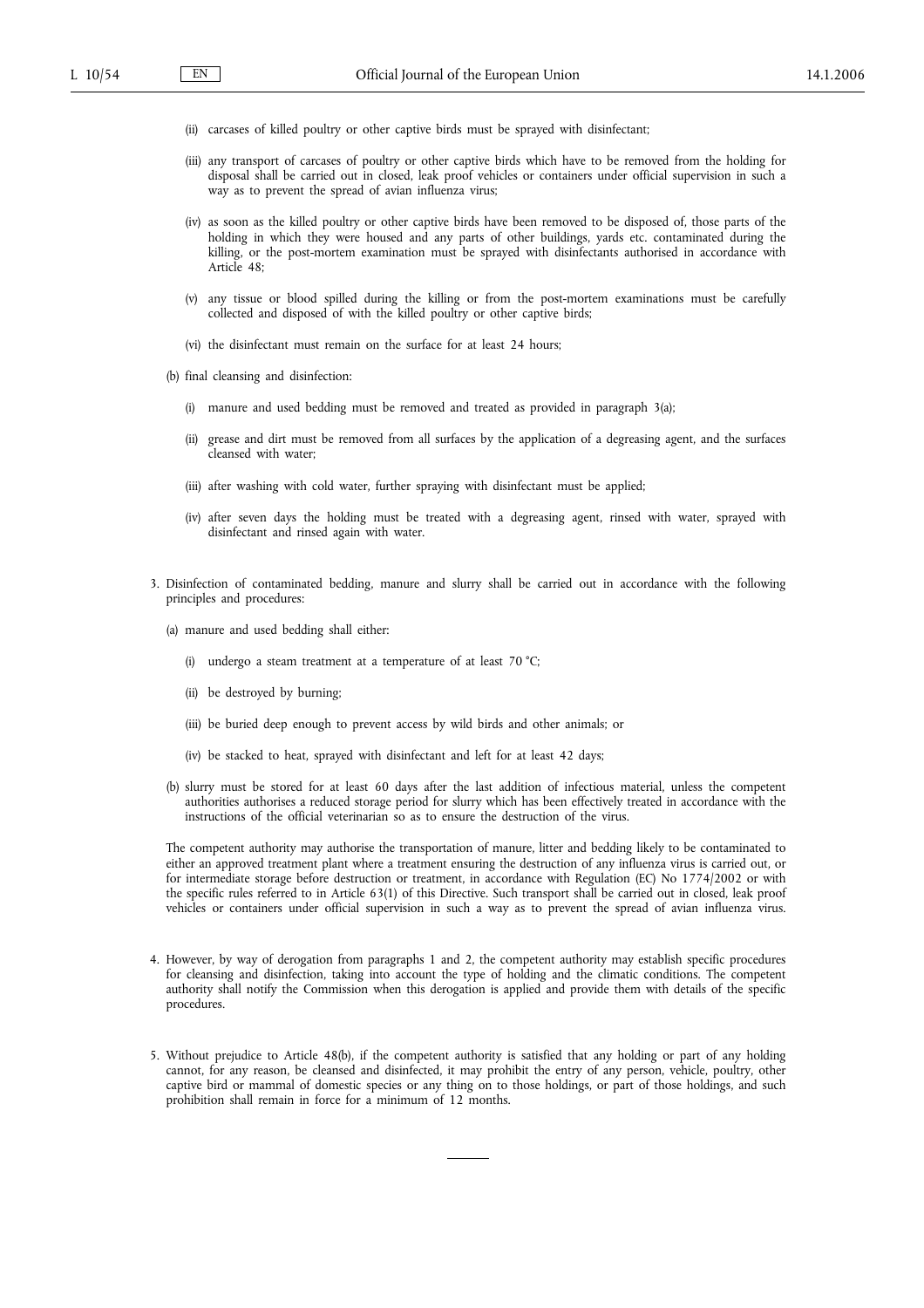## *ANNEX VII*

#### (referred to in Article 51(1))

#### **Community reference laboratory for avian influenza**

1. The Community reference laboratory for avian influenza is:

Veterinary Laboratories Agency (VLA), New Haw, Weybridge, Surrey KT 15 3NB, United Kingdom.

- 2. The functions and duties of the Community reference laboratory shall be:
	- (a) to coordinate, in consultation with the Commission, the methods employed in the Member States for diagnosing avian influenza, specifically by;
		- (i) typing, storing and supplying strains of avian influenza virus for serological tests and the preparation of antisera;
		- (ii) supplying standard sera and other reference reagents to the national reference laboratories in order to standardise the tests and reagents used in the Member States;
		- (iii) building up and retaining a collection of avian influenza virus strains and isolates;
		- (iv) organising periodical comparative tests of diagnostic procedures at Community level;
		- (v) collecting and collating data and information on the methods of diagnosis used and the results of tests carried out in the Community;
		- (vi) characterising isolates of avian influenza viruses by the most up-to-date methods available to allow greater understanding of the epidemiology of avian influenza and to gain an insight into the epidemiology of the virus and the emergence of highly pathogenic and potentially pathogenic strains;
		- (vii) keeping abreast of developments in avian influenza surveillance, epidemiology and prevention worldwide;
		- (viii) retaining expertise on avian influenza virus and other pertinent viruses to enable rapid differential diagnosis;
		- (ix) acquiring a knowledge of the preparation and use of the products of veterinary immunology used to control avian influenza;
	- (b) to assist actively in the diagnosis of outbreaks in the Community by receiving isolates of influenza viruses of avian origin for confirmatory diagnosis, characterisation and epidemiological studies and to obtain virus isolates from primary outbreaks to be submitted from third countries authorised for the importation of live poultry and meat into the Community pursuant to the relevant Community legislation; on the virus isolates received, the Community reference laboratory shall in particular carry out the following:
		- (i) nucleotide sequencing analysis to allow determination of the deduced amino acid sequence at the cleavage site of the haemagglutinin molecule;
		- (ii) determination of the intravenous pathogenicity index (IVPI);
		- (iii) antigenic typing;
		- (iv) phylogenetic analysis to assist in epidemiological investigations;
	- (c) to facilitate the training or retraining of experts in laboratory diagnosis with a view to the harmonisation of techniques throughout the Community;
	- (d) to prepare the programme and working documents for the Annual Meeting of National Reference Laboratories;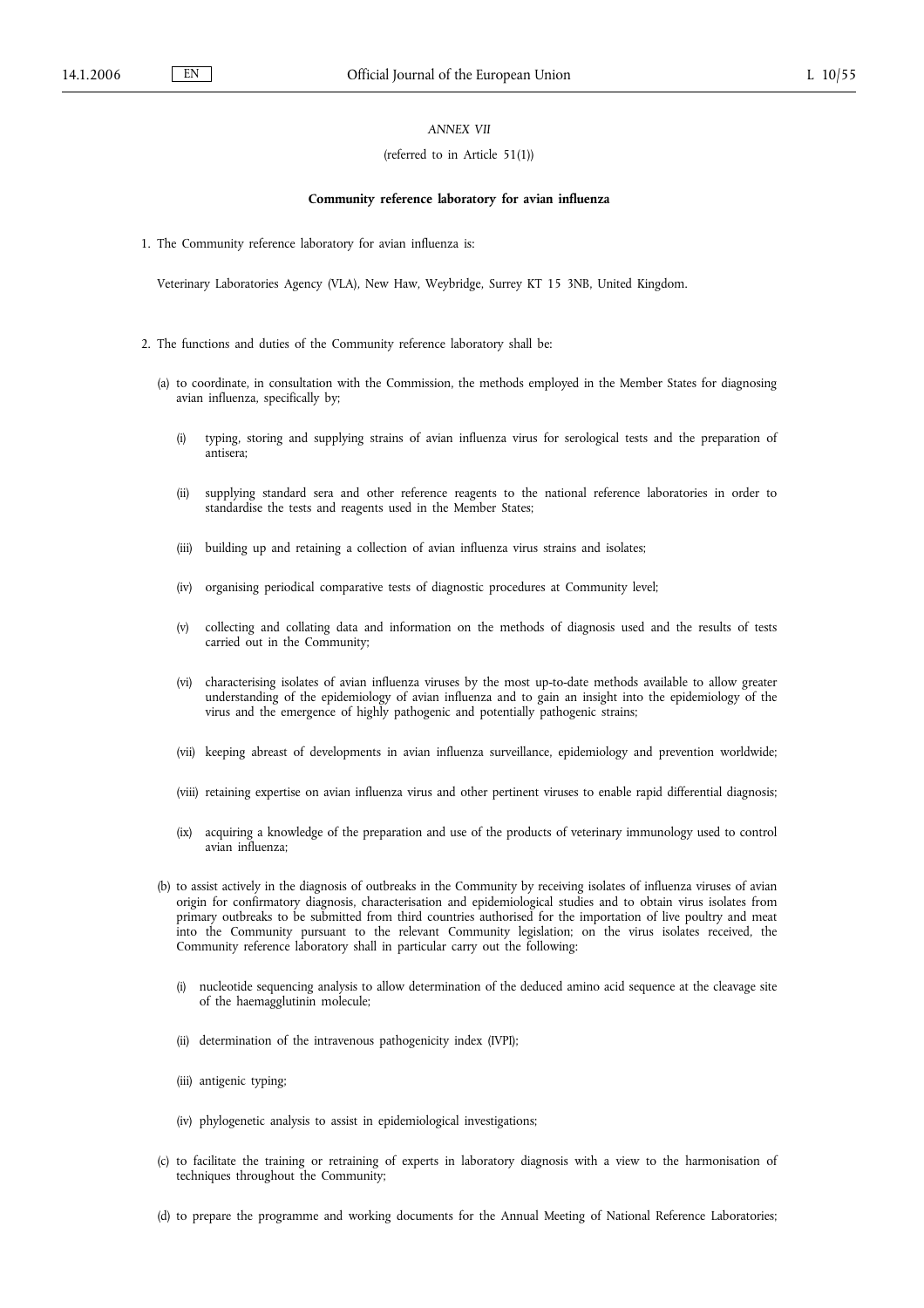- (e) to assist in the conduct of avian influenza surveys in poultry and wild birds to be carried out in the Member States by supplying antigens in the framework of the programme and the approved testing procedures and prepare a summary report on the results of the surveys;
- (f) to keep under review the possible zoonotic impact arising from avian influenza viruses and collaborate with internationally recognised human influenza laboratories;
- (g) to develop, in consultation with the Commission, a crisis and contingency plan which shall include provision for the cooperation with the OIE and FAO reference laboratory for avian influenza and, as appropriate, with other internationally recognised laboratories within the Community.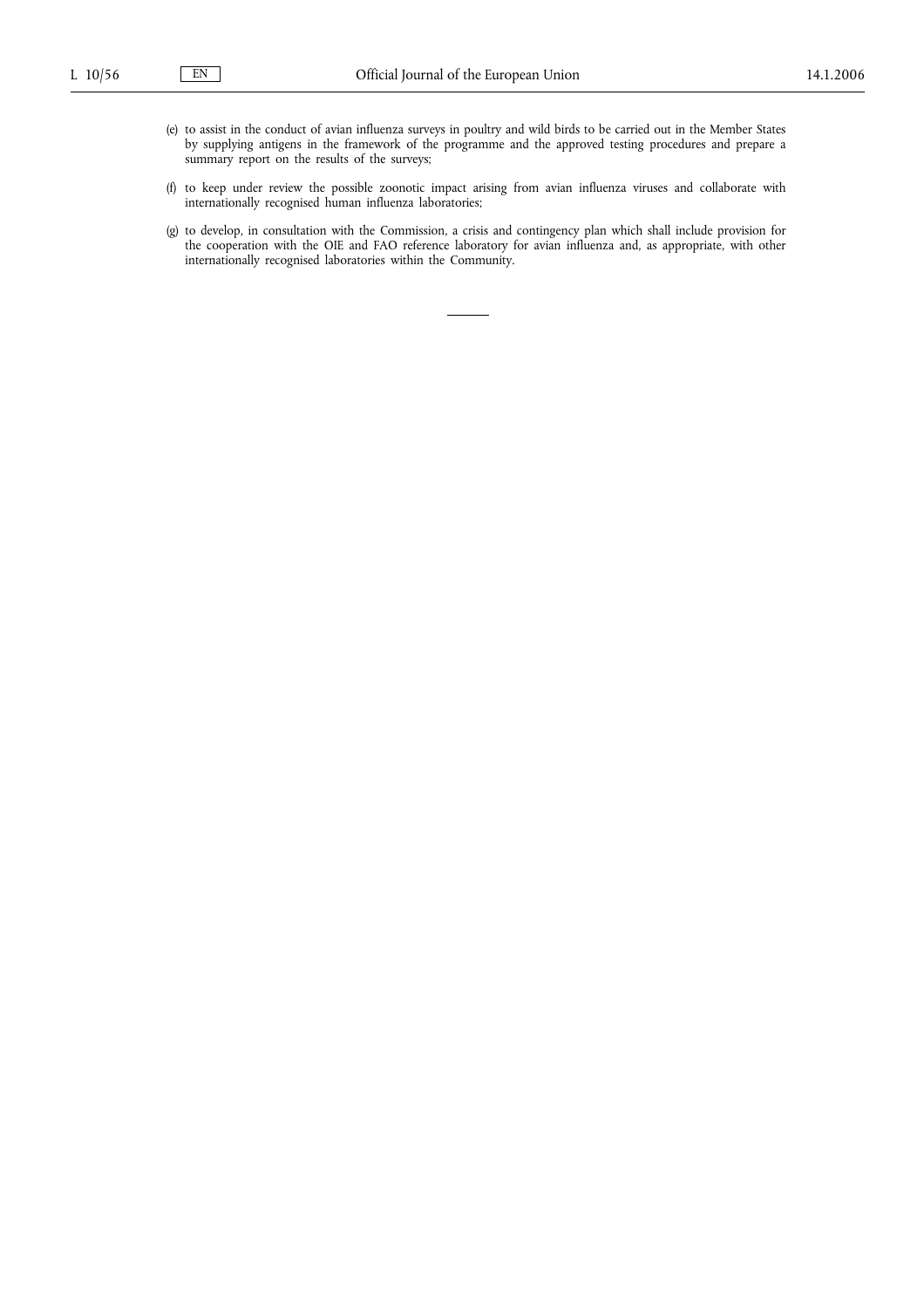# *ANNEX VIII*

## (referred to in Article 51(3))

### **Function and duties of the national reference laboratories**

- 1. The national reference laboratories shall be responsible for ensuring that in each Member State the laboratory testing to detect the presence of avian influenza and the identification of the genetic type of virus isolates are carried out in accordance with the diagnostic manual. For that purpose, they may make special agreements with the Community reference laboratory or with other national laboratories.
- 2. The national reference laboratories shall submit isolates of influenza virus of avian origin to the Community reference laboratory without delay for full characterisation:
	- (a) from all primary outbreaks of avian influenza;
	- (b) in case of secondary outbreaks, from representative number of outbreaks;
	- (c) in case of detection of influenza viruses other than those referred to in Annex I(1) in poultry, other captive birds or mammals posing a serious threat to health.
- 3. The national reference laboratory in each Member State shall be responsible for coordinating the standards and diagnostic methods in each avian influenza diagnostic laboratory within that Member State. For that purpose:
	- (a) it may provide individual laboratories with diagnostic reagents;
	- (b) it shall control the quality of all diagnostic reagents used in that Member State;
	- (c) it shall arrange comparative tests periodically;
	- (d) it shall hold isolates of avian influenza virus from outbreaks and of any other influenza viruses of avian origin detected in that Member State;
	- (e) it shall collaborate with the national human influenza laboratories.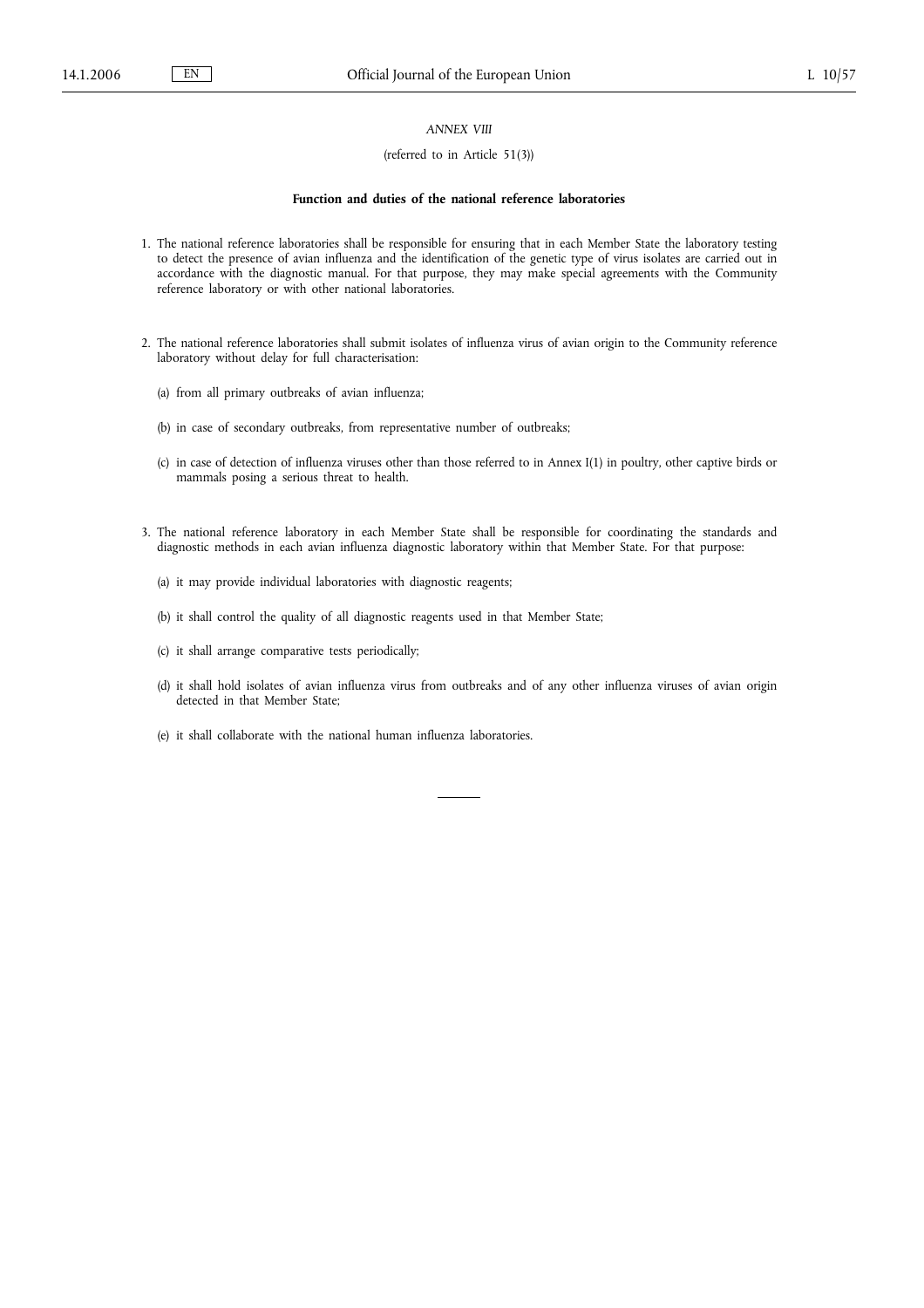# *ANNEX IX*

#### (referred in Article 55(1) point (b))

### **Requirements for movements of poultry or other captive birds and poultry products applicable in relation to emergency vaccination**

- 1. Member States shall ensure that movement controls on poultry or other captive birds vaccinated in accordance with Article 55 and on their products are applied as set out in paragraphs 3 to 8 in accordance with the diagnostic manual.
- 2. Any vehicles or means of transport and equipment used for transporting live poultry or other captive birds, eggs or poultry meat within the context of this Annex shall undergo one or more of the cleansing, disinfection or treatment procedures provided for in Article 48 without delay after it has been used.
- 3. The following provisions shall apply to the movements of live poultry or other captive birds and eggs within the vaccination area:
	- (a) hatching eggs shall:
		- (i) originate from a vaccinated or unvaccinated breeding flock which has been examined, with favourable results, in accordance with the diagnostic manual;
		- (ii) have been disinfected before dispatch in accordance with a method approved by the competent authority;
		- (iii) be transported directly to the hatchery of destination;
		- (iv) be traceable within the hatchery;
	- (b) eggs shall originate from a vaccinated or non-vaccinated layer flock which has been examined, with favourable results, in accordance with the diagnostic manual and shall be transported to:
		- (i) a packing centre designated by the competent authority ('the designated packing centre'), provided that they are packed in disposable packaging and that all biosecurity measures required by the competent authority are applied, or
		- (ii) an establishment for the manufacture of egg products as set out in Chapter II of Section X of Annex III to Regulation (EC) No 853/2004 to be handled and treated in accordance with Chapter XI of Annex II to Regulation (EC) No 852/2004;
	- (c) day-old chicks shall:
		- (i) originate from hatching eggs satisfying the conditions set out in (a);
		- (ii) be placed in a poultry house or shed where there is no resident poultry;
	- (d) live poultry or other captive birds shall:
		- (i) have been vaccinated against avian influenza, if provided for in the vaccination programme;
		- (ii) have been examined, with favourable results, in accordance with the diagnostic manual;
		- (iii) be placed in a poultry house or shed where there is no resident poultry;
	- (e) poultry for slaughter shall:
		- (i) be examined with favourable results before loading in accordance with the diagnostic manual;
		- (ii) be sent directly to a designated slaughterhouse for immediate slaughter.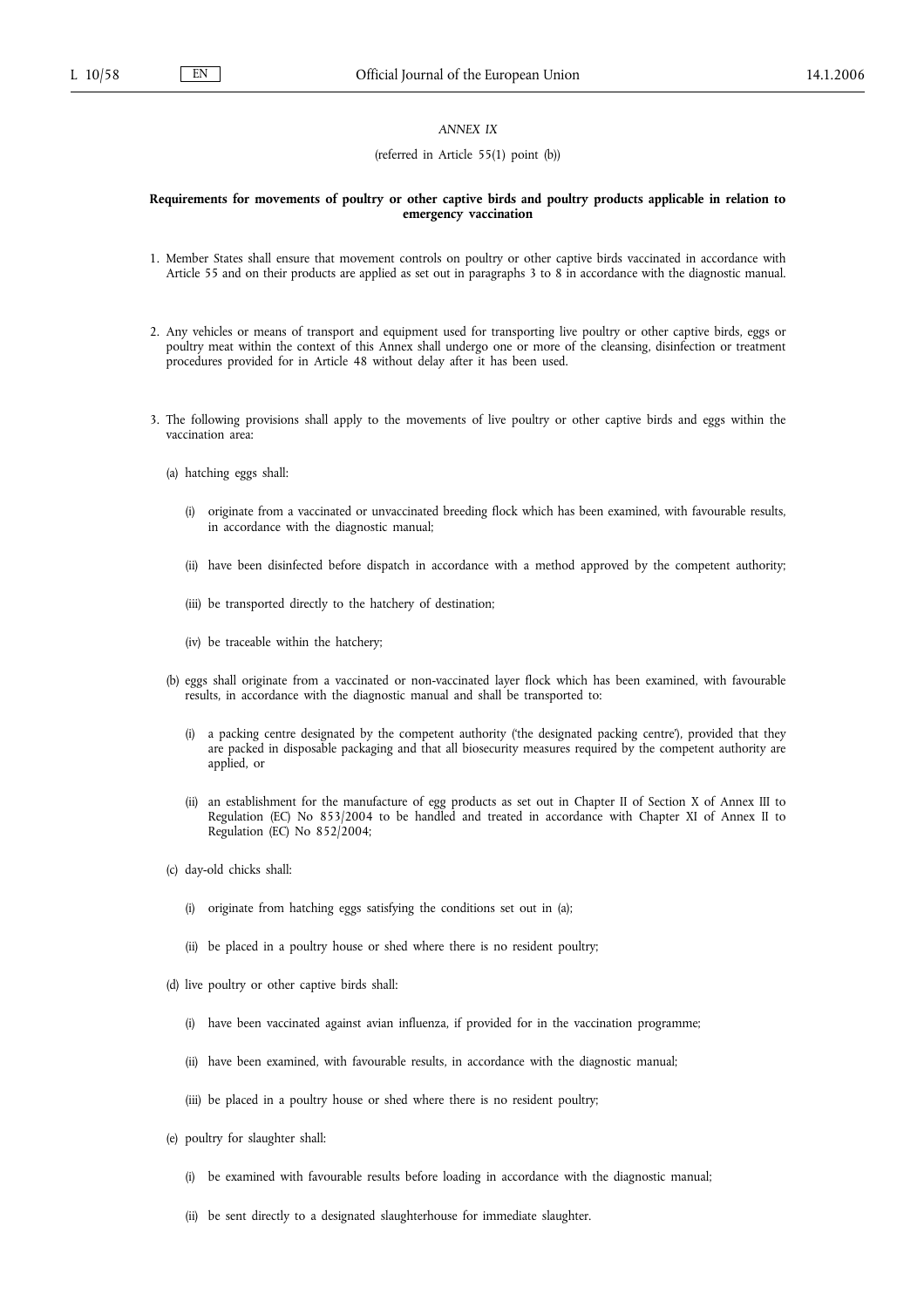- 4. The following provisions shall apply to the movements of live poultry or other captive birds and eggs from holdings outside the vaccination area to holdings within the vaccination area:
	- (a) hatching eggs shall:
		- (i) be transported directly to the hatchery of destination;
		- (ii) be traceable within the hatchery;
	- (b) eggs shall be transported to:
		- (i) a packing centre designated by the competent authority ('the designated packing centre'), provided that they are packed in disposable packaging and that all biosecurity measures required by the competent authority are applied, or
		- (ii) an establishment for the manufacture of egg products as set out in Chapter II of Section X of Annex III to Regulation (EC) No 853/2004 to be handled and treated in accordance with Chapter XI of Annex II to Regulation (EC) No 852/2004;
	- (c) day-old chicks shall be placed in a poultry house or shed where there is no resident poultry;
	- (d) live poultry or other captive birds shall:
		- (i) be placed in a poultry house or shed where there is no resident poultry;
		- (ii) be vaccinated at the farm of destination, if provided for in the vaccination programme;
	- (e) poultry for slaughter shall be sent directly to a designated slaughterhouse for immediate slaughter.
- 5. The following provisions shall apply to movements of live poultry or other captive birds, and eggs from holdings within the vaccination area to a holding outside the vaccination area:
	- (a) hatching eggs shall:
		- (i) originate from a vaccinated or unvaccinated breeding flock which has been examined, with favourable results, in accordance with the diagnostic manual;
		- (ii) have been disinfected before dispatch in accordance with a method approved by the competent authority;
		- (iii) be transported directly to the hatchery of destination;
		- (iv) be traceable within the hatchery;
	- (b) eggs shall originate from a vaccinated or non-vaccinated layer flock which has been examined, with favourable results, in accordance with the monitoring diagnostic manual and shall be transported to:
		- (i) a packing centre designated by the competent authority ('the designated packing centre'), provided that they are packed in disposable packaging and that all biosecurity measures required by the competent authority are applied, or
		- (ii) an establishment for the manufacture of egg products as set out in Chapter II of Section X of Annex III to Regulation (EC) No 853/2004 to be handled and treated in accordance with Chapter XI of Annex II to Regulation (EC) No 852/2004;
	- (c) day-old chicks shall:
		- (i) not have been vaccinated;
		- (ii) originate from hatching eggs satisfying the conditions set out in point (a) of paragraph 2, point (a) of paragraph 3 or point (a) of paragraph 4;
		- (iii) be placed in a poultry house or shed where there is no resident poultry;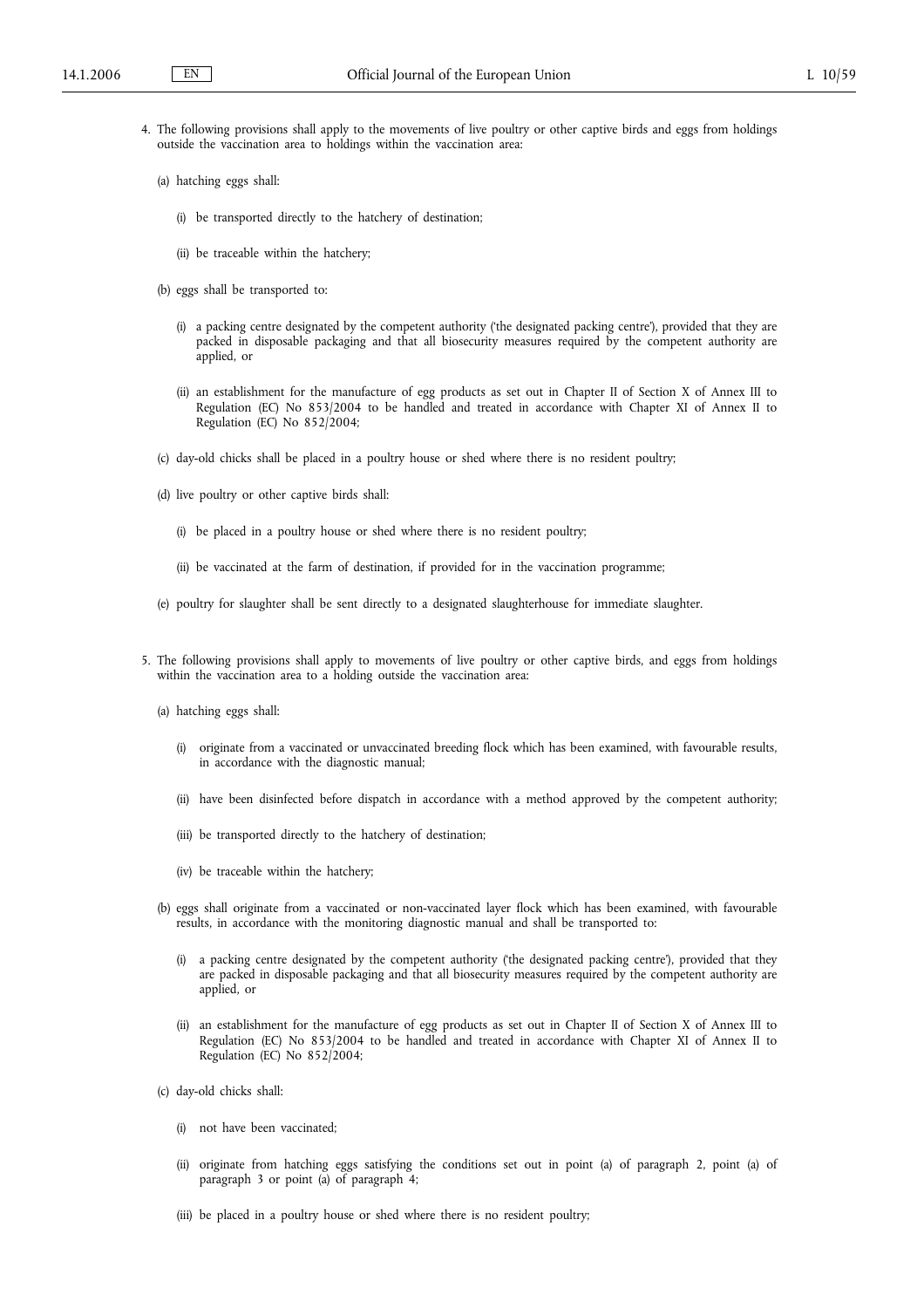- (d) live poultry or other captive birds shall:
	- (i) not have been vaccinated;
	- (ii) have been examined with favourable results, in accordance with the diagnostic manual;
	- (iii) be placed in a poultry-house or shed where there is no resident poultry;
- (e) poultry for slaughter shall:
	- (i) be examined before loading with favourable results, in accordance with the diagnostic manual;
	- (ii) be sent directly to a designated slaughterhouse for immediate slaughter.
- 6. For meat obtained from poultry kept within the vaccination area the following provisions shall apply:
	- (a) for meat obtained from vaccinated poultry, the poultry shall:
		- (i) have been vaccinated with a vaccine that complies with a DIVA strategy;
		- (ii) have been inspected and tested with negative results in accordance with the diagnostic manual;
		- (iii) have been clinically inspected by an official veterinarian within 48 hours before loading and if appropriate any sentinel birds on the holding shall have been examined by the official veterinarian;
		- (iv) have been sent directly to a designated slaughterhouse for immediate slaughter;
	- (b) for any meat obtained from non-vaccinated poultry being sent for slaughter, the poultry shall undergo monitoring in accordance with the diagnostic manual.
- 7. The competent authority may authorise the movement of carcases or eggs for disposal from holdings.
- 8. No further restrictions shall apply to movements of eggs packed and meat from poultry slaughtered in accordance with this Annex.
- 9. The movement of poultry (including day-old chicks) or other captive birds from the territory of the Member State is prohibited from the start of the emergency vaccination campaign until the emergency plan is approved under Article 54 and without prejudice to any further Community measures, unless it is authorised by the competent authority of the receiving Member State.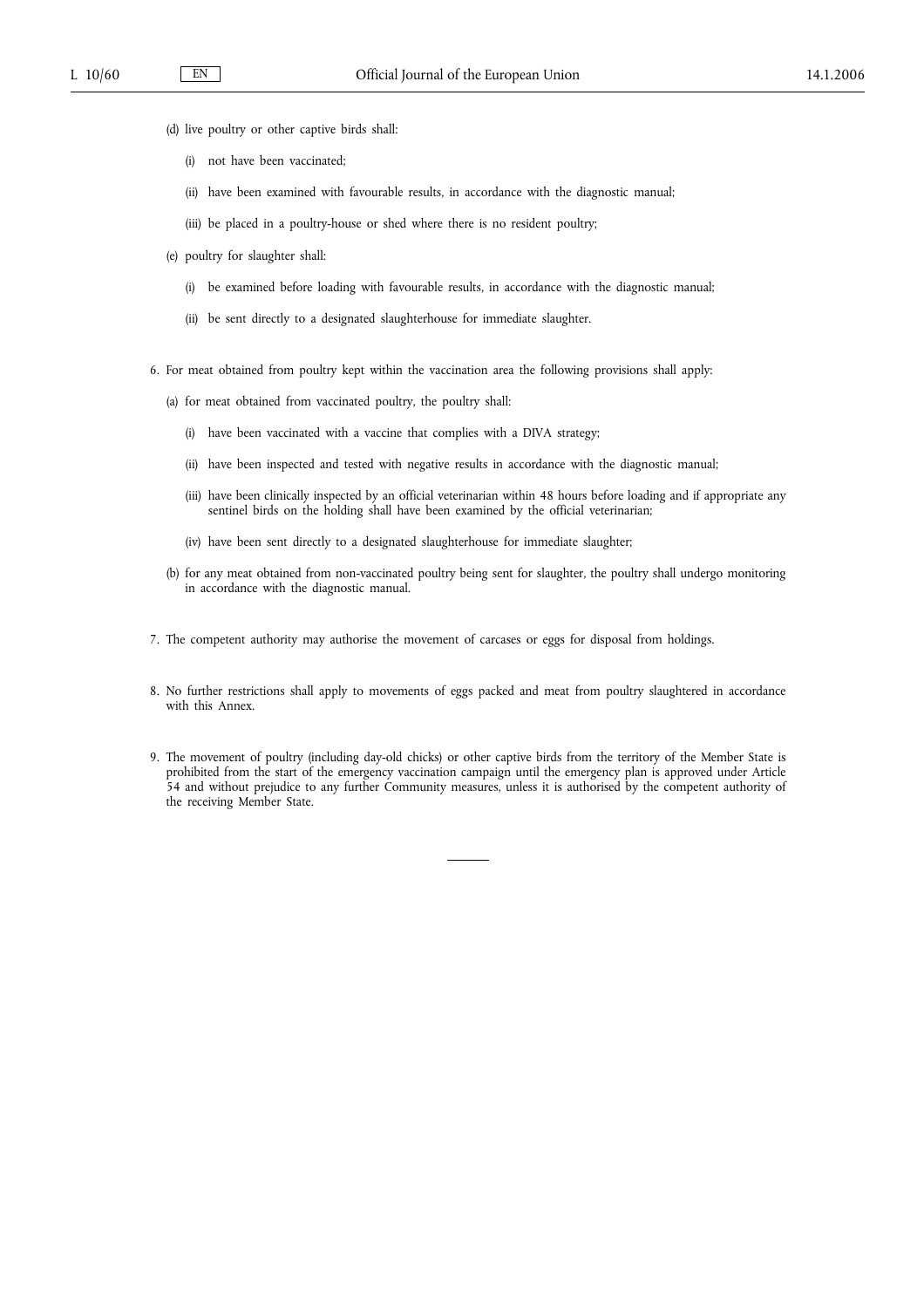## *ANNEX X*

#### (referred to in Article 62(1))

#### **Criteria for contingency plans**

Contingency plans shall meet the following criteria at least:

- 1. The establishment of a crisis centre on a national level, which shall coordinate all control measures in the Member State.
- 2. A list shall be provided of local disease control centres with adequate facilities to coordinate disease control measures at local level.
- 3. Detailed information shall be given about the staff involved in control measures, their skills, their responsibilities and the instructions for staff, taking account of the need for personal protection and the potential risk to human health posed by avian influenza.
- 4. Each local disease control centre must be able to contact rapidly persons and organisations directly or indirectly involved in an outbreak.
- 5. Equipment and materials shall be available to carry out effectively the disease control measures.
- 6. Detailed instructions shall be provided on action to be taken on suspicion and confirmation of infection or contamination, including proposed means of disposal of carcases.
- 7. Training programmes shall be established to maintain and develop skills in field and administrative procedures.
- 8. Diagnostic laboratories must have facilities for post-mortem examination, the necessary capacity for serology, histology etc. and must maintain the skills for rapid diagnosis. Arrangements must be made for rapid transportation of samples. The contingency plan shall also outline the testing capacity for the laboratory and the resources available to deal with an outbreak of disease.
- 9. A vaccination plan dealing with a number of scenarios shall be produced which shall give an indication of which populations of poultry or other captive birds may be vaccinated, an estimate of the amount of vaccine required and its availability.
- 10. Provision shall be made for the availability of data on registration of commercial poultry holdings on their territory, without prejudice to other relevant provisions established by Community legislation in this field.
- 11. Provision shall be made for the recognition of officially registered rare breeds of poultry or other captive birds.
- 12. Provision shall be made for the identification of areas with a high density of poultry.
- 13. Provision shall be made to ensure the legal powers necessary for the implementation of the contingency plans.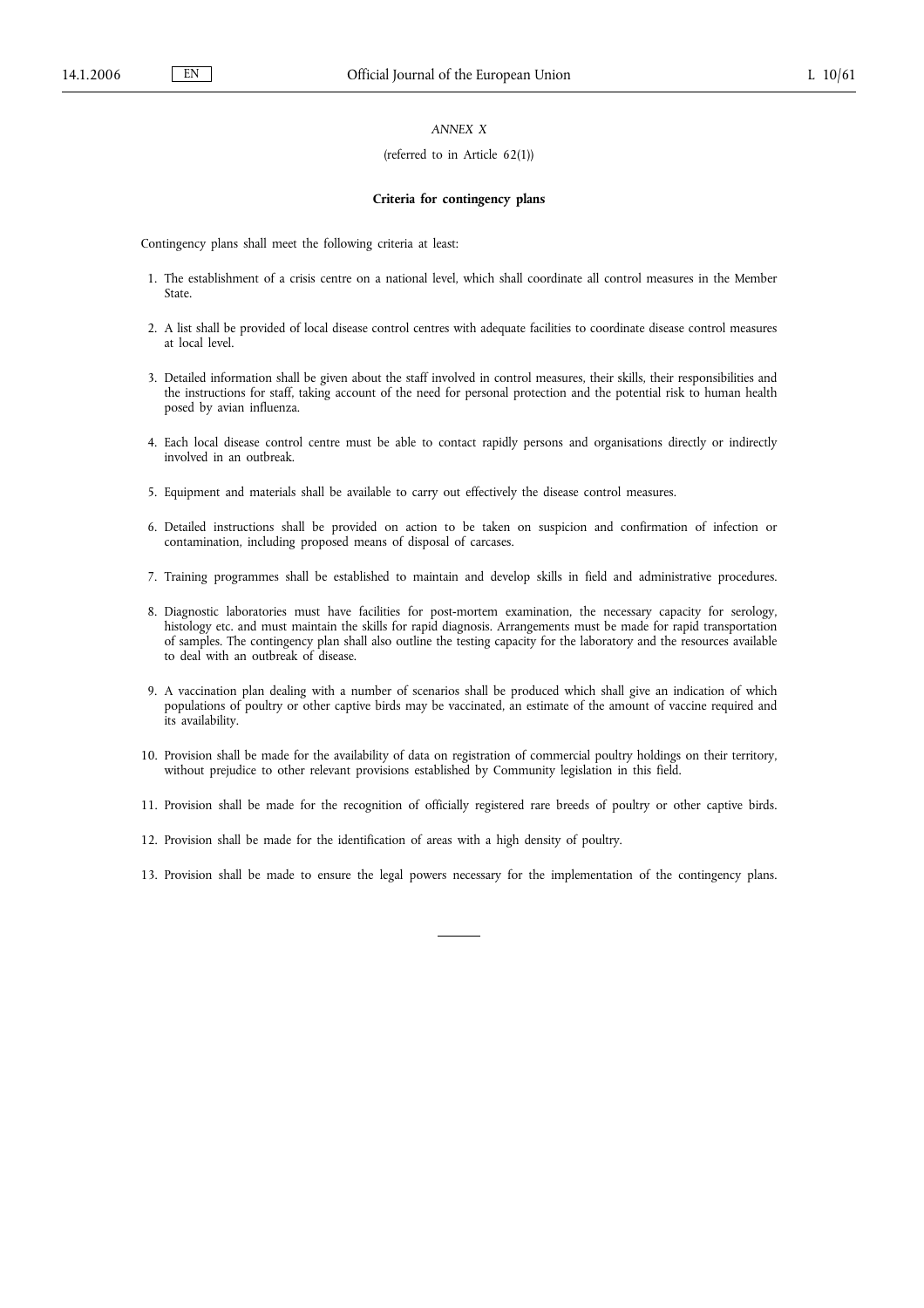# *ANNEX XI*

## **Correlation table**

| This Directive                                                      | Directive 92/40/EEC                |
|---------------------------------------------------------------------|------------------------------------|
| Article $1(1)(a)$ , (c)                                             |                                    |
| Article $1(1)(b)$                                                   | Article 1, first subparagraph      |
| Article $1(2)$                                                      |                                    |
| Article 2 point (1)                                                 | Annex III                          |
| Article 2 point (2)                                                 | Annex III, third subparagraph      |
| Article 2 point (3)                                                 |                                    |
| Article 2 points (4), to (15), (17), (20), (21) and (22) to<br>(32) |                                    |
| Article 2, point (16)                                               | Article 2(b)                       |
| Article 2, point (18)                                               | Article 2(d)                       |
| Article 2, point (19)                                               | Article 2(e)                       |
| Article 3                                                           |                                    |
| Article 4                                                           |                                    |
| Article $5(1)$                                                      | Article 3                          |
| Article 5(2)                                                        |                                    |
| Article 5(3)                                                        |                                    |
| Article $6(1)$                                                      | Article $4(2)(g)$                  |
| Article $6(2)$                                                      | Article $7(1)$                     |
| Article $6(3)$ and $(4)$                                            |                                    |
| Article $7(1)$                                                      | Article 4(1)                       |
| Article $7(2)(a)$ and $(b)$                                         | Article 4(2)(a)                    |
| Article $7(2)(c)$                                                   | Article $4(2)(b)$                  |
| Article $7(2)(d)$                                                   | Article $4(2)(c)$                  |
| Article $7(2)(e)$ and $(g)$                                         | Article $4(2)(d)$                  |
| Article $7(2)(f)$                                                   | Article $4(2)(e)$                  |
| Article $7(2)(h)$                                                   | Article $4(2)(f)$                  |
| Article 7(3)                                                        | Article $4(2)(g)$                  |
| Article 7(4)                                                        |                                    |
| Article 8                                                           |                                    |
| Article 9                                                           | Article 4(5)                       |
| Article 10                                                          |                                    |
| Article 11(1)                                                       | Article 5(1), introductory wording |
| Article 11(2), first subparagraph                                   | Article $5(1)(a)$                  |
| Article 11(2), second and third subparagraphs                       |                                    |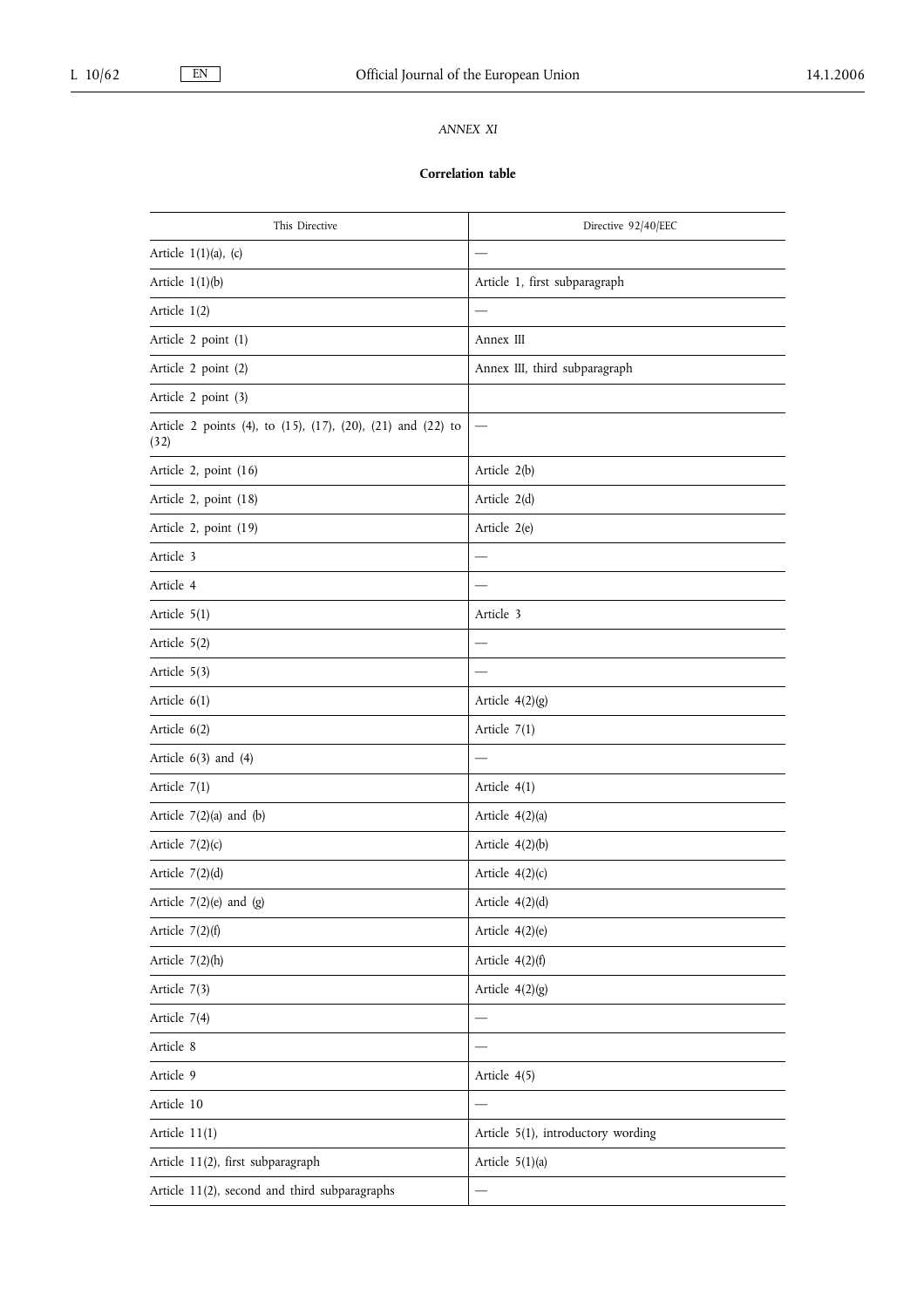| This Directive                                  | Directive 92/40/EEC                   |
|-------------------------------------------------|---------------------------------------|
| Article 11(3)                                   | Article 5(1)(a)                       |
| Article $11(4)$                                 | Article $5(1)(d)$                     |
| Article 11(5)                                   | Article $5(1)(c)$ and $(d)$           |
| Article $11(6)$ and $(7)$                       | Article $5(1)(b)$                     |
| Article 11(8)                                   | Article 5(1)(e)                       |
| Article 11(9)                                   |                                       |
| Article 11(10)                                  | Annex III Chapter 3(3)                |
| Article 12                                      |                                       |
| Article 13                                      |                                       |
| Article 14                                      | Article 6                             |
| Article 15                                      | Article 8                             |
| Article $16(1)$                                 | Article 9(1)                          |
| Article 16(2), (3) and (4)                      |                                       |
| Article $16(5)$                                 | Article 9(6)                          |
| Article 17(1)                                   | Article 10                            |
| Article 17(2)                                   | Article 13                            |
| Article 17(3), (4)                              |                                       |
| Article 18(a)                                   | Article 9(2)(a)                       |
| Article 18(b)                                   | Article $9(2)(b)$                     |
| Article 18(c)                                   |                                       |
| Article 19(a)                                   | Article $9(2)(c)$                     |
| Article 19(b), (c) and (d)                      |                                       |
| Article 19(e) first sentence                    | Article 9(2)(f), introductory wording |
| Article 19(e) second sentence, (f), (g) and (h) |                                       |
| Article 20                                      | Article $9(2)(g)$                     |
| Article 21                                      | Article $9(2)(h)$                     |
| Article $22(1)$ and $(3)$                       | Article $9(2)(e)$                     |
| Article 22(2)                                   |                                       |
| Article 23(1)                                   | Article $9(2)(f)(i)$                  |
| Article 23(2)                                   |                                       |
| Article 24(1)                                   | Article 9(2)(f)(ii)                   |
| Article 24(2)                                   |                                       |
| Article 25                                      |                                       |
| Article 26(1)                                   | Article 9(2)(f)(iii)                  |
| Article 26(2)                                   |                                       |
| Article 27                                      | Article 9(2)(e)                       |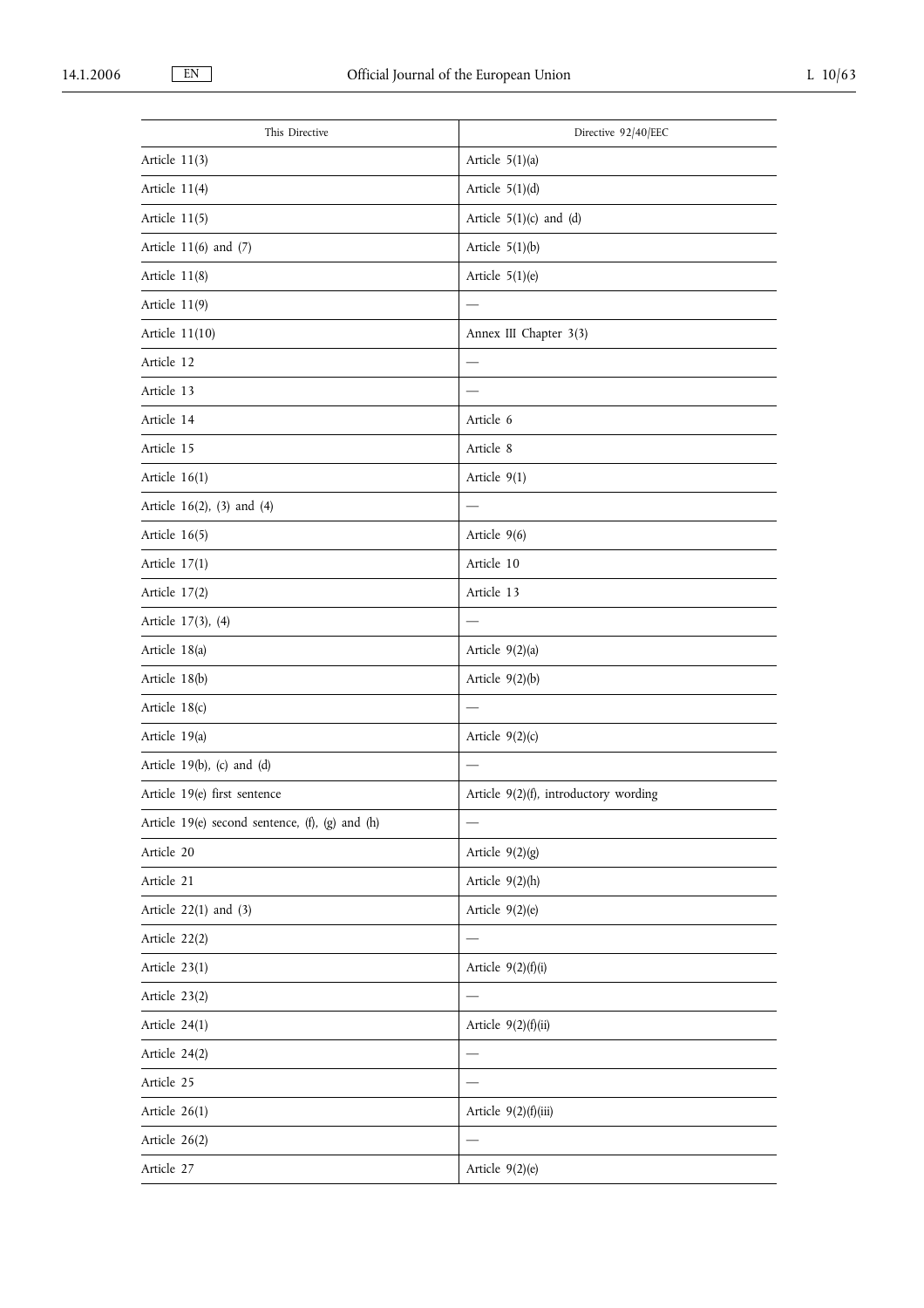| This Directive                     | Directive 92/40/EEC             |
|------------------------------------|---------------------------------|
| Article 28                         |                                 |
| Article 29                         | Article 9(3)                    |
| Article 30(a)                      | Article 9(4)(a)                 |
| Article $30(b)$ , (c)              | Article $9(4)(b)$ , (c) and (d) |
| Article $30(d)$ , (e), (g) and (j) |                                 |
| Article 30(f)                      | Article $9(4)(b)$               |
| Article 30(h)                      | Article 9(4)(e)                 |
| Article 30(i)                      | Article $9(4)(f)$               |
| Article 31                         | Article 9(5)                    |
| Article 32                         |                                 |
| Article 33                         |                                 |
| Article 34                         |                                 |
| Article 35                         |                                 |
| Article 36                         |                                 |
| Article 37                         |                                 |
| Article 38                         |                                 |
| Article 39                         |                                 |
| Article 40                         |                                 |
| Article 41                         |                                 |
| Article 42                         |                                 |
| Article 43                         |                                 |
| Article 44                         |                                 |
| Article 45                         |                                 |
| Article 46                         |                                 |
| Article 47                         |                                 |
| Article 48                         | Article 11                      |
| Article 49                         | Article $5(1)(f)$               |
| Article 50                         |                                 |
| Article 51(1)                      | Annex V                         |
| Article $51(2)$ and $(3)$          | Article 14                      |
| Article 51(4)                      |                                 |
| Article 52                         |                                 |
| Article 53(1)                      | Article 16 introductory wording |
| Article 53(2)                      | Article 16, first subparagraph  |
| Article 53(3)                      | Article 16(b)                   |
| Article 54                         | Article 16(b)                   |